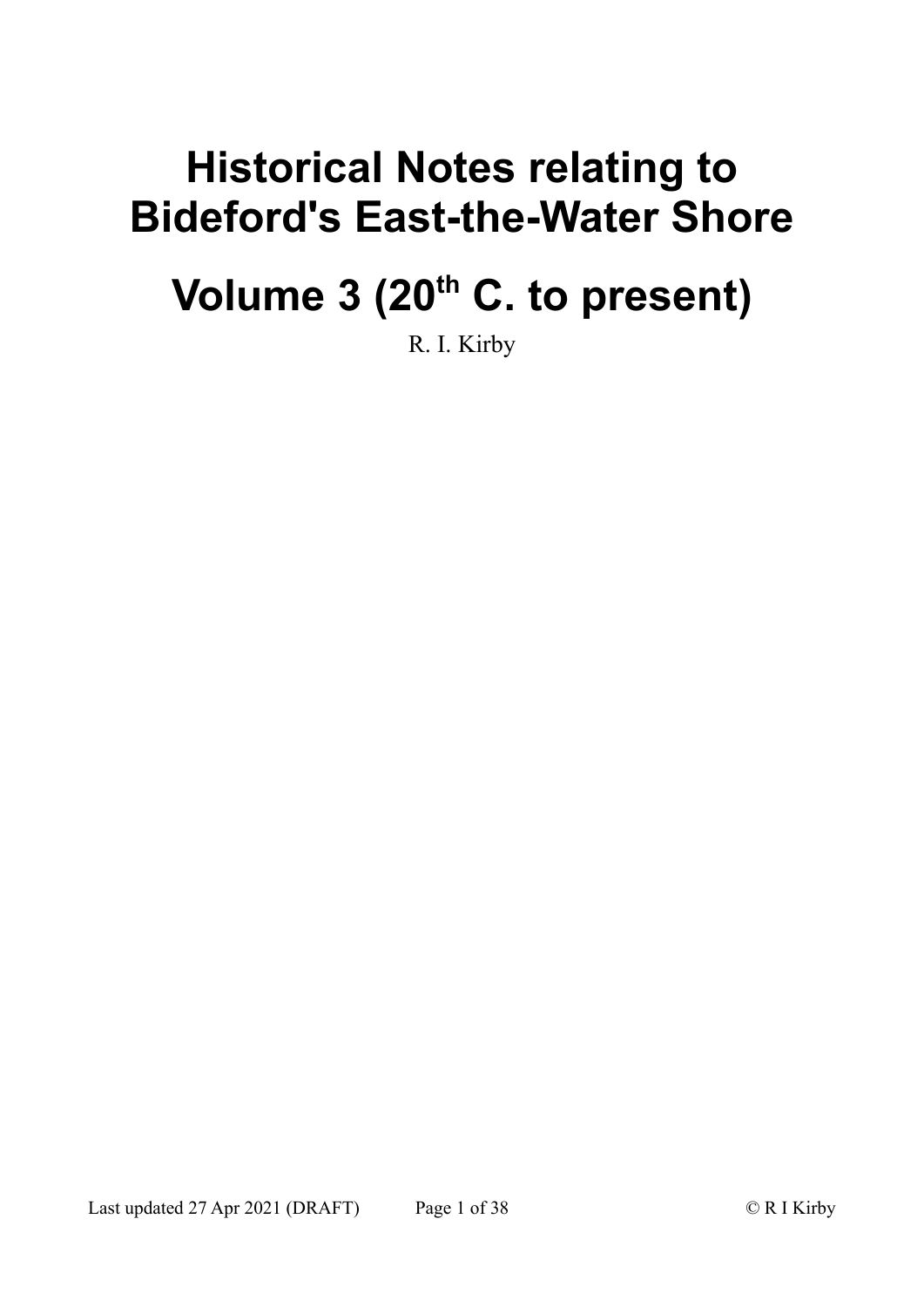# <span id="page-1-0"></span>**Contents of the volumes**

The contents of the three volumes are as follows:

- Volume 1, Introductory material and Pre-history to  $18<sup>th</sup>$  C.
- Volume 2,  $19<sup>th</sup>$  C.
- Volume  $3, 20<sup>th</sup>$  C. to present.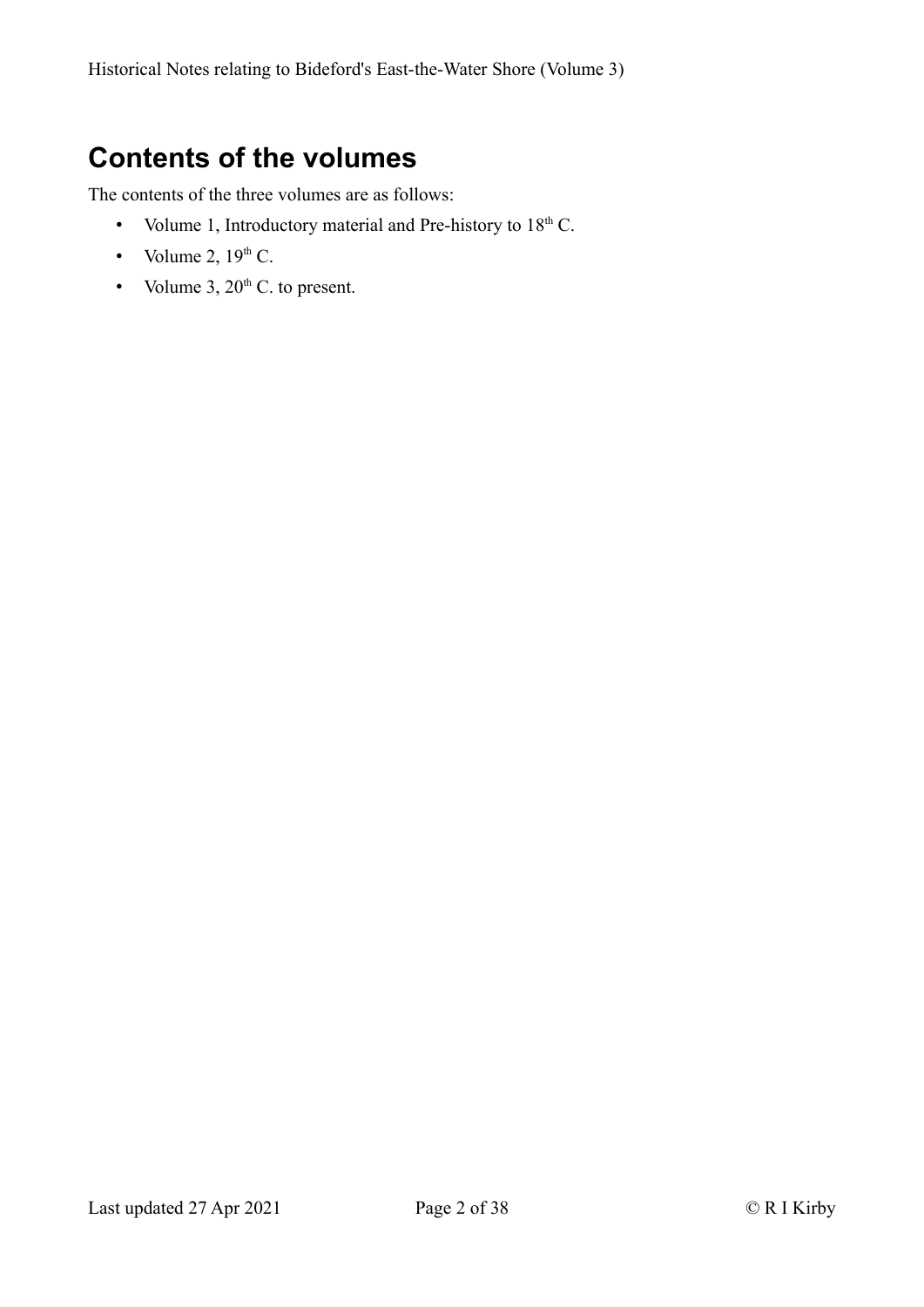# **Table of Contents**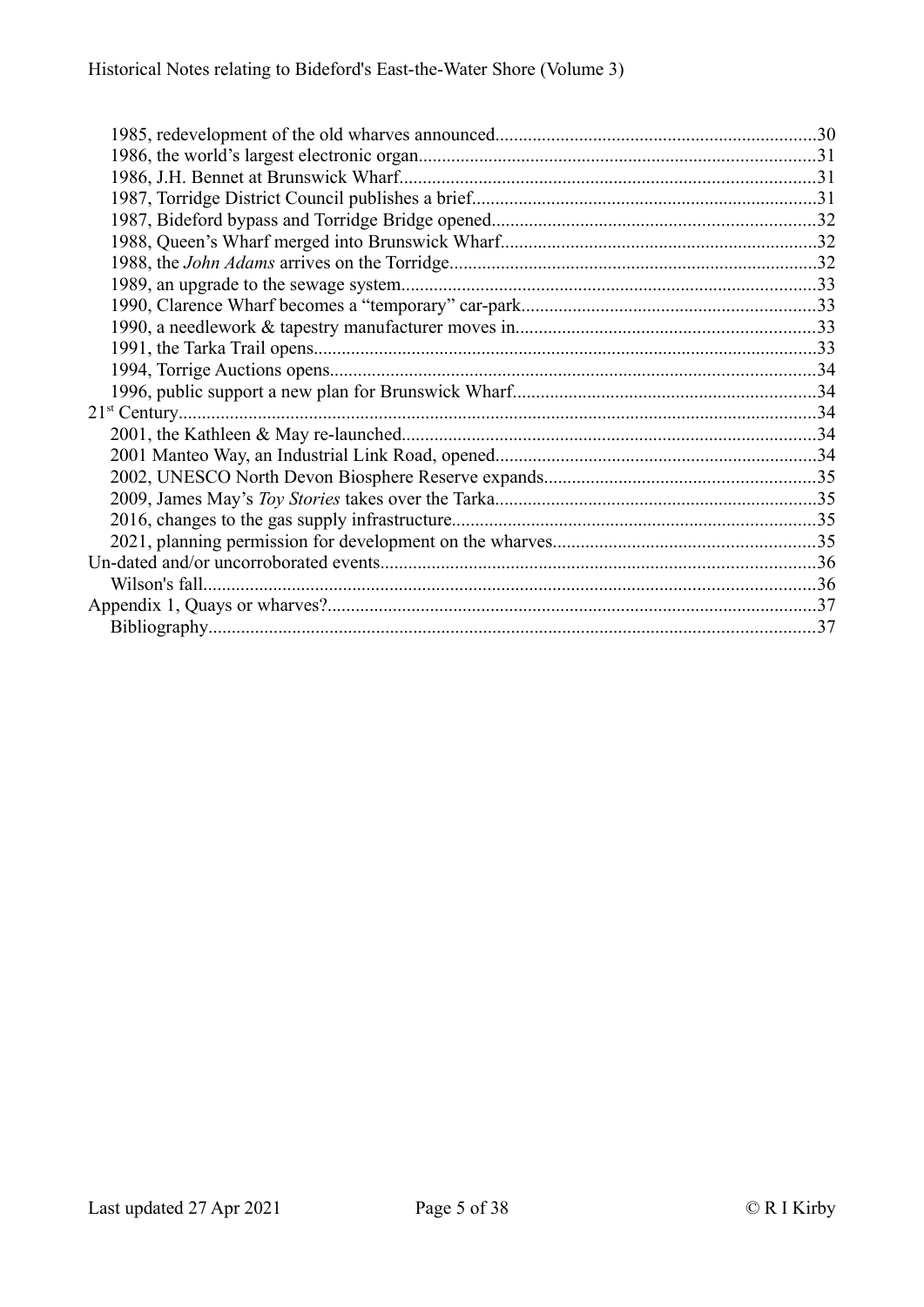# <span id="page-5-4"></span>**Introduction to Part 3**

# <span id="page-5-3"></span>**20th Century**

#### <span id="page-5-2"></span>**1900, the foreshore not as it ought to be**

1900 saw Bideford council considering the foreshores and their banks. "The Mayor, Messers Fulford, Braund, and Pollard, were appointed a committee to interview the owners of the foreshore of the River Bank, and discover whether the owners will forfeit their rights if the Council give an undertaking to keep the bank in perpetuity." A later item considered the East-the-Water foreshore. "Councillor Pollard drew attention to the foreshore East-the-Water. If the Council liked to take the foreshore they were welcome to for him. He claimed and believed all of them East-the-Water claimed the whole of the land across to Bideford quay. Fortunately for those living on the west side of the river, the Board of Trade stepped in and said, "There is your boundary, and the owners of the Foreshore East-the-Water had built walls and wharves. The banks in front of the wharves, however, were not kept as they ought. Some time ago certain owners wrote to the Board of Trade who in turn communicated with the Bideford Town Council, but the latter refused at that time to interfere. The result was that the Board of Trade did not move in the matter. He now decided the Council to recommend to the Board of Trade that all the owners of the foreshore be compelled to make it good."[1](#page-5-5)

## <span id="page-5-1"></span>**1900, bullocks run amok on Steamer Wharf**

On the 11 Jan 1900 the North Devon Journal reported that "Two bullocks ran amok at Bideford on plunging into the Torridge from Steamer Wharf, swimming down as far as the signal-box, where were captured and brought back to the goods yard slaughter-house."<sup>[2](#page-5-6)</sup>

#### <span id="page-5-0"></span>**1901, draining East-the-Water and ornamental sewer vents**

With new development springing up in East-the-Water the increased runoff was beginning to impact upon the wharves. In November 1898 Mr. Heard raised a complaint with respect to the Royal Hotel, as he believed that the drainage from Torrington Street and Torrington Lane was being discharged upstream of the bridge, rather than downstream by the Co-operative stores (i.e. the Western Counties Co-operative Association Building).[3](#page-5-7)

By July 1899 the state of the drainage in East-the-Water was causing enough concern to prompt the idea of a public petition, and Mr. Heard was suggesting the Surveyor should make more liberal use of disinfectant<sup>[4](#page-5-8)</sup>.

<span id="page-5-5"></span><sup>1</sup> "Bideford Urban District Council" The Bideford Weekly Gazette June 5 1900 p5 c3

<span id="page-5-6"></span><sup>2</sup> "Bideford" North Devon Journal 11 Jan 1900 p5 c6

<span id="page-5-7"></span><sup>3</sup> "Bideford Town Council" Western Morning News 11 November 1898 p4 c6

<span id="page-5-8"></span><sup>4</sup> "East-the-Water Drainage" Bideford Weekly Gazette 25 July 1899 p8 c1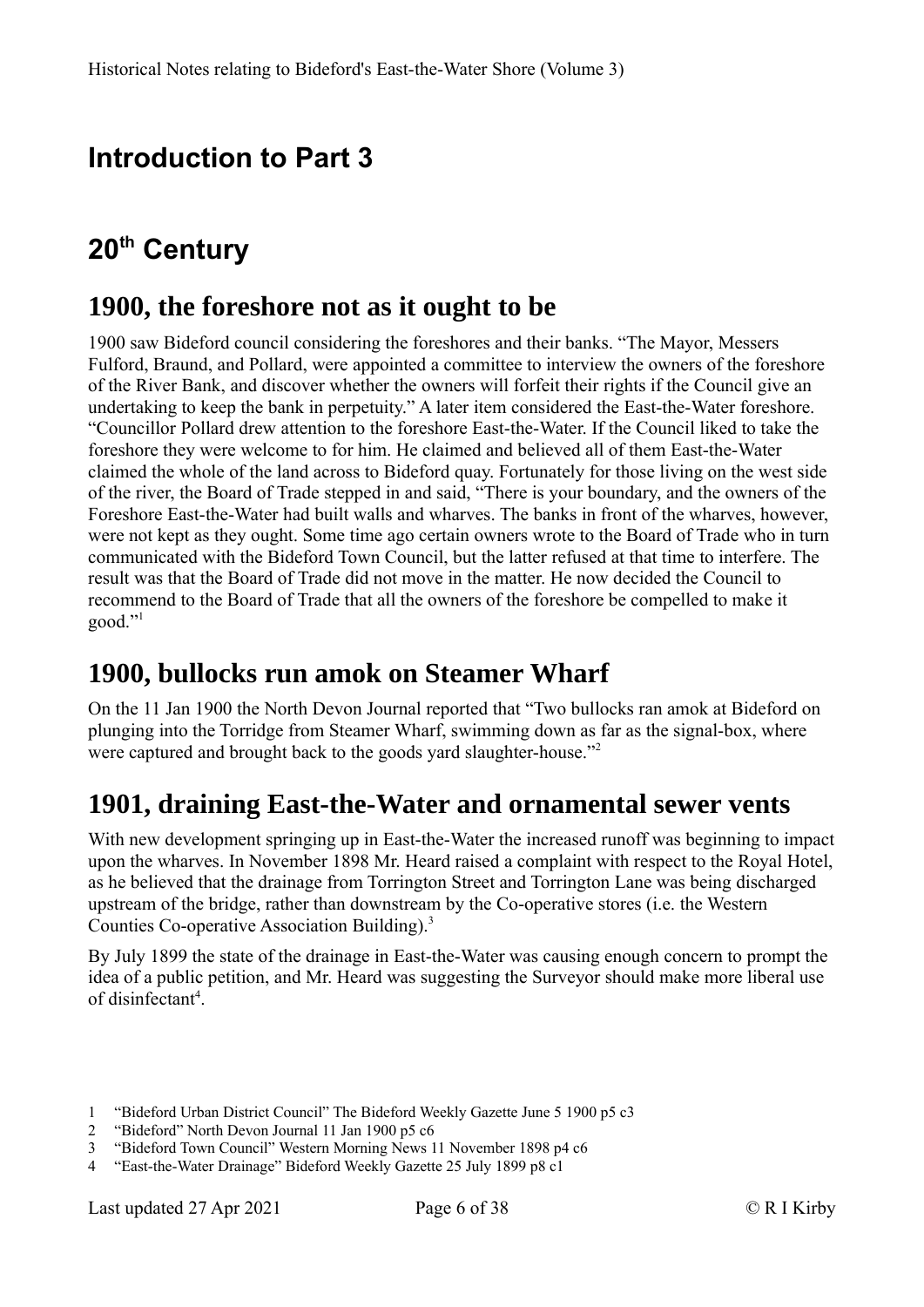In Dec 1901 Messrs. Ellis & Son, of Bideford, were contracted to install a drainage system in East-the-Water<sup>[5](#page-6-3)</sup>. The new sewer scheme, which was intended purely for the prevention of flooding<sup>[6](#page-6-4)</sup>,

In 1911 the catalogue of William MacFarlane & Co. of Glasgow featured a particularly elegant form of ironwork vent, near identical specimens grace various parts of Bideford. MacFarlane & Co were leading producers of decorative ironwork and several of Bideford's vents are now listed as ancient monuments. One may be seen in Torrington Street, nearly opposite the Blacksmith's Arms car-park and another almost opposite the Wooda Surgery in Barnstaple Street. Looking like a lamppost, but with four vents and a crown on top, each has an arrow that shows the direction of the underlying sewer's flow.

#### <span id="page-6-2"></span>**1901, two of Baker's boats get swept under the bridge**

In October 1901, one of Messrs. Baker's vessels, the *Susanna*, broke loose from her mooring, dragging another, the *Sylph*, with her. The *Sylph* broke a bowsprit as she jammed in the corner of the bridge, whilst the *Susanna* caught in the fourth arch, the tide gradually squeezing her under it until her rails tore off and her mizzen came crashing down. Fortunately, the s.s. *Devonia* was at hand, and, working with men on the shore, managed to drag her clear, before turning their attention to making the *Sylph* safe.<sup>[7](#page-6-5)</sup> The Sylph was 39 tons<sup>[8](#page-6-6)</sup>, the Susanna 4[9](#page-6-7)<sup>9</sup>.

#### <span id="page-6-1"></span>**1902, Bideford celebrates the end of the Boer War**

Commencing Oct 1899, the Boer War (in South Africa) dragged on till June 1902, leaving 20,000 who would not return. As the news of peace reached Bideford, shops and schools closed, bunting appeared in the streets and on the ships, bands played, magistrates dismissed their cases, churches held thanksgiving services, rifle volunteers fired a *feu-de-joie*, and a small mortar was discharged from East-the-Water<sup>[10](#page-6-8)</sup>.

#### <span id="page-6-0"></span>**1902, East-the-Water and the coronation of King Edward VII**

In August 1902 Bideford's plans to mark the coronation of King Edward VII came unstuck, for a planned public lunch was cancelled when the Local Board refused to grant a temporary licence so the Market could be used. The residents of East-the-Water, determined not to be deprived of their celebration, felt an independent event was called for. So, with the support of councillors Stanley Heard and J. U. Fulford, it was decided to hold a free cold luncheon for the residents of East-the-Water. Utilizing a loft provided by Mr. Heard, the initial plan was to serve five hundred people, the whole thing being funded and provided by the residents of Shamwickshire, without involving any external caterer<sup>[11](#page-6-9)</sup>. The Bideford Weekly Gazette reported "The people of East-the-Water kept themselves to themselves, and warned all who were unfortunate (?) enough to live at the other end of the Long Bridge, not to trespass."[12](#page-6-10)

- <span id="page-6-3"></span>5 "East-the-Water Drainage: The Fair-Wage Clause" North Devon Gazette 31 Dec 1901 p8 c1
- <span id="page-6-4"></span>6 "East-the-Water Drainage" North Devon Gazette 19 Nov 1901 p5 c5
- <span id="page-6-5"></span>7 "Serious Mishap at Bideford" North Devon Journal 31 October 1901 p3 c7
- <span id="page-6-6"></span>8 Devon Archives and Local Studies Service (South West Heritage Trust). Ref. 1976/Sylph/19223 - Sylph (19223)
- <span id="page-6-7"></span>9 Devon Archives and Local Studies Service (South West Heritage Trust). Ref.
- <span id="page-6-8"></span>10 "Bideford" North Devon Journal 05 June 1902 p8 c5
- <span id="page-6-9"></span>11 "A Coronation Split at Bideford" Western Times 07 August 1902 p3 c4
- <span id="page-6-10"></span>12 "The Great Day" Bideford Weekly Gazette 12 August 1902 p5 c1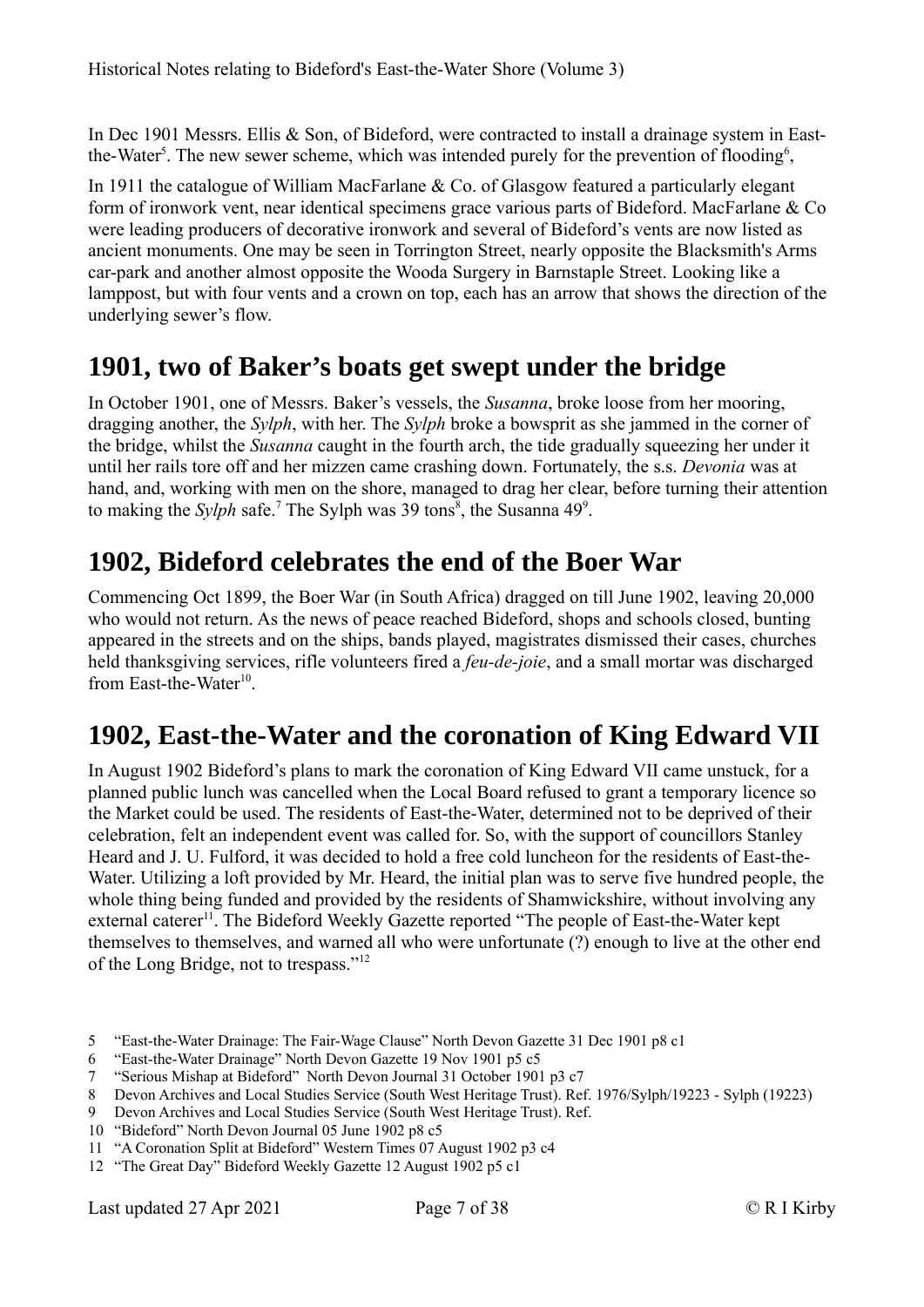As those west of the Torridge watched what those "romantics" east of the water were up to, the Local Board's decision came in for increasing criticism and, on the day itself, a local wag adorned the bridge with signs. Approaching East-the-Water the traveller could read "This way to the dinner," but travelling westward they were informed "This way to starve."[13](#page-7-3)

On the eve of the great day Railway Wharf hosted a firework display, then, on the day itself Queen's Wharf hosted over six hundred people, assembled to enjoy the feast. Later in the afternoon, not wishing the younger folk to be left out, the people of East-the-Water provided a free tea for everyone under twenty-one, before the day finally culminated with dancing at Chudleigh<sup>[14](#page-7-4)</sup>.

#### <span id="page-7-2"></span>**1903, the Barton Kilns change hands**

In 1903, I Baker and Son took over the Barton lime-kilns from Mr. W. Turner<sup>[15](#page-7-5)</sup>. With the increasing use of superphosphate fertilizers, and the use of lime for construction purposes becoming the more important revenue stream for the lime-burner, such kilns were probably of more use to a builder's merchant than a farmer. The dramatic decline in use of lime-kilns is illustrated by the progressive reduction in references to them in the local press. Searching for "lime" near "kiln" in a database of Devon newspapers shows the number of references in each ten-year period suddenly halved, between 1870-9 and 1880-9, and by 1910-9 had dropped to around a tenth of the 1870-9 level.

#### <span id="page-7-1"></span>**1903, an exceptional September gale**

In September 1903 a sudden overnight storm wrought havoc, waves reached a record height (the last train from Bideford to Barnstaple frequently being drenched with spray), and, combined with a spring tide, this did extensive damage. Persistent rain had already delayed the harvest to a critical extent, now fields were flattened, pooks of corn were scattered like chaff and ricks were demolished. Through the effects of wind burn "plants were shrivelled and young shoots blackened" as though by severe frost, and the already poor apple harvest was destroyed<sup>[16](#page-7-6)</sup>. Fallen ornamental trees blocked the footpath from the Long Bridge to Torrington Lane and two barges were sunk in the river $17$ 

## <span id="page-7-0"></span>**1903, terrible October flooding**

In October 1903 the area was hit by record rainfall, with Barnstaple recording 85 inches in a single day. Water stood ten feet over the Kenwith marshes and was six or seven feet deep inside the collar factory in Westcombe Valley, the epicentre of the flooding<sup>[18](#page-7-8)</sup>. The impact in East-the-Water was not reported, but it seems unlikely that its businesses remained unscathed.

- <span id="page-7-3"></span>13 "Bideford" North Devon Journal 14 August 1902 p2 c3
- <span id="page-7-4"></span>14 "East-the-Water Dinner" Bideford Gazette 12 August 1902 p5 c3; "Bideford" North Devon Journal 14 August 1902 p2 c3
- <span id="page-7-5"></span>15 "Welsh Lime" Bideford Weekly Gazette 9 June 1903 p4 c3
- <span id="page-7-6"></span>16 "Fearful Gale" North Devon Journal 17 September 1903 p3 c1
- <span id="page-7-7"></span>17 "Bideford" North Devon Journal 17 September 1903 p3 c4
- <span id="page-7-8"></span>18 "Floods in North Devon" North Devon Journal 29 October 1903 p5 c6

Last updated 27 Apr 2021 Page 8 of 38 C R I Kirby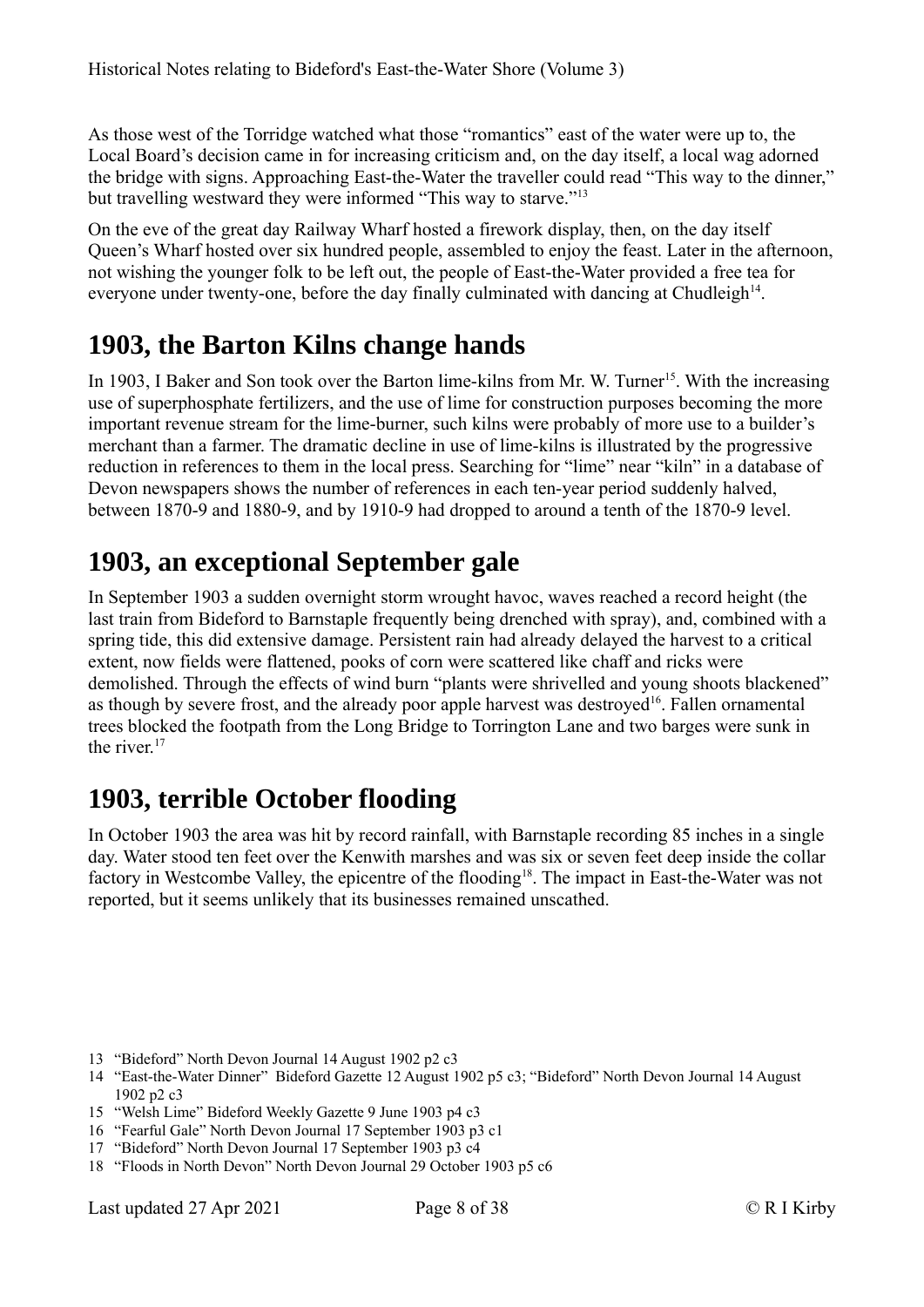## <span id="page-8-2"></span>**c. 1904, Devon Trading Company moves to Clarence Wharf**

In 1904, after a period of absence, advertisements for the Devon Trading Company once again began to appear in the North Devon press, in which they mention a branch office in Bideford, without stating where it was<sup>[19](#page-8-3)</sup>. From this, it seems that the Company had acquired their new premises on Clarence Wharf in c. 1904. The site apparently included the property on the Barnstaple Street frontage.

#### <span id="page-8-1"></span>**1905, proposal to build out at Clarence Wharf approved**

The North Devon Journal of 16 Mar 1905 reported "It proposed to construct a quay-wall front of Clarence Wharf. East-the-Water, Bideford. for the Devon Trading Co., Ltd."[20](#page-8-4)

In May 1905 it was reported that the Board of Trade had acknowledged receipt of the councils proposal, i.e. that the proposed new wharf at East-the-Water, to be executed by the Devon Trading Company" be kept back to the line of the Western Counties Agricultural Association $2<sup>1</sup>$ .

On 20 July 1905 the North Devon Journal carried the Board of Trade's official notice that a proposal had been received from the Devon Trading Company, Limited, for permission to construct a stone retaining wall (160ft. in length) in front of and about 35 feet from the existing river frontage line of Clarence Wharf, Bideford." . . . "the southern extremity [of Clarence Wharf] being about 400 feet north of the eastern end of the Bideford Bridge<sup>[22](#page-8-6)</sup>.

The National Archives have a record in their Board of Trade and successors: Marine Maps and Plans section, dated 1905 and described as 'RIVER TORRIDGE, CLARENCE WHARF, BIDEFORD, DEVONSHIRE; CONSTRUCTION OF STONE RETAINING WALL AND RECLAMATION WORKS BY DEVON TRADING CO.LTD.; assent granted; related to H7326, 3 maps<sup>'[23](#page-8-7)</sup>

## <span id="page-8-0"></span>**1905, advertising manures from Odam's Wharf**

In Jul 1905, the Topsham based firm of Odam's started advertising the supply of manures from Odam's Wharf, East-the-Water<sup>[24](#page-8-8)</sup>, with products such as "Special Turnip Fertilizer, Vitriolized Bones. Dissolved Bone Compounds. Superphosphates. Basic Superphosphate of Lime. (Hughes' Patent)." They continued to advertise from these stores until 1908. A picture from c. 1890, however, shows Odam's signage alongside that for Steamer Wharf, and a builder's merchant whose occupancy was very short-lived, so, by this point, Odam's had already been operating through an East-the-Water wharf for some time.

- <span id="page-8-3"></span>19 e.g. North Devon Journal 18 February 1904 p1 c1; North Devon Journal 10 November 1904 p1 c3
- <span id="page-8-4"></span>20 "Bideford" North Devon Journal 16 Mar 1905 p8 c5
- <span id="page-8-5"></span>21 "Miscellaneous" Bideford Weekly Gazette - 09 May 1905 p5 c4
- <span id="page-8-6"></span>22 "Notice. Bideford, River Torridge, Proposed Quay Wall at Clarence Wharf." North Devon Journal 20 July 1905 p1  $c<sub>5</sub>$
- <span id="page-8-7"></span>23 National Archives Ref. BT 356/9672
- <span id="page-8-8"></span>24 Bideford Weekly Gazette 4 Jul 1905 p1 c2

Last updated 27 Apr 2021 Page 9 of 38 © R I Kirby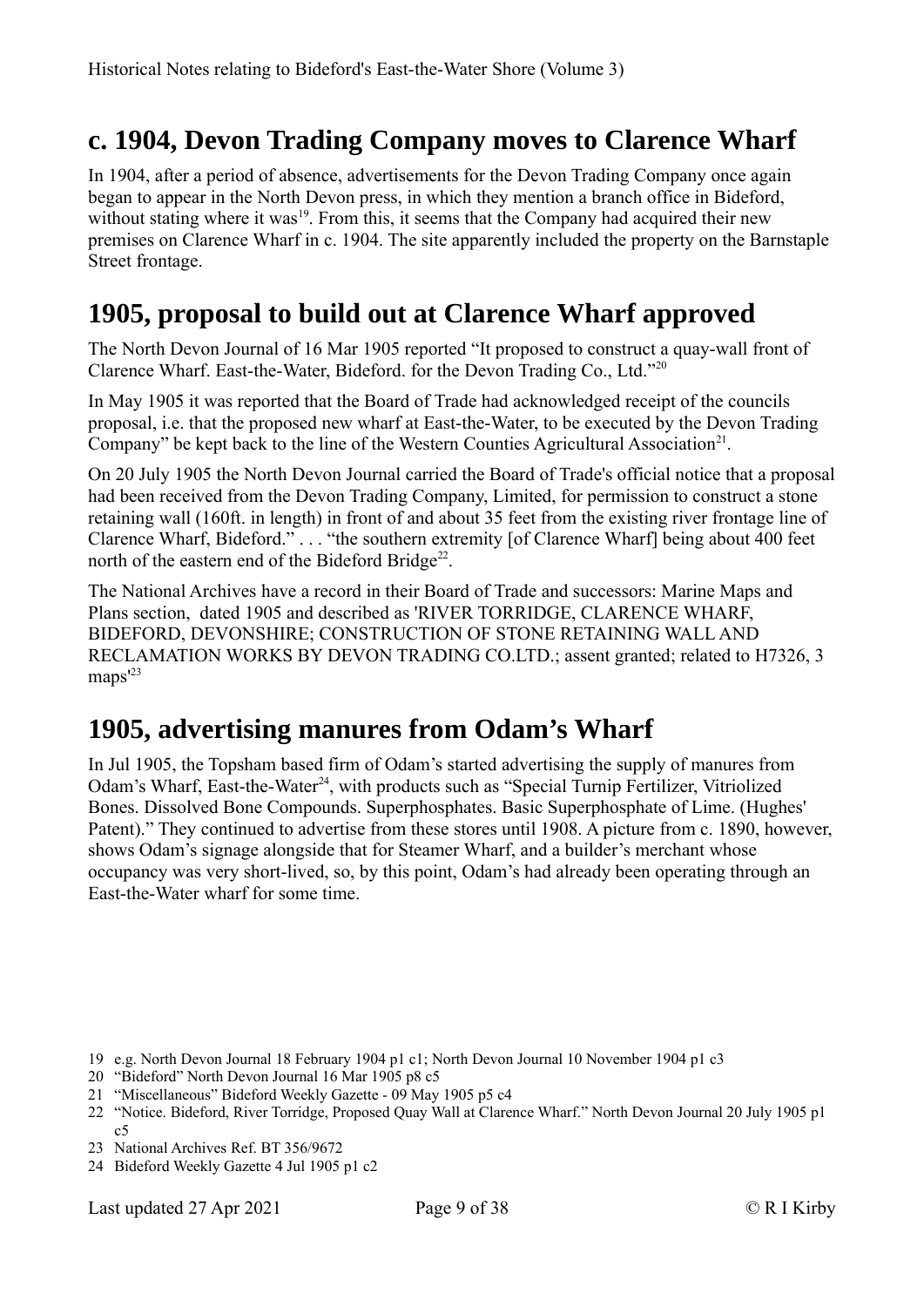# <span id="page-9-4"></span>**1906, Heard's executors sell Queen's Wharf**

On the 5 Jun 1906 the North Devon Gazette carried a notice that the property of the late Mr George Heard was to be sold, the properties listed were Queen's Wharf, Grenville House (on the Quay), and 29 & 30 Mill St.[25](#page-9-5)

## <span id="page-9-3"></span>**1907, residents feeling the strain of population growth**

In the near-timeless pattern of development outpacing provision of amenities, new development had taken place at Chudleigh Terrace, Grenville Terrace and Clifton Street (over the ten or twelve preceding years), leaving East-the-Water's single post-box to take the strain. The local residents, grieved that they were being so overlooked in the provision of postal services, petitioned the Postmaster-General for a badly-needed second box $^{26}$  $^{26}$  $^{26}$ .

# <span id="page-9-2"></span>**1907, bullocks on Queen's wharf**

In August 1907, whilst the s.s. *Merthyr* was unloading of a cargo of bullocks from Lundy Island on to Queen s Wharf, all went well as they were adroitly slung ashore by steam crane, but once liberated from their slings "more than once the men had to vamoose round a large winch with a pair of wicked horns in unpleasantly close attendance.""<sup>[27](#page-9-7)</sup>

## <span id="page-9-1"></span>**1907, electricity comes to the wharves**

The earliest use of electric lighting in Bideford had been in 1887<sup>[28](#page-9-8)</sup>, when, only months before, the thought had been greeted by some members of the Local Board with incredulity. The possibility, however, was certainly in their mind by 1892<sup>[29](#page-9-9)</sup>, when they toyed with bringing the East-the-Water gas-works into public ownership, widespread public adoption was still some way off. In November 1907, notices appeared in the Bideford Weekly Gazette: from the Board of Trade, granting powers for the Mutual Electric Supply Co. of Westminster to provide an electricity distribution infrastructure<sup>[30](#page-9-10)</sup>, and from the Bideford and District Electric Power and Supply Syndicate, announcing that they were applying for a Provision Order for the electric lighting of Bideford District<sup>[31](#page-9-11)</sup>. The scramble was on for the electrification of Bideford.

## <span id="page-9-0"></span>**1908ish, widening of Barnstaple Street**

In Jul 1907 the local Board bought up two cottages in East-the-Water for £200, for street widening $32$ .

- <span id="page-9-5"></span>25 "Bideford" North Devon Gazette 05 June 1906 p3 c2
- <span id="page-9-6"></span>26 "Local and County" Bideford Weekly Gazette 01 October 1907 p5 c4
- <span id="page-9-7"></span>27 "Local and County" Bideford Weekly Gazette 6 August 1907 p5 c4
- <span id="page-9-8"></span>28 When Messrs Tardew introduced it in their High Street store, see "The Electric Light at Bideford" Bideford Weekly Gazette 19 March 1889
- <span id="page-9-9"></span>29 "The Gas Question" North Devon Journal 14 January 1892 p2 c1-2
- <span id="page-9-10"></span>30 "Public Notice" Bideford Weekly Gazette 27 November 1906 p3 c6
- <span id="page-9-11"></span>31 "Public Notice" Bideford Weekly Gazette 27 November 1906 p3 c7
- <span id="page-9-12"></span>32 "Bideford Town Affairs" North Devon Journal 25 July 1907 p6 c6

Last updated 27 Apr 2021 Page 10 of 38 © R I Kirby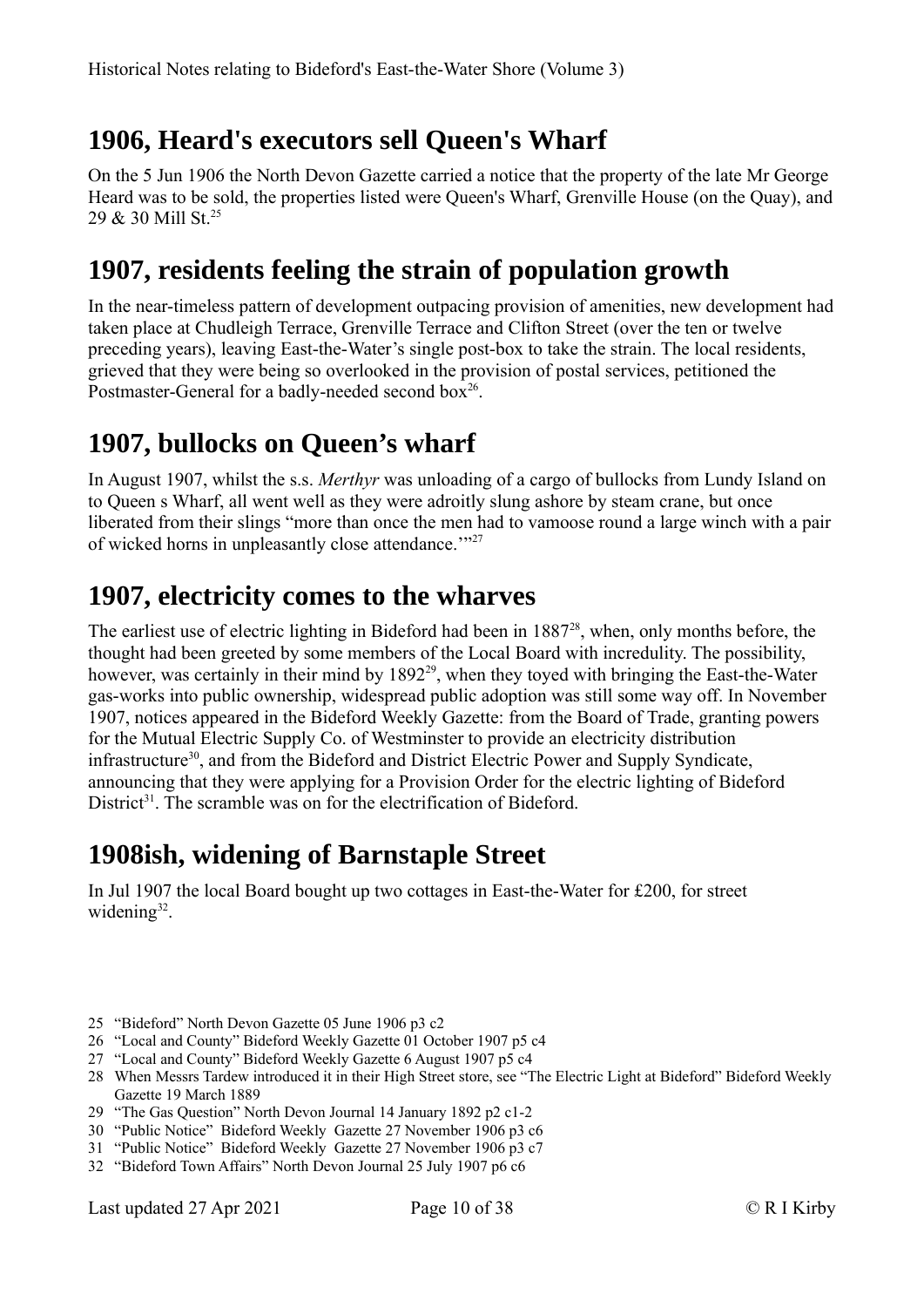North Devon Gazette of 22 December 1908 carried an advertising note in its "Christmas at the Shops" section which noted that "With its widened main thoroughfare and the extension of building to the South-East, East-the-Water is yearly becoming a more important part of the township."<sup>[33](#page-10-2)</sup>

#### <span id="page-10-1"></span>**1908, Bideford Motor Works established**

In September 1908 a new firm of motor mechanics was established, their opening heralded by both an advertisement in the local press, accompanied by a journalistic piece introducing the business. <sup>[34](#page-10-3)</sup> "Messrs. J. Inman Emery, A.M.I., Mech. F. and F. T. Cox" who ran the business, brought to Bideford experience, as motor mechanics, gained in London, though Mr. Inman Emery also claimed "considerable and varied engineering experience in India particularly in the installation of plant for the lighting of large palaces by electricity." More general engineering work was solicited, including drawing up "designs and specifications for motor boats for pleasure or racing," and the lighting of country houses<sup>[35](#page-10-4)</sup>. The pair also stated that they were agents for the plant and system of "The Non Explosive Gas Co. Ltd." They claimed "A spacious and well appointed Garage will at present comfortably accommodate a dozen large cars and is capable of extension whilst its position alongside the repair works makes for a speedy carrying out of repairs. The all-British "Deasy" was amongst the cars available for inspection.

#### <span id="page-10-0"></span>**1909, limestone, cement, and general goods in, clay out**

In 1909, when room permitted, the Bideford Weekly Gazette carried a summary of the local shipping news. An entry for February<sup>[36](#page-10-5)</sup> showed the *Annie* waiting for water at Mr. Fry's Wharf on 12<sup>th</sup>, *Althea*, with manure for Victoria Wharf on 9<sup>th</sup>, *Clara May* to load Clay on 10<sup>th</sup>, s.s. *Scotchman*, at Baker's Wharf with road stone on 12<sup>th</sup>, and *Devonia* at Baker's Wharf with general goods on 13<sup>th</sup>. In the same period almost all cargoes at Bideford Quay were of coal, but one was a part cargo of cement.

A snapshot, taken from three consecutive weeks in Sept.  $1909^{37}$  $1909^{37}$  $1909^{37}$ , paints a picture of ships discharging agricultural supplies, building materials, and general goods at East-the-Water's wharves, whilst clay was being loaded from them. Bideford Quay had more vessels visiting it, most to discharge coal, but some to lay up. The details are presented in the table below.

| Date in 1909 | Point of arrival     | <b>Ship</b>    | <b>Reason</b>              |
|--------------|----------------------|----------------|----------------------------|
| 'Sept. 7th   | <b>Bideford Quay</b> | Wolt           | To discharge coal          |
| Sept. 9th    | East-the-Water       | s.s. Devonia   | To discharge general goods |
| Sept. 9th    | <b>Bideford Quay</b> | s.s. Hopetown  | To lay at quay             |
| Sept. 10th   | East-the-Water       | Marion         | To discharge manure        |
| Sept. 10th   | East-the-Water       | Naiad          | To load clay               |
| Sept 10th    | <b>Bideford Quay</b> | Olive and Mary | To load gravel             |

<span id="page-10-2"></span>33 "East-the-Water." North Devon Gazette 22 December 1908 p10 c4

<span id="page-10-3"></span>34 Bideford Weekly Gazette 22 September 1908 p4 c5

<span id="page-10-4"></span>35 "New Engineering Works at Bideford" "Bideford Weekly Gazette 22 September 1908 p5 c5

<span id="page-10-5"></span>36 "Arrival of Ships" Bideford and North Devon Gazette 16 February 1909 p5 c2

<span id="page-10-6"></span>37 "Local and County" Bideford Weekly Gazette 21 September 1909 p5 c3; "Local and County" Bideford Weekly Gazette 14 September 1909 p5 c2; "Local and County" Bideford Weekly Gazette 28 September 1909 p5 c3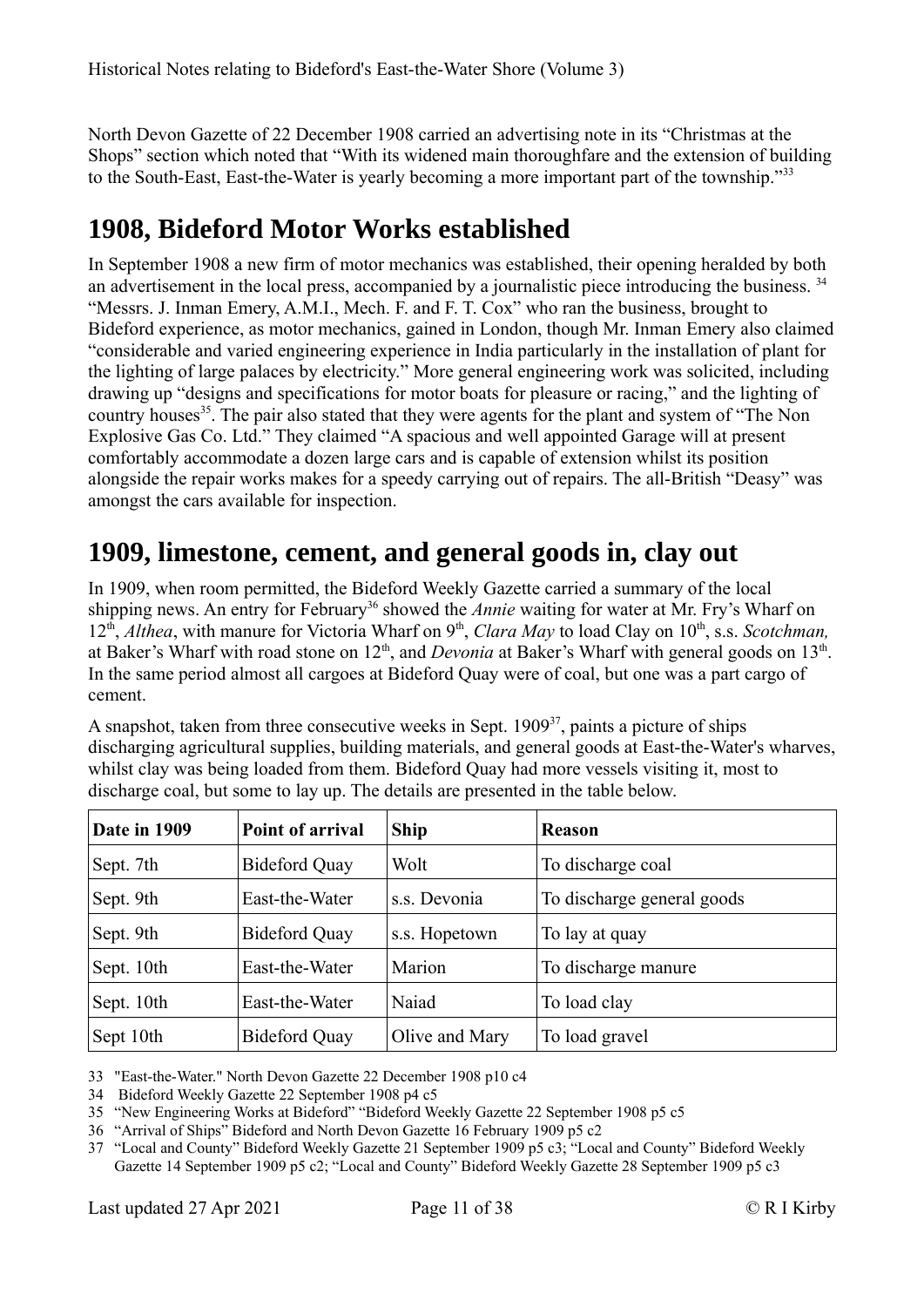| Date in 1909 | <b>Point of arrival</b> | <b>Ship</b>   | <b>Reason</b>                                   |
|--------------|-------------------------|---------------|-------------------------------------------------|
| Sept 10th    | <b>Bideford Quay</b>    | Wave          | To discharge coal                               |
| Sept. 11th   | <b>Bideford Quay</b>    | Thomas        | To discharge coal                               |
| Sept 12th    | <b>Bideford Quay</b>    | Humility      | To discharge coal                               |
| Sept. 13th   | <b>Bideford Quay</b>    | Maud          | To discharge coal                               |
| Sept. 16th   | East-the-Water          | Rainbow       | To discharge limestone                          |
| Sept. 16th   | East-the-Water          | Setti         | To load clay                                    |
| Sept. 16th   | East-the-Water          | Wolt          | To load clay                                    |
| Sept. 16th   | <b>Bideford Quay</b>    | Susannah      | To discharge Coal                               |
| Sept. 16th   | <b>Bideford Quay</b>    | Corn Flower   | In ballast                                      |
| Sept. 18th   | East-the-Water          | Louisa        | To discharge cement                             |
| Sept. 18th   | East-the-Water          | s.s. Devonia  | To discharge general goods                      |
| Sept. 20th   | <b>Bideford Quay</b>    | Ada           | To discharge coal                               |
| Sept. 23rd   | <b>Bideford Quay</b>    | Edith         | To load gravel                                  |
| Sept. 23rd   | <b>Bideford Quay</b>    | Purveyor      | To discharge coal                               |
| Sept. 24th   | <b>Bideford Quay</b>    | s.s. Hopetown | To lay to quay                                  |
| Sept. 25th   | East-the-Water          | s.s. Devonia  | To discharge general cargo                      |
| Sept. 26th   | <b>Bideford Quay</b>    | Eliza Murry   | To discharge coal                               |
| Sept. 26th   | <b>Bideford Quay</b>    | Sarah Jane    | To discharge coal                               |
| Sept. 27th   | <b>Bideford Quay</b>    | Dewm          | To discharge coal, then dispatched<br>with coal |
| Sept. 27th   | <b>Bideford Quay</b>    | Catherine     | To discharge coal                               |

## <span id="page-11-0"></span>**1909, tragic loss of the SS Thistlemor**

The loss of 21 lives when the SS Thistlemor foundered in Bideford Bay hit the headlines, not least because the Thistlemor had burned flare lights from midnight, only to have them noticed at 4 a.m., by a coastguard who was then unable to get the lifeboat people on the phone. These events prompted (unheeded) calls to the Board of Trade for an effective coastguard service in the Bristol Channel[38](#page-11-1). Stung into some response, the people of the local area commissioned Gabriel, the stonemason, to produce a monument, which was then available for inspection at his yard in Barnstaple Street, prior to being erected in Northam churchyard<sup>[39](#page-11-2)</sup>.

- <span id="page-11-1"></span>38 "Coast Watching in the Bristol Channel: Cardiff Chamber's Comments" West Somerset Free Press 25 December 1909 p7 c5
- <span id="page-11-2"></span>39 Exeter and Plymouth Gazette 25 November 1910 p10 c5-6

Last updated 27 Apr 2021 Page 12 of 38 © R I Kirby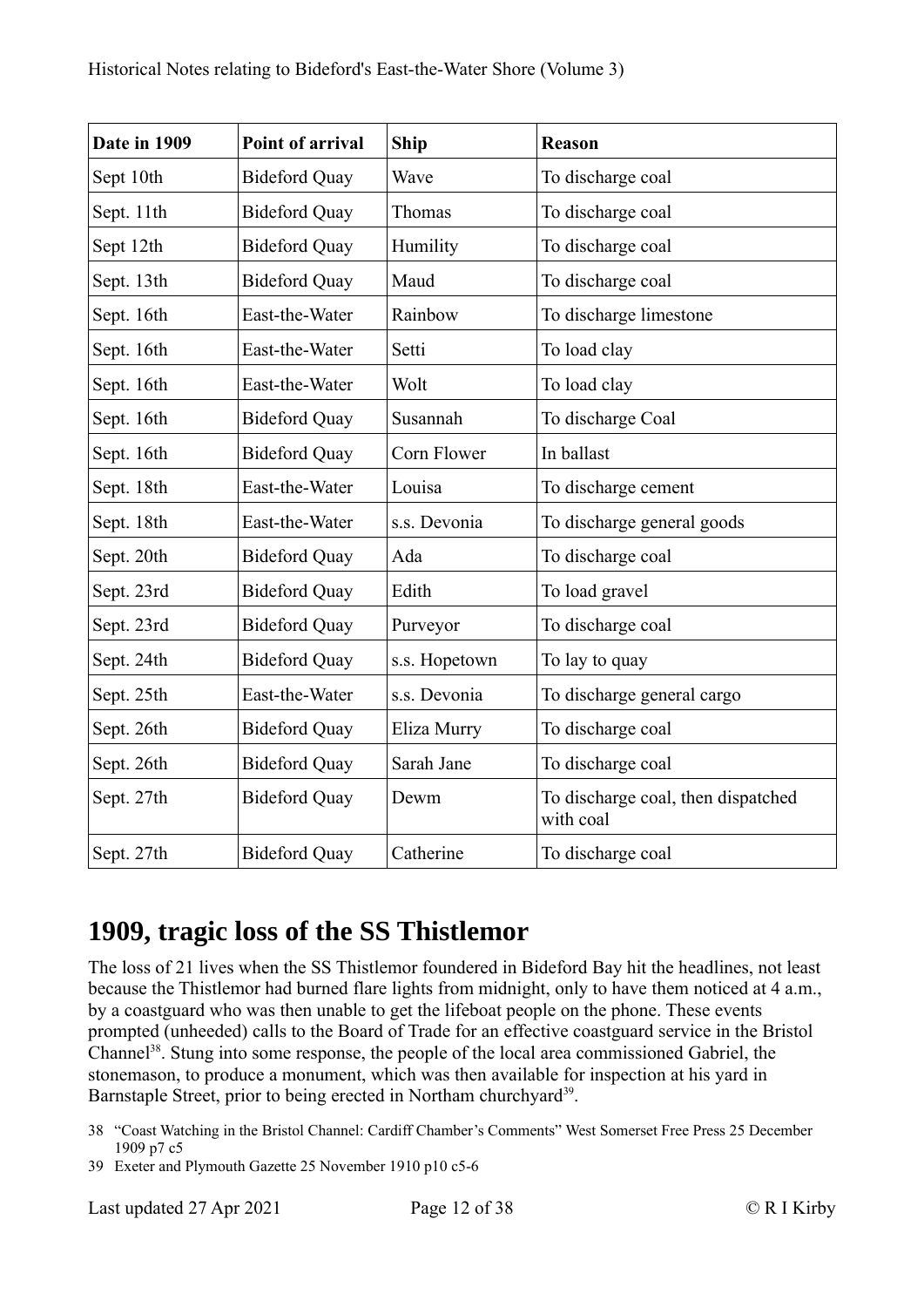# <span id="page-12-3"></span>**1909, Fulford at Queen's Wharf**

By 20 April 1909 J. U. Fulford & Son's had begun advertising their presence at Queen's Wharf, East-the-Water<sup>[40](#page-12-4)</sup>.

# <span id="page-12-2"></span>**1911, Pollard exploring trips to Lundy**

T Pollard of East-the-Water was selling tickets for a limited series of trips to Lundy on the the S.S. *Hebridean*, a ship registered to carry 312 passengers. This seemed to be by way of exploring the possibility of attracting new visitors to Devon by providing such boat trips. The *Hebridean* would offer a mix of trips from Bideford and Ilfracombe<sup>[41](#page-12-5)</sup>.

## <span id="page-12-1"></span>**1913, the Pure Chemical Carbon Co. goes up in smoke**

In 1911 the Pure Chemical Carbon Company of Dewsbury had established a plant on part of the extensive Bartlett site, producing carbon products from Bartlett's waste wood. The plant contained an engine weighing 300 tons, with a 13 ton flywheel<sup>[42](#page-12-6)</sup>. In March 1913, however, 500 to 600 bags of charcoal within a cast Iron Shed caught light, it was believed through self combustion. With the Fire Brigade unable to do more than contain the blaze, that seems to be the last mention of the company<sup>[43](#page-12-7)</sup>.

## <span id="page-12-0"></span>**1914, Belgian refugees begin to arrive**

From Oct 1914 Exeter claims to have led the way in welcoming Belgian refugees to Britain's provincial cities. The came in their thousands, but the public were initially very supportive and welcoming, as there was a general feeling that, but for the Belgian putting up such a stout resistance to German advance, Paris would have been overrun, bringing the war much closer to home. From an Exeter reception centre groups were distributed throughout the county, particularly to places, like Bideford, that were part of the railway network $44$ .

Contingents of refugees came to Bideford, where some worked in East-the-Water's remaining pottery<sup>[45](#page-12-9)</sup> and at the Kynochs munitions factory<sup>[46](#page-12-10)</sup>. By Nov 1914 there were 45 in Bideford<sup>[47](#page-12-11)</sup>, but this would eventually climb to about 200<sup>[48](#page-12-12)</sup>.

- <span id="page-12-4"></span>40 "To Ensure a Good Hay Crop" Bideford Weekly Gazette 20 April 1909 p4 c1
- <span id="page-12-5"></span>41 Mike Davy. 'S.S. "Hebridean" – July, August 1911.' http://bidefordbuzz.org.uk/2012/06/s-s-hebridean-july-august-1911/ accessed 23/3/2016
- <span id="page-12-6"></span>42 "Occasional Notes" North Devon Journal 29 June 1911 p8 c1
- <span id="page-12-7"></span>43 Western Times 18 March 1913 p2 c2
- <span id="page-12-8"></span>44 "Exeter, Devon: The Inspiration Behind Poirot" World War One At Home. BBC Sounds. Online:https://www.bbc.co.uk/sounds/play/p022vd3z Accessed: 20 Nov 2020
- <span id="page-12-9"></span>45 Alison Grant. North Devon Pottery. Appledore, Devon:Eadward Gaskell, 2005 pg 52
- <span id="page-12-10"></span>46 Peter Christie. Secret Bideford. Stroud, Gloucestershire: Amberley, 2015, Pg 80
- <span id="page-12-11"></span>47 Devon & Exeter Gazette 3 Nov 1914, cited at "Research Diary:First World Belgian Refugees in Devon" Telling Our Stories. Warhttps://www.tellingourstoriesdevon.org.uk/blog/2019/first-world-war-belgian-refugees-in-devon Accessed 20 Dec 2020
- <span id="page-12-12"></span>48 "One hundred years ago – May 1919." Bideford Community Archive. Bideford Buzz. Online:http://bidefordbuzz.org.uk/2019/05/one-hundred-years-ago-may-1919/ Accessed 20 Dec 2020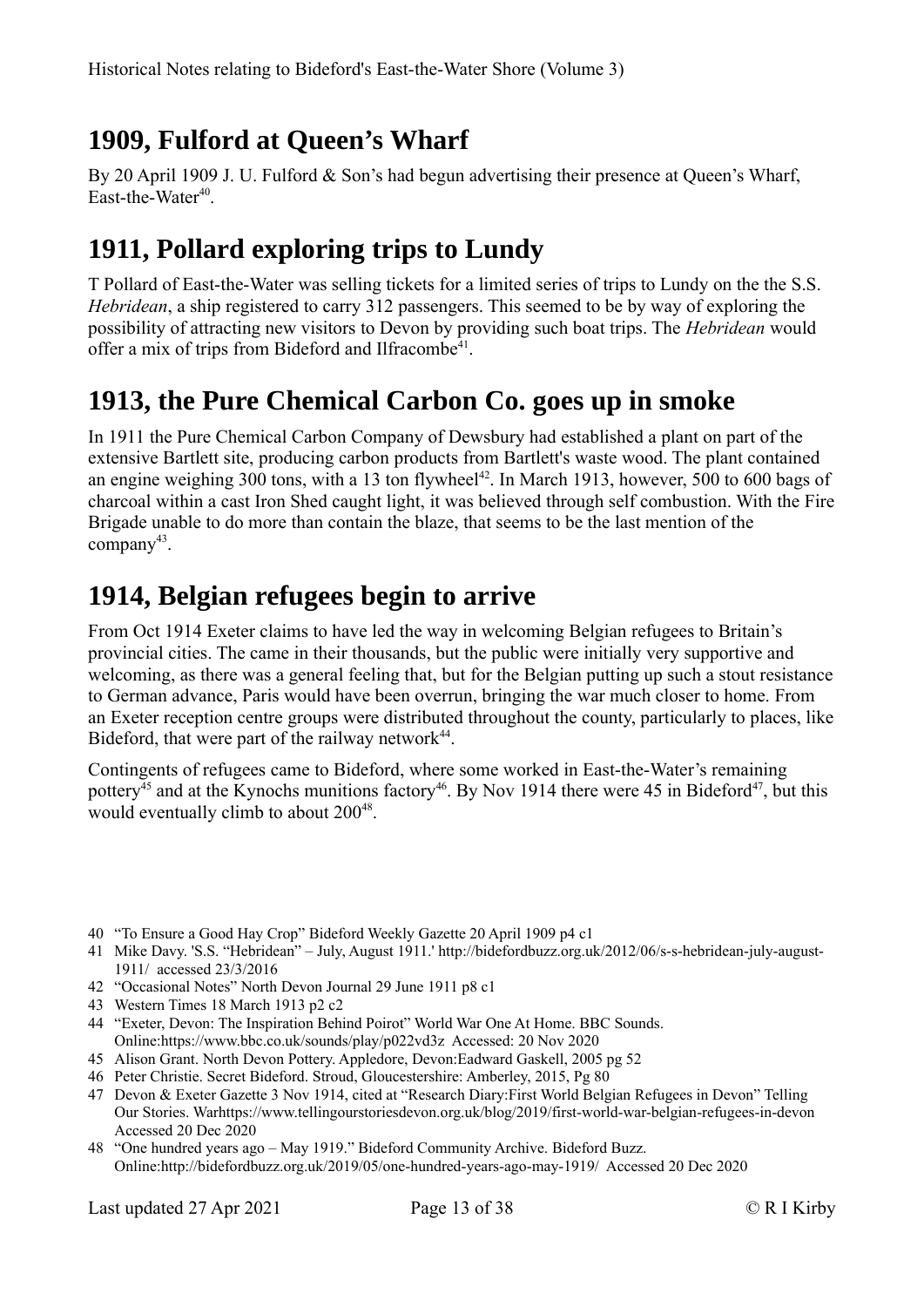A tragic incident from August 1917 allows us to give a name to one of the Belgian Refugees. An eleven-year girl, the daughter of "M. Denys, a Belgian living at Gas Works Cottages, East-the-Water, and employed at the Government Works" was killed by the night mail train whilst trespassing on the line. The Mayor expressed his sorrow that "such an end should have befallen one of the Belgian refugees."[49](#page-13-3)

# <span id="page-13-2"></span>**1915, exceptional hail north of Instow**

On Sunday, July 4<sup>th</sup> 1915, travellers, arriving in East-the-Water from Instow, would have brought news of a freak hailstorm that swept by just north of the community. Slates and upturned buckets had been left pierced "like bullet holes,"whilst six hailstones had been picked up and found to weigh "three quarters of a pound" and at "Leigh one was found to be over five inches in circumference"<sup>[50](#page-13-4)</sup>

#### <span id="page-13-1"></span>**1915, Kynochs wood alcohol plant established**

With the onset of war in 1914 the demand for cordite shot up, as did the demand for the acetone needed to make it. In 1915 the Office of Woods and Forests, in the guise of Kynochs, established a wood alcohol plant in Bideford<sup>[51](#page-13-5)</sup>, which was then placed under the direct control of the Ministry of Munitions<sup>[52](#page-13-6)</sup>. The name of Kynoch's foreshore is linked to this company.

At the outset of the war acetone was produced from wood alcohol and that in turn by fermenting wood to destruction. But the short supply of such wood led to the development of a new process that could utilize a much more readily available crop - maize<sup>[53](#page-13-7)</sup>. Maize may not ever have been used in the Bideford factory, but today it is still widely grown on local farms, with most apparently used as animal feed. The rapid soil erosion associated with this crop may help explain why the Torridge shore seems to be muddier these days than it was in the past.

The 'munitions factory proved short-lived, and closed in 1919.<sup>[54](#page-13-8)</sup>

## <span id="page-13-0"></span>**1915, Routley takes over Agricultural Wharf**

In 1915 Frank Ernest Routley, a corn, seed , and manure, merchant, acquired the entire of Thomas Fry's business on Agricultural Wharf<sup>[55](#page-13-9)</sup>.

- <span id="page-13-3"></span>49 "Bideford Fatality" North Devon Journal 02 August 1917 p8 c4
- <span id="page-13-4"></span>50 "The Great Hailstorm In North Devon: Bideford's History" North Devon Journal 29 July 1915 p7 c4
- <span id="page-13-5"></span>51 "H. M. Explosive Factories" Grace's Guide to British Industrial History. Online:https://www.gracesguide.co.uk/H.\_M.\_Explosive\_Factories#Sites\_for\_Acetate\_and\_Acetone\_Production Accessed 25 Aug 2017
- <span id="page-13-6"></span>52 "H. M. Explosive Factories" Grace's Guide to British Industrial History. Online:https://www.gracesguide.co.uk/H.\_M.\_Explosive\_Factories#Sites\_for\_Acetate\_and\_Acetone\_Production Accessed 25 Aug 2017
- <span id="page-13-7"></span>53 "H. M. Explosive Factories" Grace's Guide to British Industrial History. Online:https://www.gracesguide.co.uk/H.\_M.\_Explosive\_Factories#Sites\_for\_Acetate\_and\_Acetone\_Production Accessed 25 Aug 2017
- <span id="page-13-8"></span>54 "Bideford" North Devon Journal 10 July 1919 p6 c4
- <span id="page-13-9"></span>55 North Devon Record Office (South West Heritage Trust), B611, Papers of the Fry and Routley Families" The National Archives. Online:http://discovery.nationalarchives.gov.uk/details/r/d50d5cbb-6ec4-498a-9775- 6d765d7f85d7 Accessed 24 Sep 2017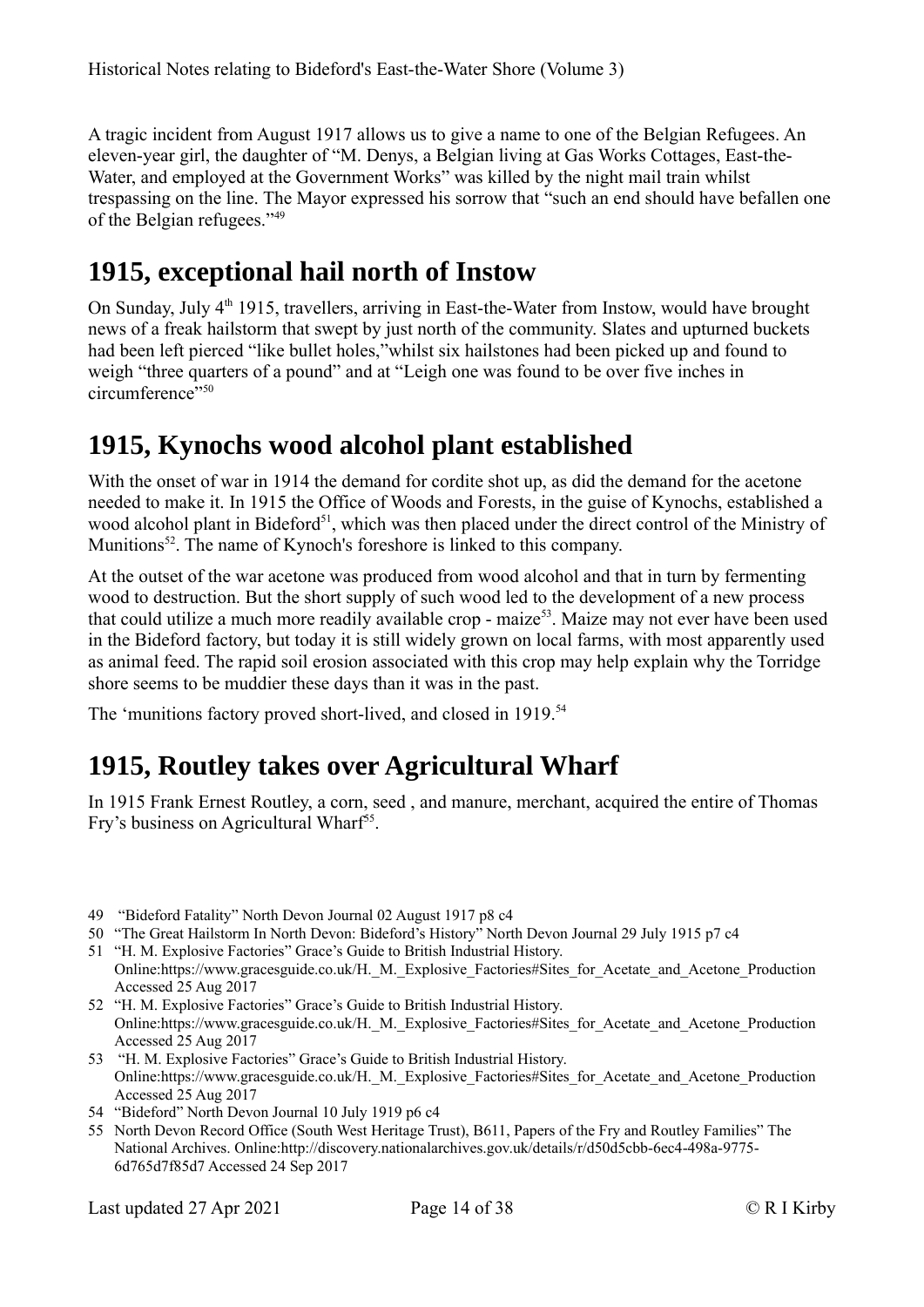## <span id="page-14-0"></span>**1917, steam trains on the Long Bridge**

In 1916 the engines of the Bideford, Westward Ho, and Appledore Railway were commandeered for use on the Western Front<sup>[56](#page-14-1)</sup>

The North Devon Journal reported that "with the Westward Ho [sic] Railway closed and no entertainments on the river bank or Pill, Monday was probably the quietest Bank Holiday in Bideford since the outbreak of War."[57](#page-14-2)

"On Sunday several hundreds of residents assembled to witness the transference of the Bideford, Westward Ho, and Appledore Railway engines "Kingsley," "Torridge," and "Grenville" across Bideford Bridge to East-the-Water, preparatory to their removal on the London and South Western Railway to other spheres of usefulness. Temporary lines were laid across the brigde [sic] and the locomotives proceeded across under their own steam without mishap. The event was unique, even in the history of Bideford's Long Bridge."[58](#page-14-3)

In Feb 1985 Model Railway Constructor magazine carried information about these engines, a summary of which is tabulated on the Minor Railways & Tramways Locomotives page. This suggests that they were 2-4-2T, built by the "Hunslet Engine Co. 1900", with no.s 713, 714, 715 BWH&A. The page confirms that they went to the Government in 1917, but then adds "(Reputedly lost when SS Gotterdammmerung [sic] was torpedoed off Cornish coast, in fact they went to Ministry of Munitions factories)."[59](#page-14-4) The *Gotterdammerung* had been seized from its German owners at the outset of the War, hence the unusual name<sup>[60](#page-14-5)</sup>.

It now seems that the *Grenville* and *Torridge* departed from Avonmouth, Bristol, on a vessel bound for France, only for their conveyance to be torpedoed and sunk at the entrance to the Bristol Channel<sup>[61](#page-14-6)</sup>. On 22 October 2001 Yorkshire Post carried the news that the wreck had been discovered, the identity of the engines being certain, as only three of their type had ever been built, those being the three engines from Bideford<sup>[62](#page-14-7)</sup>. Robin Jones, of Heritage Railway, confirmed how unique the engines were and that the third, named *Kingsley*, had been scrapped<sup>[63](#page-14-8)</sup>.

- <span id="page-14-1"></span>56 Michael Brown "Steam engines from Yorkshire found 150ft down on sea bed" 22 Oct 2011 Online: http://www.yorkshirepost.co.uk/news/steam-engines-from-yorkshire-found-150ft-down-on-sea-bed-1-2405622 Accessed 11 May 2017
- <span id="page-14-2"></span>57 "Bideford" The North Devon Journal 31 May 1917 p8 c3
- <span id="page-14-3"></span>58 "Bideford" North Devon Journal 02 August 1917 p3 c3
- <span id="page-14-4"></span>59 Mick Field "Minor Railways & Tramways Locomotives" 1 Oct 2017 [sic 2016?] Online:http://myweb.tiscali.co.uk/mickssrsource/tpagesrs/tminorloco.html Accessed: 11 May 2017
- <span id="page-14-5"></span>60 Western Mail (Cardiff, Wales), 23 October 2001 "World War I tank engines found on seabed; HERITAGE: Divers plan to raise locomotives sunk by submarine". (n.d.) >The Free Library. (2014).Online: https://www.thefreelibrary.com/World+War+I+tank+engines+found+on+seabed%3b+HERITAGE %3a+Divers+plan+to...-a079367549 Accessed: 11 May 2017
- <span id="page-14-6"></span>61 Michael Brown "Steam engines from Yorkshire found 150ft down on sea bed" 22 Oct 2011 Online: http://www.yorkshirepost.co.uk/news/steam-engines-from-yorkshire-found-150ft-down-on-sea-bed-1-2405622 Accessed 11 May 2017
- <span id="page-14-7"></span>62 Michael Brown "Steam engines from Yorkshire found 150ft down on sea bed" 22 Oct 2011 Online: http://www.yorkshirepost.co.uk/news/steam-engines-from-yorkshire-found-150ft-down-on-sea-bed-1-2405622 Accessed 11 May 2017
- <span id="page-14-8"></span>63 Western Mail. Cardiff, Wales. 21 Oct 2001. Cited at *The Free Library*. S.v. World War I tank engines found on seabed; HERITAGE: Divers plan to raise locomotives sunk by submarine.." Retrieved Feb 06 2021 from https://www.thefreelibrary.com/World+War+I+tank+engines+found+on+seabed%3b+HERITAGE %3a+Divers+plan+to...-a079367549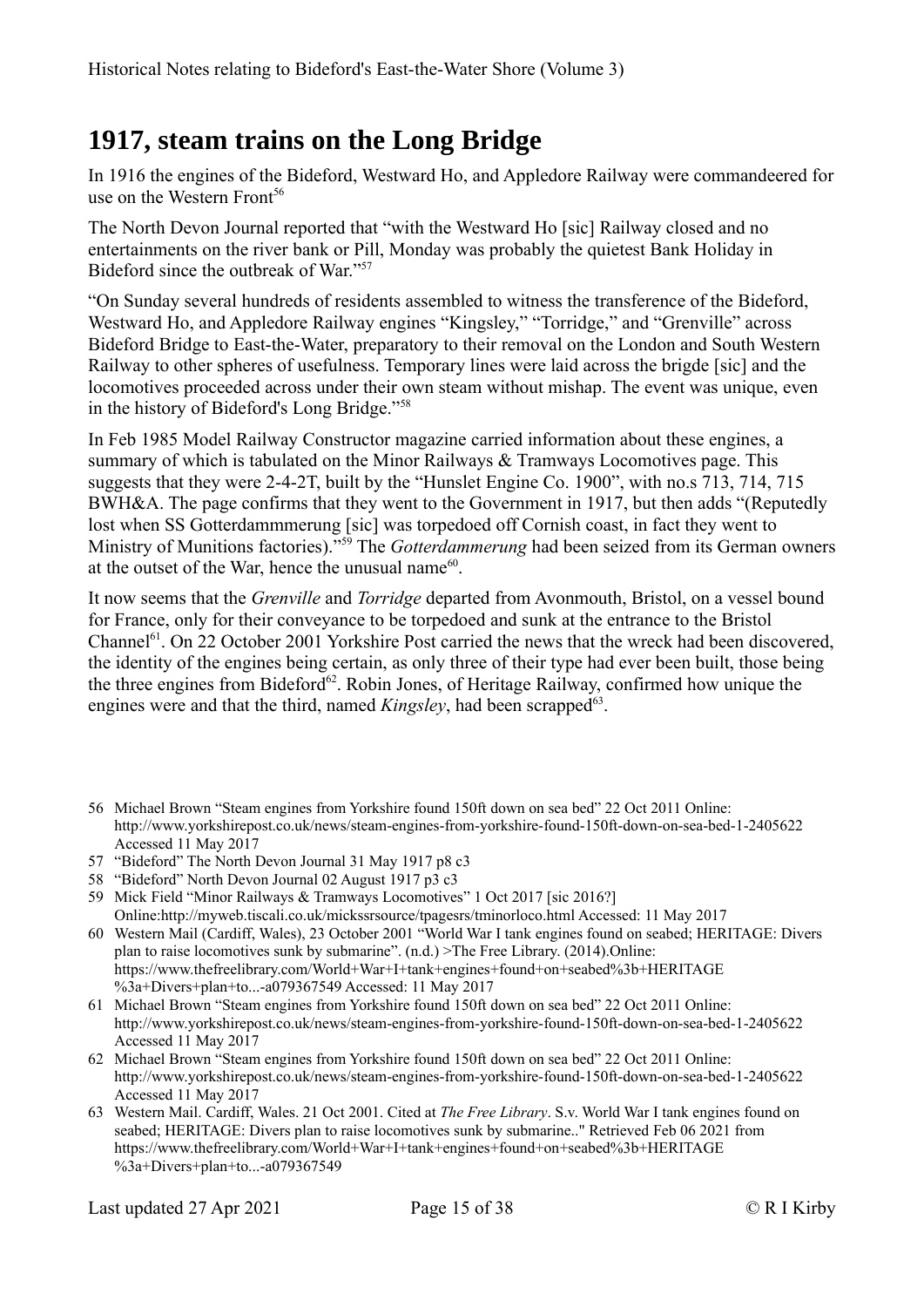In an article in Model Rail (UK) 9 Feb 2017, the author (name unknown) reported that he had researched the supposed loss at the Public Records Office and found no record of an *S.S.*  Gotterdammerung being lost, or of any other loss matching the description at an appropriate time <sup>[64](#page-15-3)</sup>.

These were not the only steam engines to be shipped to the western front, and others ended up sunk of Cornwall, as the sinking of the 2866 ton French ship *Saint Chamond* testifies to<sup>[65](#page-15-4)</sup>. She was torpedoed 14 miles North of Saint Ives Head, on April 28th, 1918, on route from Glasgow to Saint Nazaire, by the German submarine U 60 (*Franz Grünert*). She carried a general cargo, but is known locally as the Train Wreck, as the most interesting part of her cargo is a number of steam engines, of which six or seven remain<sup>[66](#page-15-5)</sup>.

#### <span id="page-15-2"></span>**1917, the** *Cholmondeley* **turns submarine hunter**

Restarick's shipyard had been focused on non-military shipping, so it is unusual to find one of his boats serving a fully military function, especially as it was one of his former mission ships. In July 1917 the *Cholmondeley* (a ship of 64 tons)<sup>[67](#page-15-6)</sup>, re-named *George L. Muir*, was converted to serve as *Padre*, as one of the 'Q' ships, armed decoy vessels used to entrap enemy submarines<sup>[68](#page-15-7)</sup>. The fate of another of Restarick's vessels highlights the need for a role like that of *Cholmondeley*, for, on 29 Apr 1918, the *Johnny Toole* was sunk by German submarine U 105, en route from Newport to Ballycotton<sup>[69](#page-15-8)</sup>.

#### <span id="page-15-1"></span>**1918, exemptions from military services**

In March 1918 Bideford Borough Tribunal re-considered exemptions from military service for Eastthe-Water based "Wm. John Way, 36, Grade 2, coal merchant, and Frank E. Routley, reduced from Class A to Grade 2, seed merchant." The National Service representative suggested that "there were several firms with these trades in the district, and that by co-operation some of the tradesmen might be released. Other places had found that co-operation could be carried out." Whereupon Mr. J. U. Fulford, another East-the-Water seed merchant, observed "It works all right in big towns, but it won't work in small towns. There is too much trade jealousy." Leaving the representative to observe "It is a discredit to Bideford," before granting temporary extensions for both exemptions.<sup>[70](#page-15-9)</sup>

#### <span id="page-15-0"></span>**1918, Armistice signed**

On 11 Nov 1918 the armistice was signed, bringing to a conclusion the 'War to end all wars'

- <span id="page-15-3"></span>64 "My life's works – where are they now?" Model Rail (UK). 9 Feb 2017
- <span id="page-15-4"></span>65 "SS Saint Chamond [+1918]" Wreck Site Online: http://www.wrecksite.eu/wreck.aspx?11778 Accessed 11 May 2017
- <span id="page-15-5"></span>66 John Liddiard "Wreck Tour: 38, The St Chamond" Divernet Online: http://www.divernet.com/wreck-tours/p301675-wreck-tour:-38the-st-chamond.html Accessed 11 May 2017

<span id="page-15-6"></span>67 "World War 1 at Sea - Ships of the Royal Navy, 1914-1919; WARSHIPS, Part 2, Old Sloops to Assault Ships" (Based on "British Warships 1914-1919" by F J Dittmar & J J Colledge) The National Museum Royal Navy. Online: http://www.naval-history.net/WW1NavyBritishShips-Dittmar3WarshipsB.htm Accessed:24 Jun 2017. Duncan Fielder has this vessel as the 64 ton *Bridesmaid*, launched by Restarick in 1882 [Fielder, History of Bideford, 1985, 81]

- <span id="page-15-7"></span>68 E. Keble Chatterton. Q-ships and Their Story. Keble Chatterton, 2010, 177
- <span id="page-15-8"></span>69 "Johnny Toole" uboat.net, Online:http://uboat.net/wwi/ships\_hit/3190.html Accessed 17 July 2017
- <span id="page-15-9"></span>70 "Bideford Borough Tribunal" North Devon Journal 21 March 1918 p3 c1

Last updated 27 Apr 2021 Page 16 of 38 © R I Kirby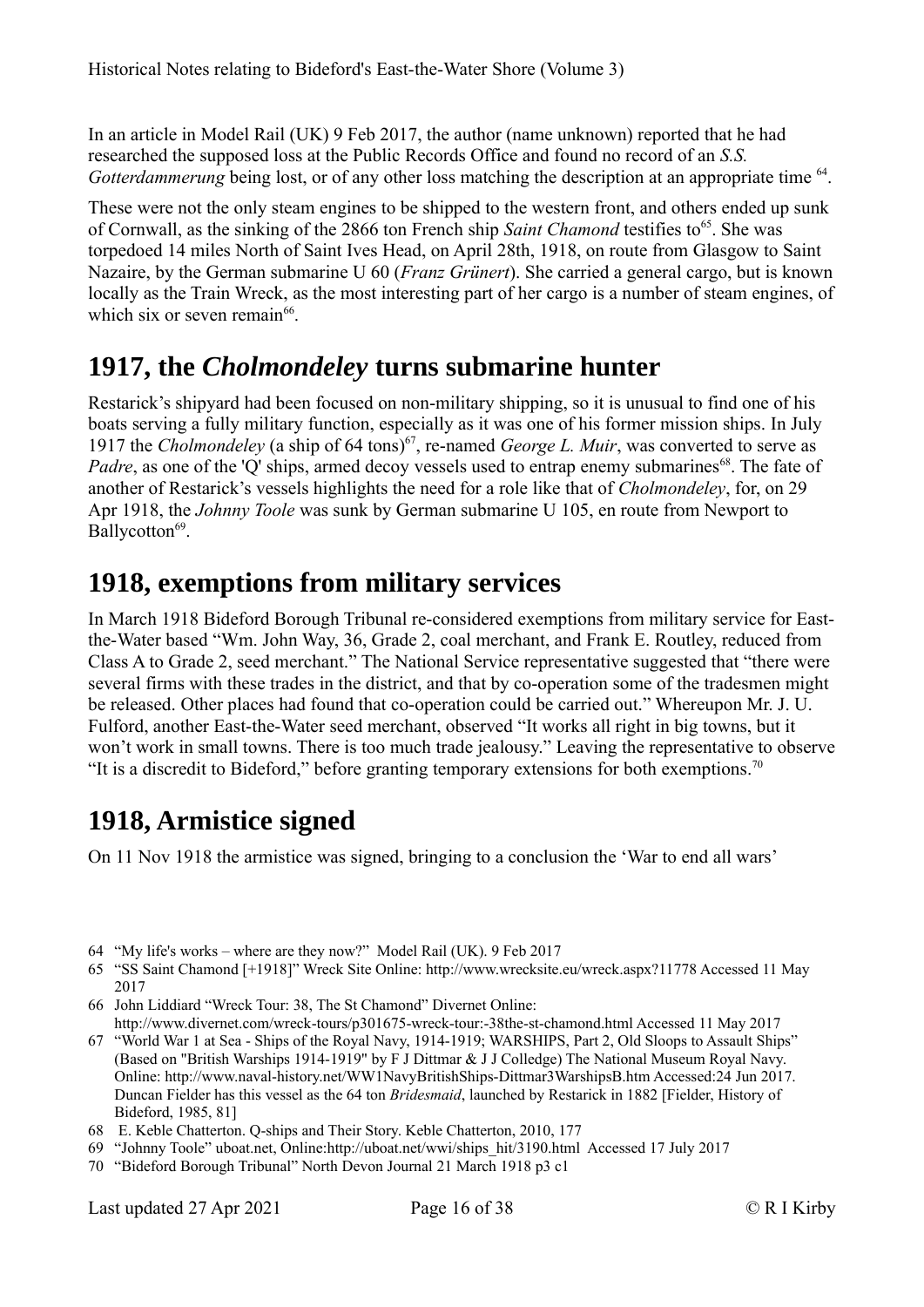# <span id="page-16-3"></span>**1919, repatriation of Belgian refugees begins**

By the end of the war 8,000 Belgian Refugees had been housed in Devon, but their initial welcome to the UK seems to have been vaguely defined, as 'for the duration,' and, as the war dragged on, the public attitude had rather cooled<sup>[71](#page-16-4)</sup>. Many Belgians were also eager to return (it is unknown how many decided to stay), so a process of repatriation began, with responsibility for its oversight delegated to local Government Boards in Jan 1919<sup>[72](#page-16-5)</sup>. In May 1919 Bideford Town Council were informed that the last of the 200 odd refugees, that the town had maintained since Feb 1915, had now been repatriated<sup>[73](#page-16-6)</sup>.

## <span id="page-16-2"></span>**1920, re-opening of the anthracite mine is considered**

Much later, in 1965, Cynthia Burgess recollected the events of 1920, when a mining engineer, by the name of T. Thornton, looked into the viability of re-opening the mine<sup>[74](#page-16-7)</sup>. Naving found samples of anthracite in the local soil, he then looked to open up the tunnel in "Clarence Yard" (formerly Way's Yard, but, in 2021, a car-parking area opposite Clarence Wharf). This was the tunnel said, according to Cynthia, to run "under the hill from Mines Road and emerging in the higher cellar of Clarence Yard." The economic slump of the 1920s had left numerous South Welsh miners unemployed, providing a ready source of labour to clear the tunnels, so work was soon underway. The spoil was "loaded into horse-drawn butts and dumped on the riverside near the Goods Station." Cynthia would recall "plaguing my father Mr. William Way, to take us into the tunnel," which he eventually did. The miners found considerable quantities of soft anthracite. A pitch-like-substance was also found, and, at his home on Barnstaple Street, Mr. G. Phillips, a manufacturing chemist, turned this into somewhat excessively carbolic soap on a small scale. However, the enterprise eventually folded through lack of funding.

## <span id="page-16-1"></span>**1920, infantry horses boarding on Barnstaple Street**

In 1920, Chaplin & Co. of Bideford (near the good's-yard) and John Way and Son. (opposite Clarence Wharf), had both "Boarded-out" light draught horses, suitable for Field Artillery<sup>1[75](#page-16-8)</sup>.

# <span id="page-16-0"></span>**1920,** *Devonia* **collides with** *H.F.Bolt*

In 1920 the Devonia appears to have been operating out of Brunswick Wharf as the ketch H.F. Bolt, delivering coal to I. Baker & Sons., collided with her as she was moored. There was apparently an arrangement between the steamship company and Baker's men that the latter would shift the Devonia when the moorings were needed for a delivery.<sup>[76](#page-16-9)</sup>

- <span id="page-16-4"></span>71 "Exeter, Devon: The Inspiration Behind Poirot" World War One At Home. BBC Sounds. Online:https://www.bbc.co.uk/sounds/play/p022vd3z Accessed: 20 Nov 2020
- <span id="page-16-5"></span>72 "Belgian refugees 1917 to 1919" Teignmouth & Shaldon Remembers WW1. Online:https://teignheritageworldwar.org.uk/index.php/belgian-refugees-1917-to-1919 Accessed 20 Nov 2020
- <span id="page-16-6"></span>73 "One hundred years ago – May 1919." Bideford Community Archive. Bideford Buzz. Online:http://bidefordbuzz.org.uk/2019/05/one-hundred-years-ago-may-1919/ Accessed 20 Dec 2020
- <span id="page-16-7"></span>74 Cynthia Burgess. "The Labyrinth That Lies Under the Gardens of Bideford" in ???. 1965
- <span id="page-16-8"></span>75 "Bideford Horse Show" North Devon Journal 05 August 1920 p2 c4
- <span id="page-16-9"></span>76 Devon and Exeter Daily Gazette 15 September 1920 p1 c6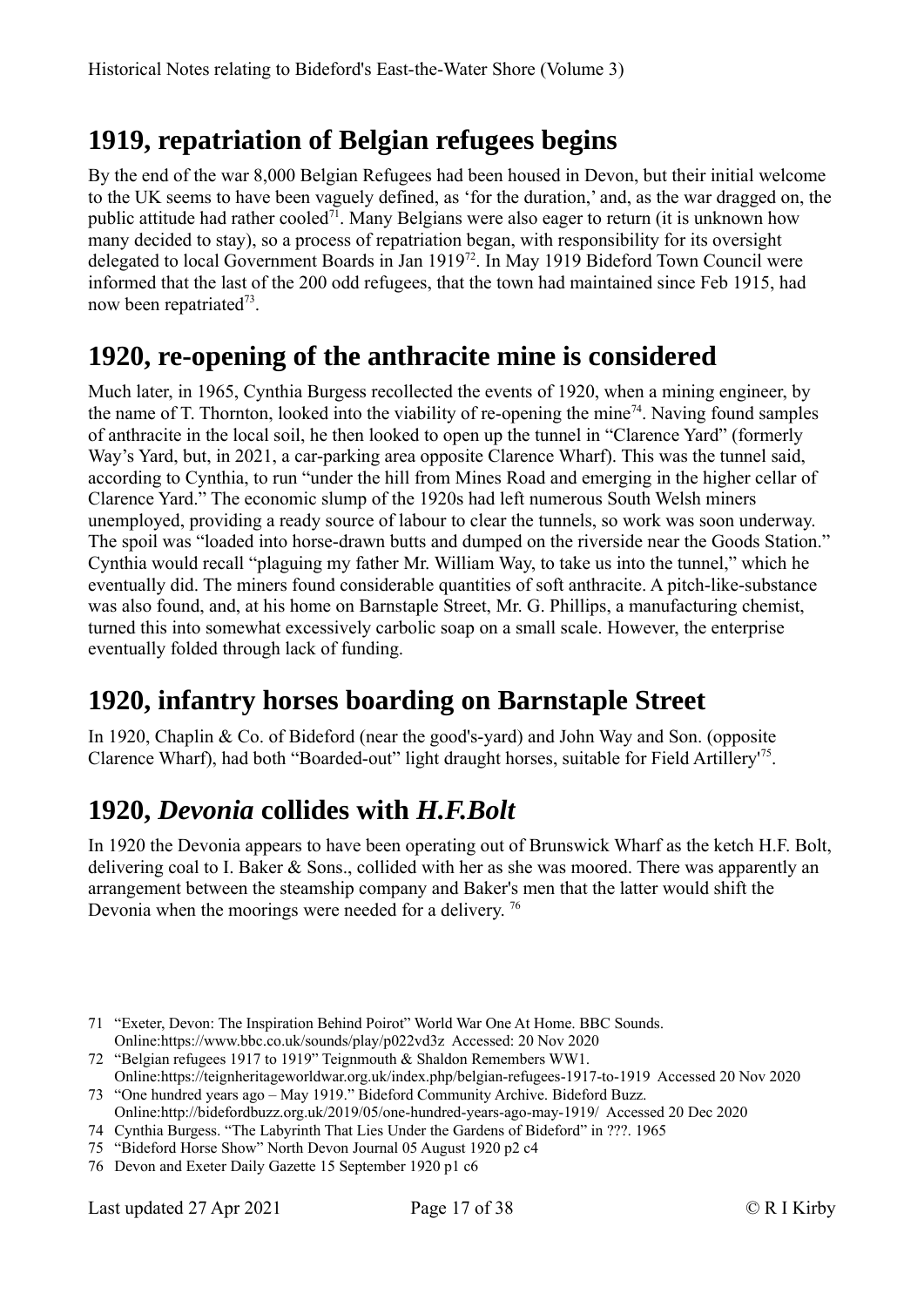## <span id="page-17-5"></span>**1921, slump in shipping sees vessels laid up**

December 1921 saw twenty-three vessels, mostly large steamers, laid up on the river between Appledore and Bideford.<sup>[77](#page-17-6)</sup> Postcards from the period show three moored just north of Railway Wharf, off Southcott Marsh.

## <span id="page-17-4"></span>**1921, care of Chudleigh Fort handed to the Council's**

On August 24<sup>th</sup> the War Memorial Committee handed over the care of Chudleigh Fort to the Council.*[78](#page-17-7)* The entire of Peace Park having been purchased by public subscription as a War Memorial for Bideford's fallen sons.

#### <span id="page-17-3"></span>**1922, a steamer collides with the long bridge**

On 23 Nov 1922 the North Devon Journal reported that a steamer, leaving her berth, collided with the eastern end of the bridge, damaging the ironwork and the railings of the ornamental garden adiacent to the wharf.<sup>[79](#page-17-8)</sup>

# <span id="page-17-2"></span>**1922, County Council recommend widening the long Bridge**

Devon County Council's Bridges and Main Roads Committee adopted a report recommending that the Long Bridge be widened and that the council should contribute toward the cost of so doing<sup>[80](#page-17-9)</sup>.

#### <span id="page-17-1"></span>**1923 Brunswick Wharf sees the port's largest load to-date**

On 23 March, the Western Morning News carried a picture of the German Steamship *Weser,* moored at Brunswick Wharf to discharge a cargo of superphosphates from Holland, with the suggestion that this was, at that time, believed to be the largest cargo ever landed at the port of Bideford<sup>[81](#page-17-10)</sup>. The Weser appears to have been a vessel, launched in 1923, of 997 tons grt, and 67.4 x10.5 meter<sup>[82](#page-17-11)</sup>.

## <span id="page-17-0"></span>**1923, Port of Barnstaple bolstered by Bideford's trade**

Commenting upon an article in the Western Morning News and Mercury, that noted "a great increase in trade of the Port of Barnstaple," Mr. W. T. Goaman cited testimony, from an Appledore merchant, that there were two or three ships to Bideford for every one bound to Barnstaple. In support of this observation, one alderman noted that his business was based at Northam and Westleigh, but he could only get a small boat up to Barnstaple once a fortnight. Concern was expressed that, as Bideford no longer enjoyed independent port status, the expansion, of the town's maritime trade, contributed to the reputation of Barnstaple as a place for business, rather than to that of Bideford<sup>[83](#page-17-12)</sup>.

- <span id="page-17-6"></span>77 "Bideford in 1921" North Devon Journal 29 December 1921 p3 c4
- <span id="page-17-7"></span>78 "Bideford in 1921" North Devon Journal 29 December 1921 p3 c5
- <span id="page-17-8"></span>79 "Bideford" North Devon Journal 23 November 1922 p8 c4
- <span id="page-17-9"></span>80 "Bideford's Historic Bridge" North Devon Journal 23 November 1922 p3 c1-2
- <span id="page-17-10"></span>81 Western Morning News 23 March 1923 p1 c5-7
- <span id="page-17-11"></span>82 Tony Allen. "Weser SS (1923~1924) Maas SS (+1944)" 14 April 2014. Online: http://www.wrecksite.eu/wreck.aspx?248064 Accessed 2 May 2017
- <span id="page-17-12"></span>83 "Thriving Bideford; Claim to Pride of Place as Port" Western Morning News 27 March 1923 p3 c5

Last updated 27 Apr 2021 Page 18 of 38 © R I Kirby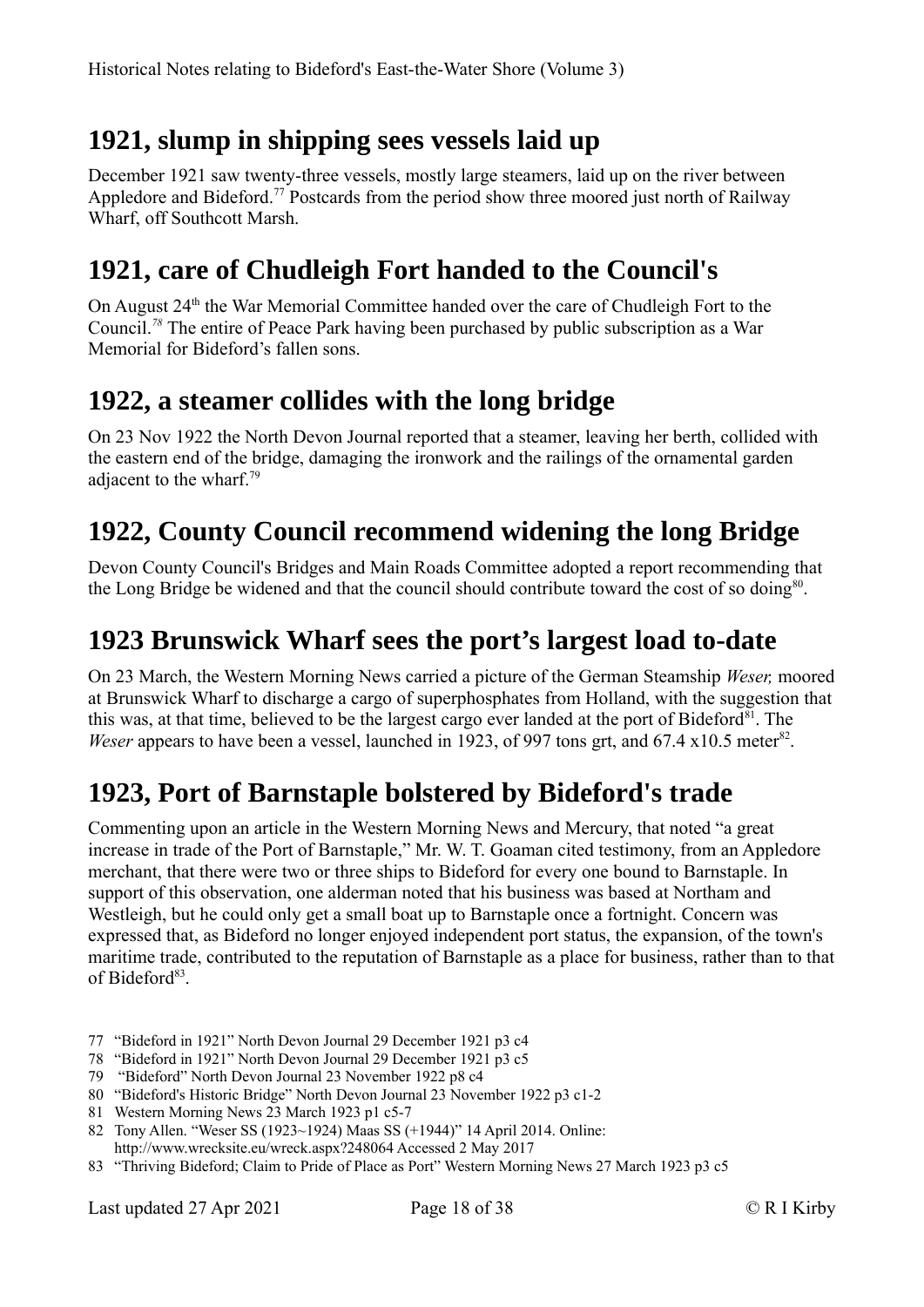# <span id="page-18-0"></span>**1923, North Devon Farmers Ltd on Barnstaple Street**

It is, as yet, unclear how long they were there for, but in 1923, at least, North Devon Farmers Ltd., Agricultural Merchants & Engineers, were on Barnstaple Street (on Newcombe's Wharf)<sup>[84](#page-18-5)</sup>. They were still there in 1953, as, at that time, the Barum milestone was affixed to their wall<sup>[85](#page-18-6)</sup>.

# <span id="page-18-4"></span>**1924, Anglo-American Oil do their bit to beautify Devon**

In January 1924 the Anglo American Oil Co.'s North Devon division, based in Barnstaple and with a depot in East-the-Water, led the way in support of a growing movement to preserve the beauty of England by doing away with billboards, becoming the first big concern to take down all of theirs<sup>[86](#page-18-7)</sup>.

## <span id="page-18-3"></span>**1924-5, the long bridge was widened**

In 1924-5 the Long Bridge was widened and restored using reinforced concrete, with facing to restore its traditional stone appearance<sup>[87](#page-18-8)</sup>.

In February 1924 a lorry, belonging to the Anglo American Oil Co., and driven by Charles Cloke, an experienced driver, set out on a round from the company's East-the-Water depot, carrying 300 gallons of oil and forty two-gallon cans of petrol. Turning across the bridge it passed under the archway of the travelling crane, but, on coming to the temporarily narrowed section, it broke through the temporary plank side-walk and wire railings to plummet to the bed of the river. The two-ton tanker ruptured, creating a slick on the river, and both the driver and his son (who was assisting him) were badly injured. The injured parties were removed to East-the-Water slipway, beside Pitt's Motor Works, where a doctor was in waiting to treat them<sup>[88](#page-18-9)</sup>.

## <span id="page-18-2"></span>**1924, widening of Barnstaple Street approved**

The Devon and Exeter Gazette of 23 August 1924<sup>[89](#page-18-10)</sup> carried a report a scheme had been approved, for the widening of Barnstaple Street and Station Hill, with the installation of five foot wide footpaths, and the acquisition of property to allow it to happen.

# <span id="page-18-1"></span>**1924, development at Sentry Corner begins**

Those who worked on the wharves needed a place to live, so some mention of housing schemes in their hinterland is not entirely inappropriate. Commencing around 1924 four houses had been built at Sentry Corner, though by 1928 only two had sold<sup>[90](#page-18-11)</sup>. Much larger schemes were to follow in 1933.

<span id="page-18-10"></span>89 Devon and Exeter Gazette of 23 August 1924 p5 c5

<span id="page-18-5"></span><sup>84</sup> R. E. L. Hookway, draughtsman. "Proposed Widening of Barnstaple Street" 17 Oct 1923 Copy taken by I Baker & Son. Presented for use by Way of The Wharves in 2016 by Baker's heirs.

<span id="page-18-6"></span><sup>85</sup> W. Ascott, Random Notes on Old Bideford and District. Bideford: Gazette, 1953, advertisements on the back pages

<span id="page-18-7"></span><sup>86</sup> "Local" North Devon Journal 10 January 1924 p4 c7

<span id="page-18-8"></span><sup>87</sup> Whiting & Christie, Long Bridge, 2006, pg 17

<span id="page-18-9"></span><sup>88</sup> "Sensational Accident at Bideford" North Devon Journal 7 February 1924 p7 c2

<span id="page-18-11"></span><sup>90</sup> "Bideford Builder's Bankruptcy" North Devon Journal 25 October 1928 p7 c5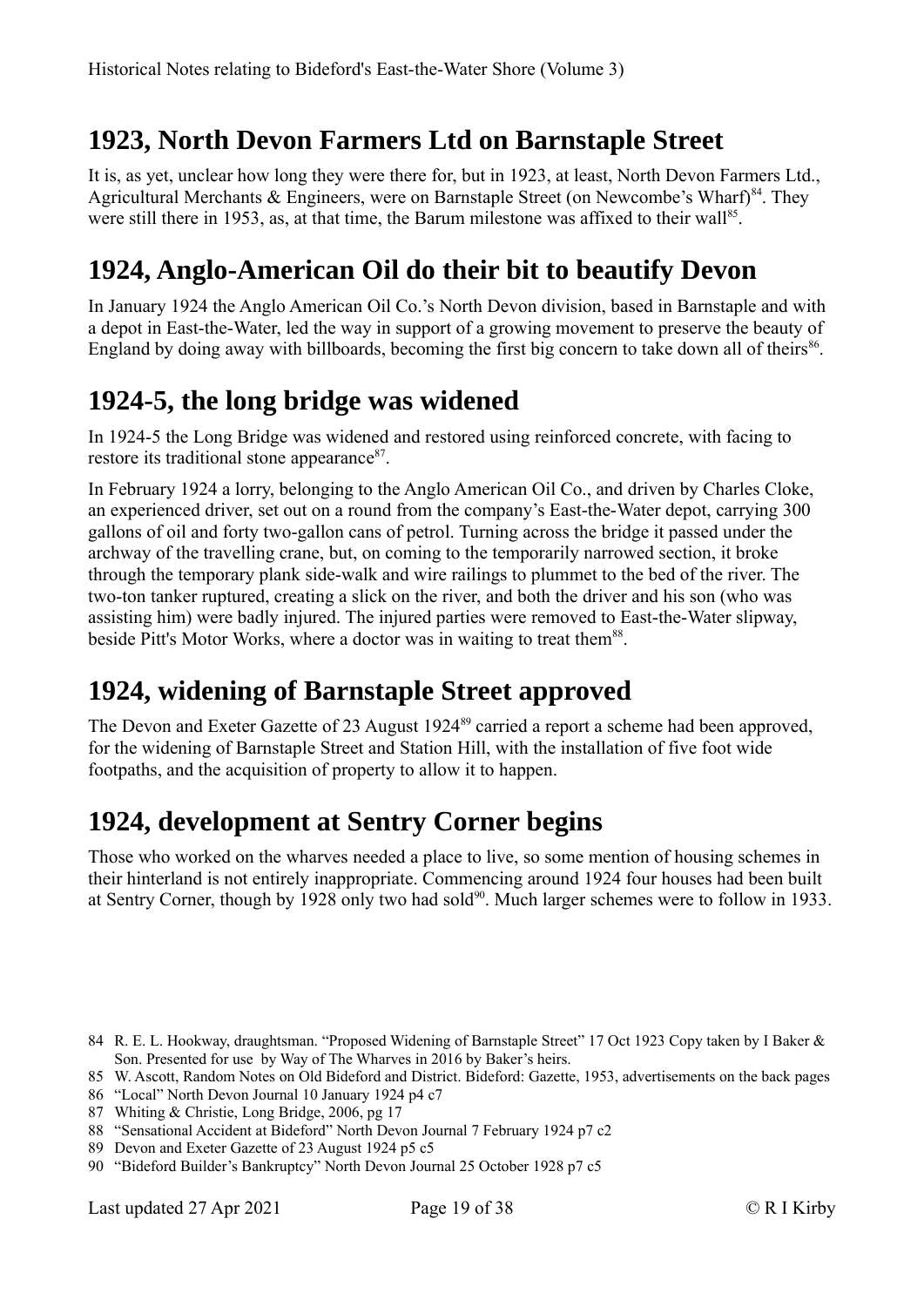# <span id="page-19-5"></span>**1925, passing of the Bideford Harbour Act**

A Bideford specific act was passed, incorporating sections of other enabling legislation, e.g. the 1847 harbour docks and piers clause  $act<sup>91</sup>$  $act<sup>91</sup>$  $act<sup>91</sup>$ 

# <span id="page-19-4"></span>**1927, lightning storm hits Bideford**

Following a lightning storm that lasted most of the night, the North Devon Journal reported that "Damager to Bideford was considerable," listing instances of animals being struck by lightning, chimneys toppled, and streets inches deep in water that left mud and gravel behind. A strip of roof was blown from one of the new houses in East-the-Water, where, elsewhere, a kitchen was washed away when a sewer overflowed<sup>[92](#page-19-7)</sup>.

#### <span id="page-19-3"></span>**1928, Barnstaple Street widening behind schedule**

By May 1928 the project for widening Barnstaple Street was dragging behind schedule, but needed only the tarmac laying, which, it was hoped, would be completed by the holiday season<sup>[93](#page-19-8)</sup>.

#### <span id="page-19-2"></span>**1928, Bideford re-gains its port status**

Thanks, in no small part, to the activities of a local-lad made good, Sir William Readon Smith, Bideford had thirty-three ships registered there, at 271,000 tons, this exceeded that at any of Devon's other ports. A deputation to Winston Churchill, Winston Churchill, persuaded him to reinstate the town as a port<sup>[94](#page-19-9)</sup>. The event was marked by the presentation of a silver galleon to the Borough and the beating of the bounds of the port by the Appledore lifeboat (then celebrating its  $100^{th}$  year)<sup>[95](#page-19-10)</sup>.

## <span id="page-19-1"></span>**1928, Tarka the Otter wins the Hawthornden Prize**

Henery Williamson's book, Tarka the Otter, was awarded the Hawthornden Prize for Literature, introducing the book to a far wider audience and securing its fame.

## <span id="page-19-0"></span>**1929, stock market crash in USA triggers Great Depression**

On 29 October 1929 (Black Tuesday) a stock market crash precipitated panic on Wall Street. The effects lasted as much as ten years, and it is estimated that international trade slumped by up to 50%[96](#page-19-11). There was probably no part of the UK that failed to feel the Depression's impact, and traders on the wharves would certainly have been effected.

- <span id="page-19-6"></span>91 Report of Planning and Economy Manager to Bideford Harbour Board Workin g Group, Harbour and Pilotage Activity Quarter 2, Torridge District Council, 22 Nov 2018
- <span id="page-19-7"></span>92 "Great Thunderstorm in North Devon" North Devon Journal 08 September 1927 p3 c2
- <span id="page-19-8"></span>93 "Road Work: Barnstaple Street Improvement." North Devon Journal 17 May 1928 p8 c5.
- <span id="page-19-9"></span>94 Peter Christie. Secret Bideford. Stroud, Gloucestershire: Amberley, 2015. Pg. 26

Last updated 27 Apr 2021 Page 20 of 38 © R I Kirby

<span id="page-19-10"></span><sup>95</sup> "Shades of Devonshire Captains Hover Smiling: Bideford a Port Again" Derby Daily Telegraph 29 August 1928 p7 c4-5

<span id="page-19-11"></span><sup>96</sup> Robert H. Frank & Ben S. Bernanke. Principles of Macroeconomics (3rd ed.). Boston: McGraw-Hill/Irwin, 2007 p. 98.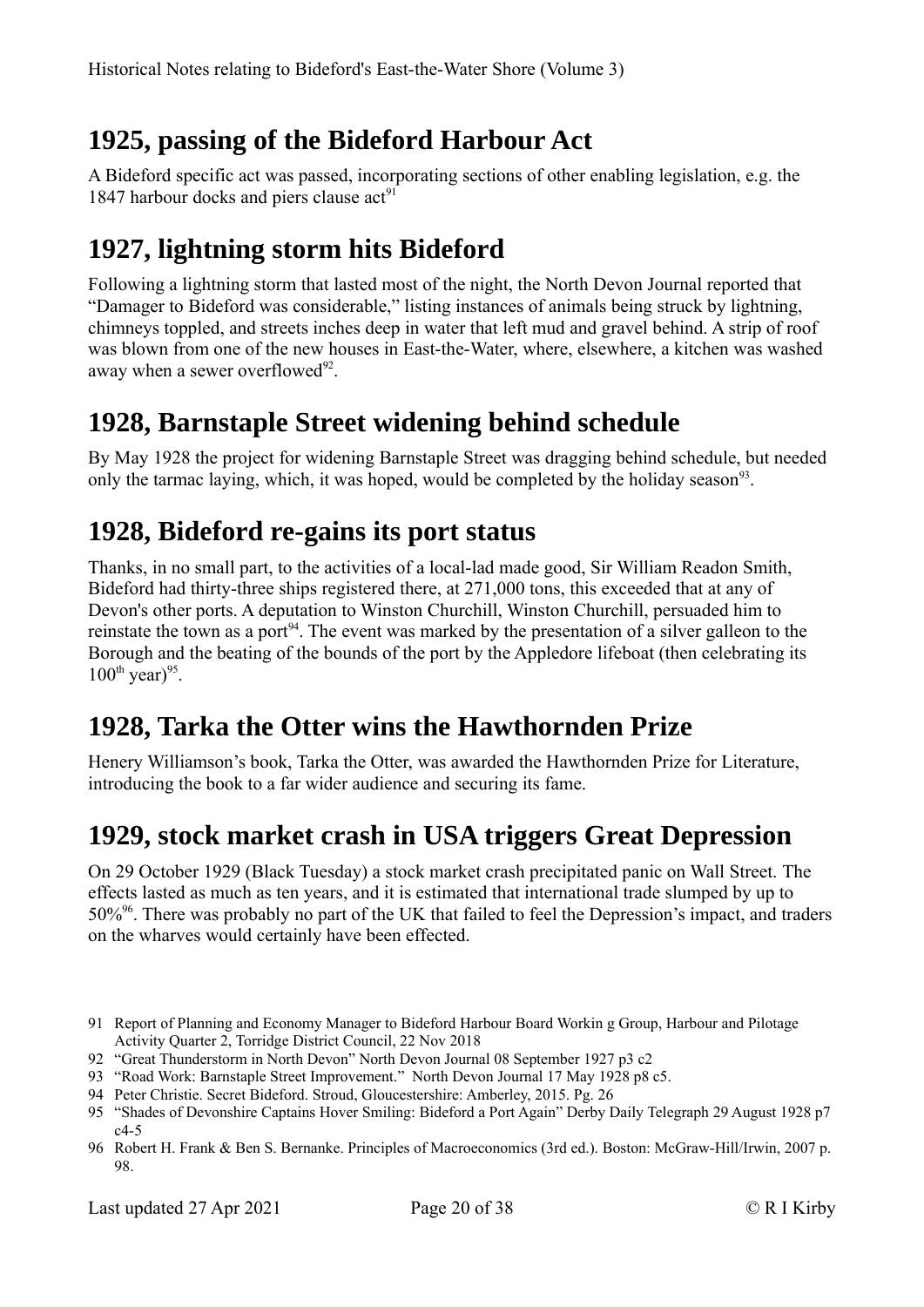#### <span id="page-20-3"></span>**1930s impromptu pony races on the sands**

Following the closure of the once-popular pony racing venue near Abbotsham, known as Shebbertown Racecourse, in c.  $1930^{\circ7}$ , perhaps prompted by the depression, there seems to have been a thirst for more basic, cheap & cheerful, entertainment. It is at this period that the tidal sandbanks of East-the-Water were used for impromptu races<sup>[98](#page-20-5)</sup>. Held as a prelude to the annual Bideford regatta, but not a formal part of it, this was not the first time races had been held on the sands, as similar racing is reported from 1882 (see above).

## <span id="page-20-2"></span>**1930, East-the-Water becomes Bideford, East**

For centuries that suburb of Bideford on the east of the Torridge had been consistently known as East-the-Water (though the hyphenation often varied), but from about 1930 onwards "Bideford, East" begins to appear in the local press instead<sup>[99](#page-20-6)</sup>, until, by 1940, that new name had almost entirely replaced the old, even though most maps preserved it.

# <span id="page-20-1"></span>**1931, larger vessels laid up in the Torridge**

During the Great Depression of the 1930s, it was commonplace for larger vessels that lacked work to moor up in sheltered estuaries and 'sit it out.' The Western Times of 25 August 1932 reported that 30 vessels were laid up in the Torridge, with some having been there over a year, others having left and returned. These were large vessels (1,743 to 7,9006 tons), with the largest being three tankers (Scottish Chief, Scottish American, and Scottish Minstrel)<sup>[100](#page-20-7)</sup>, belonging to Tankers Limited, of London<sup>[101](#page-20-8)</sup>. At least seven of these ships, all Elder Dempster fleet cargo boats, were still there in 1938, when several of them were reportedly leaving<sup>[102](#page-20-9)</sup>. Pictures from that period show numerous vessels moored on the Torridge, mostly on the eastern side between Instow and Tapley Park, but some off Westleigh and Windmill Lane. One postcard, with a view taken from Upcott, appears to show three such vessels moored just downstream off Cross Park. In 1933 the owners generously opened several of the vessels to the public, with a 6d entrance fee, and organised a dance on another, the money raised going to the Bideford Carnival fund<sup>[103](#page-20-10)</sup>.

# <span id="page-20-0"></span>**1930-33, developing at Pollyfield**

- <span id="page-20-5"></span>98 Fielder, History of Bideford, 1985, 82
- <span id="page-20-6"></span>99 e.g. see "Properties For Sale" North Devon Journal 23 January 1930 p1 c4, entry for "Sunnyside"
- <span id="page-20-7"></span>100 "30 Idle Ships in River Torridge" Western Morning News 25 August 1932 p7 c2
- <span id="page-20-8"></span>101 Nick Robbins. Scotland and the Sea: The Scottish Dimension in Maritime History. Barnsley: Seaforth, 2014. no page numbers.
- <span id="page-20-9"></span>102 "Ships in the Torridge" Western Morning News 29 September 1938 p4 c2
- <span id="page-20-10"></span>103 "Idle Ships as Dance Halls"Aberdeen Press and Journal 09 August 1933

Last updated 27 Apr 2021 Page 21 of 38 © R I Kirby

<span id="page-20-4"></span><sup>97</sup> The last mention in the press seems to relate to the auction of the grass keep of the racecourse in the Western Times of 17 April 1930 (p1 c3)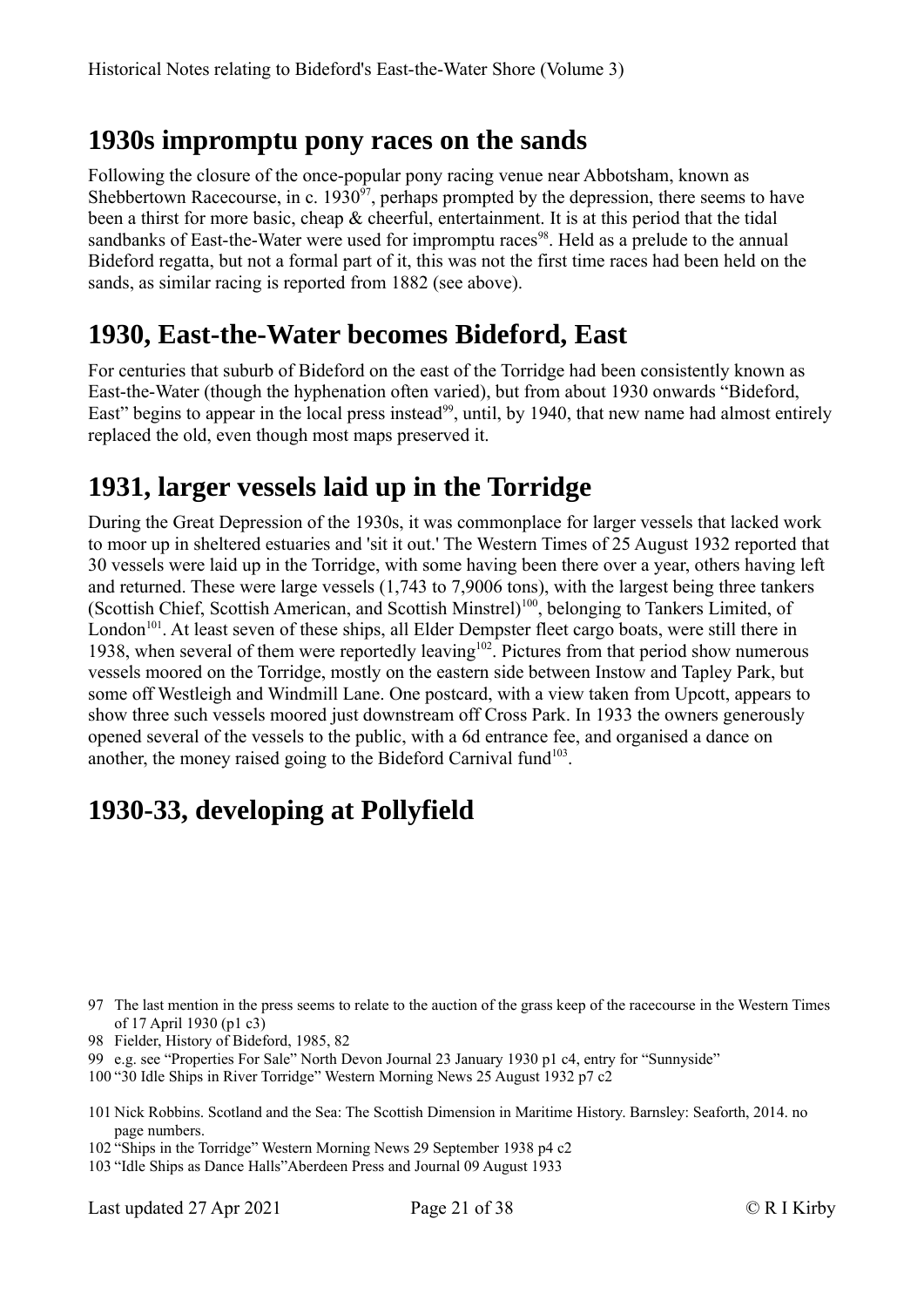The Council already had a site developed at Sentry Corner, but subject to restrictions on the type of housing that could be built. In 1931 they were considering a further site at Pollyfield<sup>[104](#page-21-3)</sup> and in 1932 a site for forty-two new properties at Sentry Corner<sup>[105](#page-21-4)</sup>. The building itself took place in 1933, at a cost of between £12,000 and £13,000, and with delivery for tenant occupation within seven weeks being a feature of the project. Planned to be completed within a year, the project looked set to complete in half that time. The developer used by the Council was The Universal Housing Co. Ltd. of Rickmansworth<sup>[106](#page-21-5)</sup>. The first 20 houses were opened in April 1933, with rents fixed at five shillings for a two bedroom house and six shillings for a three bedroom one, with 120 applicants for the 42 houses $^{107}$  $^{107}$  $^{107}$ .

The scheme was so successful that, in April 1933, with the original scheme nearing completion, the Council decided to apply to the Ministry of Health for the funds to extend  $it^{108}$  $it^{108}$  $it^{108}$ .

It is said that, around this time, winning designs for homes were exhibited at the Ideal Housing Exhibition, and that, in 1927, a modest two-storey red brick house, designed by Gordon Allen, was exhibited, subsequently to be erected around the country by the Universal Housing Co Ltd. The source of this is a Wikipedia article<sup>[109](#page-21-8)</sup> that lacks citations, so the information needs verifying, but this might tie in with this Rickmansworth based company building homes in Bideford.

Peter Christie has published two photographs showing these houses under construction<sup>[110](#page-21-9)</sup>.

## <span id="page-21-2"></span>**1933, plans for a new Mortuary**

In Nov 1933 the Sanitary Committee submitted plans to the Local Board for a new Mortuary at East-the-Water at an estimated cost of  $£380<sup>111</sup>$  $£380<sup>111</sup>$  $£380<sup>111</sup>$ .

#### <span id="page-21-1"></span>**Mid 1930s, Mayor of Shamwickshire elections suppressed**

In East-the-Water the *Shamwickshire Election*, in which a mock 'mayor,' often accompanied by a 'mayoress' (also male) were elected, amidst satirical speeches and general revelry. As in most places that had such 'mock' elections, they were inclined to become a drunken and unruly affair. Having flourished in the 1920s, the festivities, with their rolling tar barrels, liberal consumption of alcohol, and drunken speeches, gave such offence to the town council that they were suppressed in the mid 1930s.[112](#page-21-11)

## <span id="page-21-0"></span>**1935, celebrating Empire Day**

- <span id="page-21-3"></span>104 "Bideford Housing" North Devon Journal 21 May 1931 p8 c3-4
- <span id="page-21-4"></span>105 "Bideford Town Council and Sentry Corner" Exeter and Plymouth Gazette 15 July 1932 p20 c5

<span id="page-21-5"></span>106 North Devon Journal 19 January 1933 p4 c1

- <span id="page-21-6"></span>107 "Bideford Housing Development" Western Times 7 April 1933 p6 c2
- <span id="page-21-7"></span>108 "Bideford Housing Matters" North Devon Journal 06 April 1933 p7 c2
- <span id="page-21-8"></span>109 "Ideal House Competition" Wikipedia. Online: https://en.wikipedia.org/wiki/Ideal\_House\_Competition Accessed: 22 April 2017.
- <span id="page-21-9"></span>110 Christie, Illustrations, 2008, 64-65
- <span id="page-21-10"></span>111 "Road Improvement Schemes" Devon and Exeter Gazette -Plymouth 17 November 1933 p13 c5
- <span id="page-21-11"></span>112 Fielder, History of Bideford, 1985, 83

Last updated 27 Apr 2021 Page 22 of 38 © R I Kirby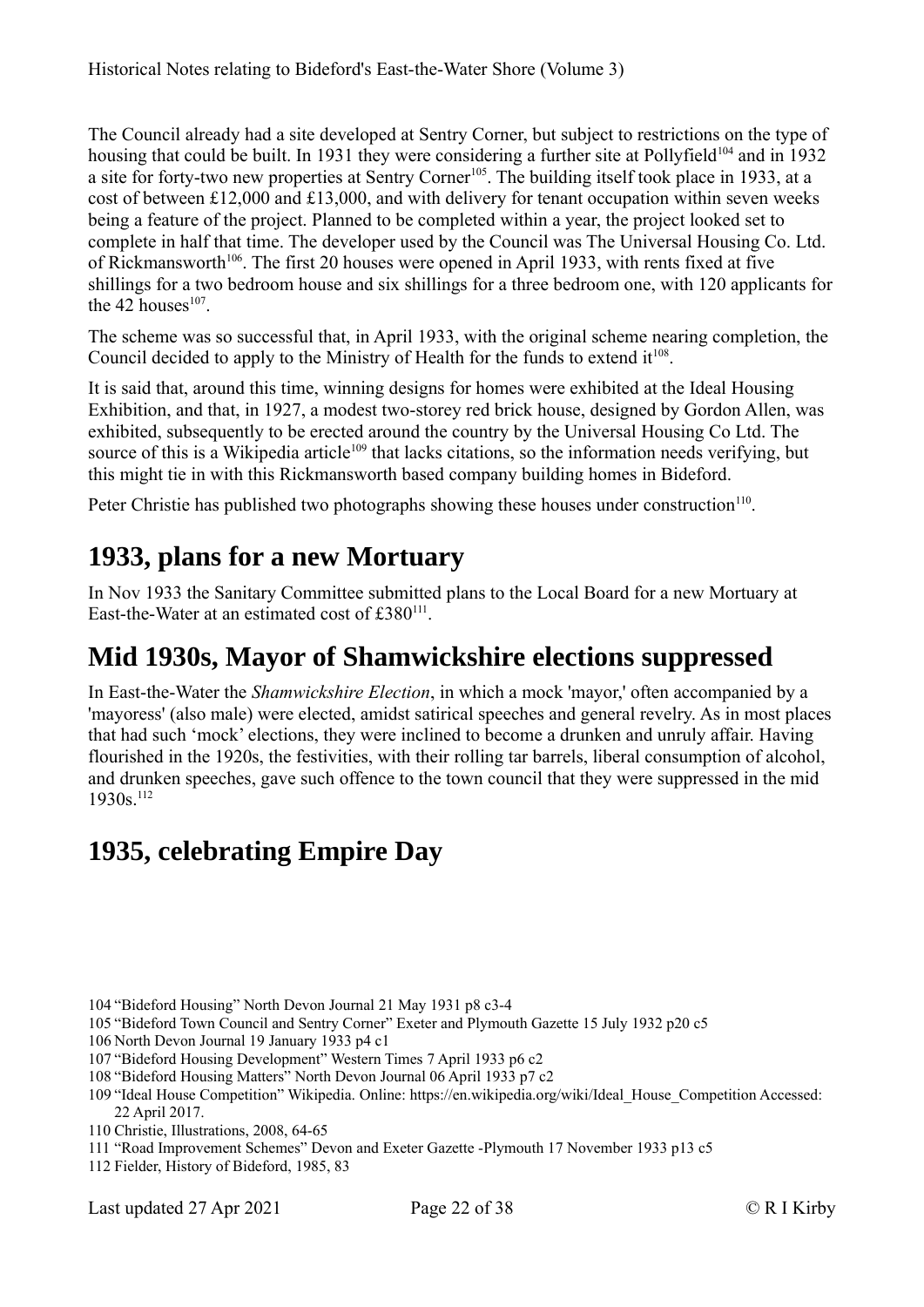A special tea for about 200 people was organised East-the-Water, with local dignitaries in attendance, including both the Mayor of Bideford and the Mayor of Shamwickshire (Mr. T. Squires), the later appearing in a rather more sober manner than in years of yore, and dutiful paying his respects to Bideford's mayor. East-the-Water always seems to have been rather more inclined to royalist sympathies than the remainder of Bideford, and often seemed more ready to host such royalty-related celebrations. On this occasion the King received a telegram, reading "Greetings of loyalty and affection; we are celebrating Empire Day; from the children of Shamwickshire, Bideford, Devon," to which he replied with thanks.

The Mayor of Shamwickshire would continue to be a part of East-the-Water life, but henceforth his reformed worshipfulness would generally make his appearances at charitable or fund-raising events. Often this would be the local carnival $113$ .

Combe Martin carnival also seemed to get in on the act, featuring a Mayor of Shamwickshire in 1945[114](#page-22-4) .

These days the mayorship has been revived, but with the mayoral appointment an honorary position, and the Mayor of Shamwickshire appearing occasionally in support of Shamwickshire events.

#### <span id="page-22-2"></span>**1936, the** *Tetty Boat* **was broken up**

The Tetty Boat, worked at one time by Bob Kivell (aka 'old Bob of all') and subsequently singlehandedly by his son Tom (aka 'Royal' Kivell), was finally broken up, having plied the local waters for over a hundred years<sup>[115](#page-22-5)</sup>. Prior to the outbreak of the first world war, the Tetty Boat was often taken to Fremington for clay, navigating Fremington Pill as far as Muddlebridge before loading up to 30 tons, then returning and shooting the Long Bridge to unload at Binney's Slip, opposite Tanton's Hotel. Another frequent run took her from the gravel banks in the estuary to New Kiln, at Annery Brickworks, Landcross<sup>[116](#page-22-6)</sup>.

## <span id="page-22-1"></span>**1936, Fulford, Trump & Co. formed**

The next step in the expansion of the Fulford business empire

## <span id="page-22-0"></span>**1936, mine collapse at Clarence House**

A large cavity appeared, following a heavy storm, in "the walled garden of Clarence House." The garden of Clarence House, according to the article, lay behind Clarence Yard, "where the Way family had carried on business as coal merchants for generations." This hole, caused by part of a mining shaft caving in, was of similar in size to one that would appear later, c. 1965, to swallow up Mr. William Way's roses and vegetables<sup>[117](#page-22-7)</sup>.

<span id="page-22-3"></span><sup>113</sup> "Bideford" Exeter and Plymouth Gazette 31 May 1935 p19 c2

<span id="page-22-4"></span><sup>114</sup> "Carnival Queens" North Devon Journal 13 September 1945 p7 c4

<span id="page-22-5"></span><sup>115</sup> Grant & Hughes. North Devon Barges. Appledore, Devon: North Devon Museum Trust, 1975, 16-17

<span id="page-22-6"></span><sup>116</sup> Grant & Hughes. North Devon Barges. Appledore, Devon: North Devon Museum Trust, 1975, 16

<span id="page-22-7"></span><sup>117</sup> Cynthia Burgess. "The Labyrinth That Lies Under the Gardens of Bideford" in ???. 1965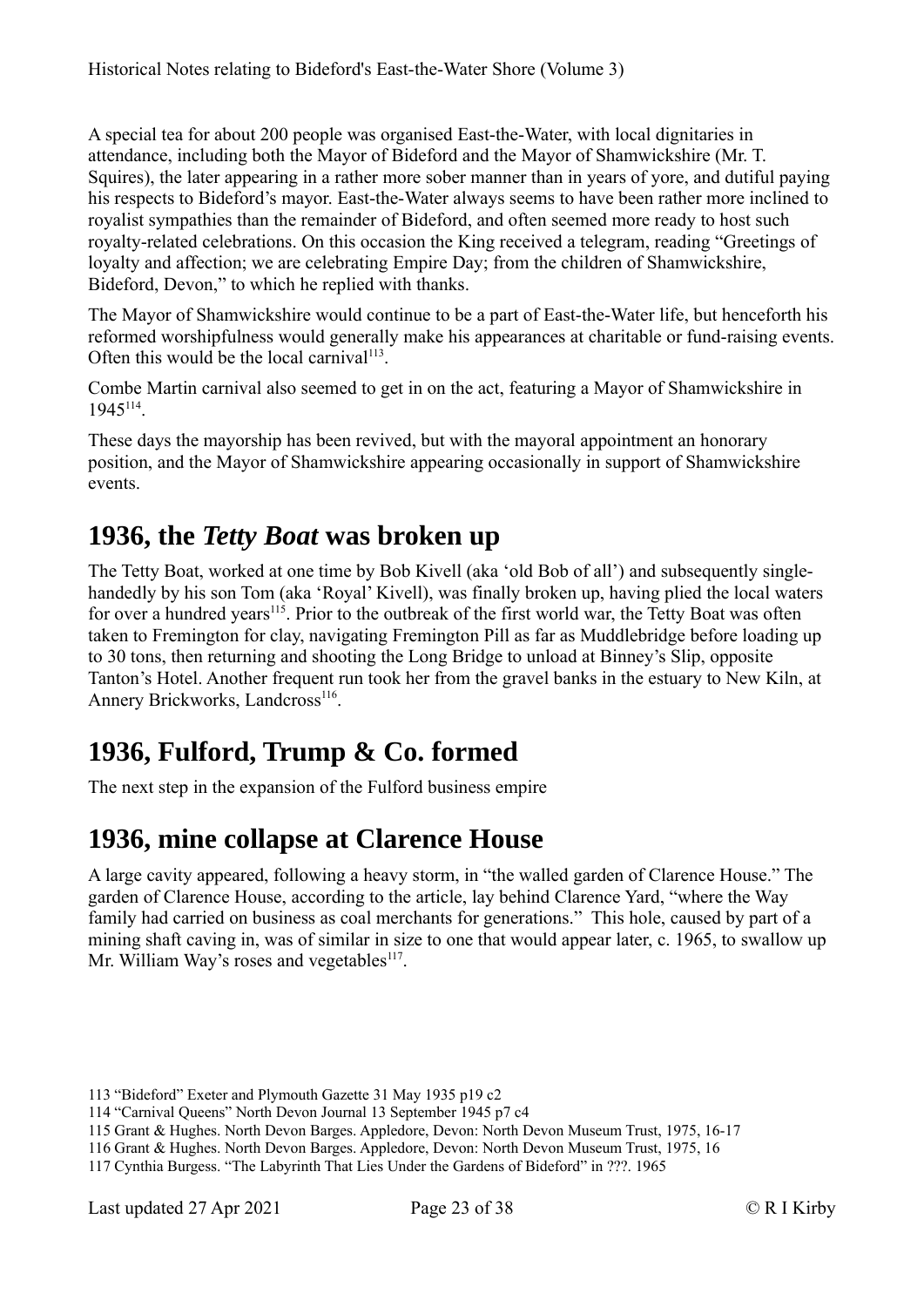## <span id="page-23-3"></span>**1939-1945, World War II**

In 1941 the police clamped down on black-out infringements, with those prosecuted and fined including individuals in Glenfield, Old Torrington-road, Bideford East, Sunnyside, Bideford, and Torridge Street, Bideford East<sup>[118](#page-23-4)</sup>.

The Bridge Trust, then owner of the two small areas of garden beside the eastern end of the bridge, allowed water tanks to be installed, for the use of fire-fighters<sup>[119](#page-23-5)</sup>.

An air-raid shelter was constructed in the playground of the Torrington Street school, whilst at the East end of the bridge and in the churchyard at St Peter's public further shelters were constructed<sup>[120](#page-23-6)</sup>.

In event of invasion, bridges and their approach roads became strategic targets. To defend Bideford's several measures were taken: Pollard's wharf gained a machine-gun post; the steam lorry fleet of the Devon Trading Co. stood ready as a mobile roadblock, to be deployed at the junction of Barnstaple Street and the Old Barnstaple Road; a mortar pit was installed above the cemetery.<sup>[121](#page-23-7)</sup>

Older residents remember the Americans concreting over an area behind the ship-on launch, but most were, at the time, probably of an age to be more interested in the sweets they recall were given out by "the Yanks" at Victoria Wharf.

The Ketch *Bessie Clarke*, built by Restarick in 1881, found a new life as a mooring point for a barrage balloon.<sup>[122](#page-23-8)</sup>

#### <span id="page-23-2"></span>**10 Jul 1940, start of the Battle of Britain**

10 Jul 1940 is seen as the point at which Hitler turned his attention to the conquest of Britain<sup>[123](#page-23-9)</sup>.

#### <span id="page-23-1"></span>**1942, the invasion of East-the-Water**

In September 1942, East-the-Water found itself invaded at daybreak, not by Hitler, but by a platoon of the  $24<sup>th</sup>$  Battalion, from Torrington, as part of a Home Guard exercise<sup>[124](#page-23-10)</sup>.

## <span id="page-23-0"></span>**1944, the Royal Hotel a hub for D-day planning**

The Green Room in the Royal Hotel was used for meetings by senior military officers involved in the preparations for D-day and taking significant strategic decisions<sup>[125](#page-23-11)</sup>. Following the war, one general, referring to the Royal Hotel, noted "More secrets have been discussed in this room than probably any other hotel in the country."

- <span id="page-23-4"></span>118 "Black-out Fines" Western Times 26 September 1941 p8 c5
- <span id="page-23-5"></span>119 Peter Christie. Secret Bideford. Stroud, Gloucestershire: Amberley, 2015. Pg 11
- <span id="page-23-6"></span>120Peter Christie. Secret Bideford. Stroud, Gloucestershire: Amberley, 2015. Pg 88
- <span id="page-23-7"></span>121Peter Christie. Secret Bideford. Stroud, Gloucestershire: Amberley, 2015. Pg 87
- <span id="page-23-8"></span>122 "Bessie Clarke; 30-3095 " Braunton Museum. Ehive.
- <span id="page-23-9"></span>Online:https://ehive.com/collections/4561/objects/167486/bessie-clarke Accessed:28 Nov 2017
- 123 "Battle of Britain timeline" Online:https://www.rafbf.org/battle-britain/about-battle-britain/battle-timeline#040640 Accessed 24 Nov 2020
- <span id="page-23-10"></span>124 "H.G.'s Big Weekend" North Devon Journal 1 October 1942 p4 c2
- <span id="page-23-11"></span>125 The Royal Hotel; A Brief History of the Royal Hotel. Bideford:Royal Hotel, 2016 (electronic manuscript printed on demand), 12.

Last updated 27 Apr 2021 Page 24 of 38 © R I Kirby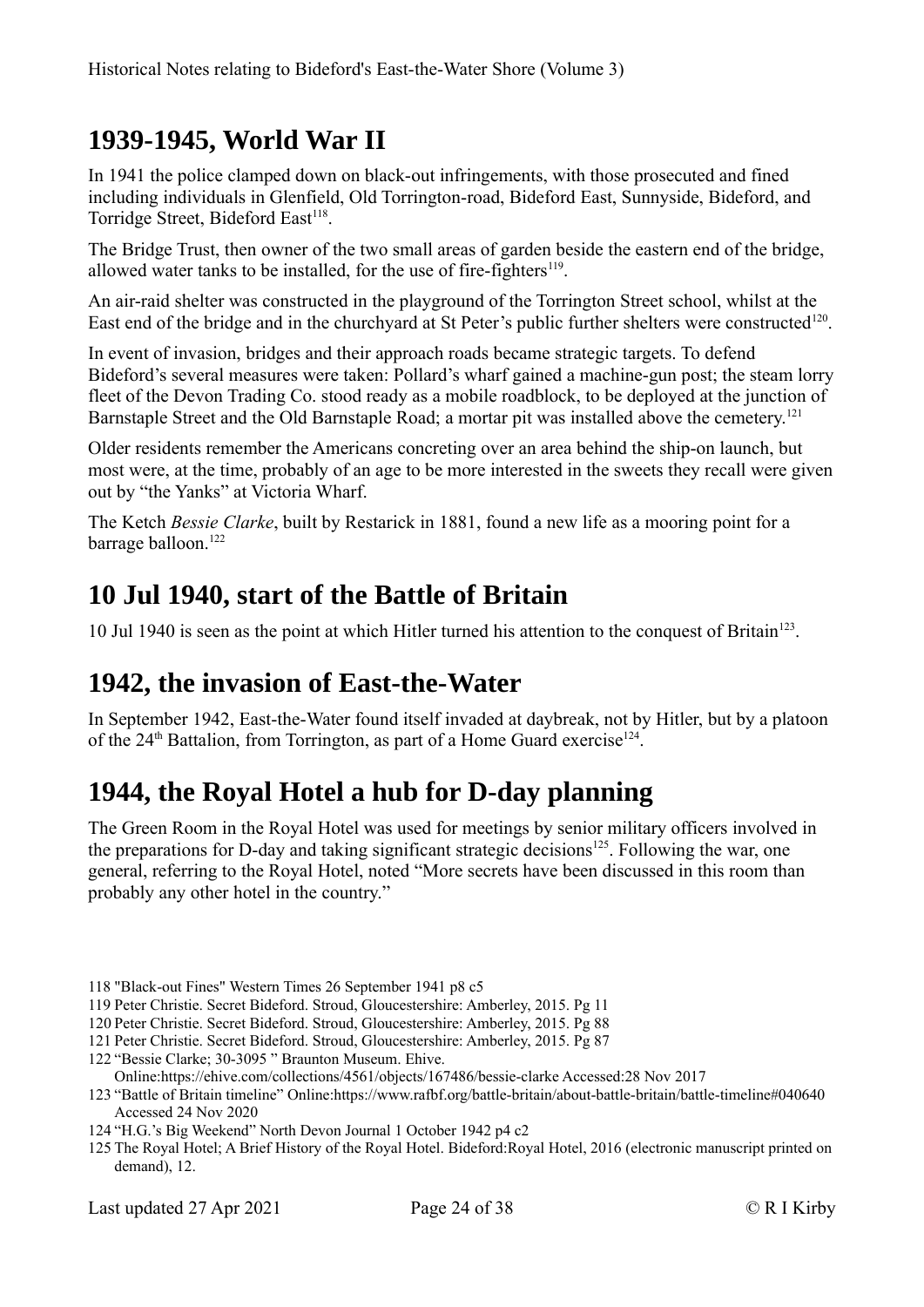# <span id="page-24-1"></span>**1944, rocket ships at railway wharf**

A picture<sup>[126](#page-24-2)</sup>, probably taken in 1946, (but possibly in April 1944), shows two naval vessels at Railway Wharf. Both were Landing Craft Tank (Rocket) Mk, or LCT(R)3 vessels, a type of rocket barge (known colloquially as a "rocket ship"). Based on the design of a landing craft normally used for carrying tanks, these were specially adapted for use on D-day. Each was fitted with batteries of "beach rockets," capable of a salvo of up to 1,064 rockets, depositing about 17 tons of explosive over an area of 685 by 145 m, from a two mile range. After reloading once the launchers were then jettisoned and the vessels served as ferries<sup>[127](#page-24-3)</sup>.

One of the vessels shown in the picture is the American LCTR 425. The American's LCT(R)3s were based at the US Navy's European 'Base II', in Roseneath, Argyll and Bute, Scotland, but in preparation for D-day these formidable weapons needed to be moved to the south coast. On 20 Mar 1944 a convoy (comprised two LCFs, three LCTRs, and three LCGs) set sail, bound for their new home in Dartmouth, from which they would take part in training for D-day in South Devon. LCTR 425 accompanied this convoy, which is known to have visited Appledore on route, before reaching Dartmouth on 4 April 1944<sup>[128](#page-24-4)</sup>.

#### <span id="page-24-0"></span>**1945, the crash of Wellington "P" Peter**

On 7<sup>th</sup> March 1945 a Wellington bomber, "*P*" Peter, of 407 (Demon) Squadron of the Royal Canadian Air Force's Coastal Strike Command, crashed in a field near Round Hill<sup>[129](#page-24-5)</sup>. A simple monument stands beside the Tarka Trail to recall the event. The squadron, part of which were based at Chivenor from Dec 1943, regularly flew sorties against German shipping and helped protect friendly vessels from u-boat attacks<sup>[130](#page-24-6)</sup>. The Squadron's Operation's Record Book (ORB) recorded that 'F/L Ernie Duckworth J.25370 Pilot and Captain of "P" Peter, taking off shortly after 20.00hrs on a routine SE Homing Flight under perfect conditions, was unable to gain height because of engine trouble and crashed into a field near Bideford some minutes later.'[131](#page-24-7) The ORB goes on to mention that the Wellington, with its crew of  $\sin^{132}$  $\sin^{132}$  $\sin^{132}$ , skidded through a stone and scrub hedge-bank in the process, three of the crew died and one was seriously injured. The names of the casualties being Flt/Lt E. V. Duckworth, P/Off. J. K. Andrews, P/Off C.J. Butler, and Fg/Off A. Izenberg (injured).

- <span id="page-24-3"></span>127 Mitch Williamson "Landing Craft, Gun (LCG) and Landing Craft, Tank (Rocket) (LCT(R)" Posted 25 Oct 2015 at Weapons and Warfare. Online: https://weaponsandwarfare.com/2015/10/25/landing-craft-gun-lcg-and-landingcraft-tank-rocket-lctr/ Accessed 24 Feb 2018.
- <span id="page-24-4"></span>128 Carr. "US Navy Landing Craft Tank (Rocket)" Combined Operations. Online: http://www.combinedops.com/US %20LANDING%20CRAFT%20ROCKET.htm Accessed 24 Feb 2018
- <span id="page-24-5"></span>129 Text of monument on the Tarka Trail near Kynoch's Bank, visited personally in 2016.

<span id="page-24-6"></span>130 "No. 407 (Demon) Squadron Royal Canadian Air Force" The Wartime Memories Project.

Online:http://www.wartimememoriesproject.com/ww2/allied/royalairforce/sqdview.php?pid=558 Accessed 12 Oct 2017

- <span id="page-24-7"></span>131Public Records Office document ref AIR 27/1795 quoted by Brian Lacey, of Sentry Corner, quoted by "Tango Alpha" in "Some memories of World War 2 in Bideford.", posted on 01/04/2013 at Bideford Buzz. Online: http://bidefordbuzz.org.uk/2013/04/some-memories-of-world-war-2-in-bideford/ Accessed: 12 Oct 2017
- <span id="page-24-8"></span>132 The wellington usually had a crew of five, but could be fitted with an extra pilots seat and dual controls for training. See "Vickers Wellington" Wikipedia Online:https://en.wikipedia.org/wiki/Vickers\_Wellington#cite\_ref-1 Accessed 20 Nov 2020, citing "Andrews 1967, p. 7."

<span id="page-24-2"></span><sup>126</sup> Bideford Buzz February 2011. Page 9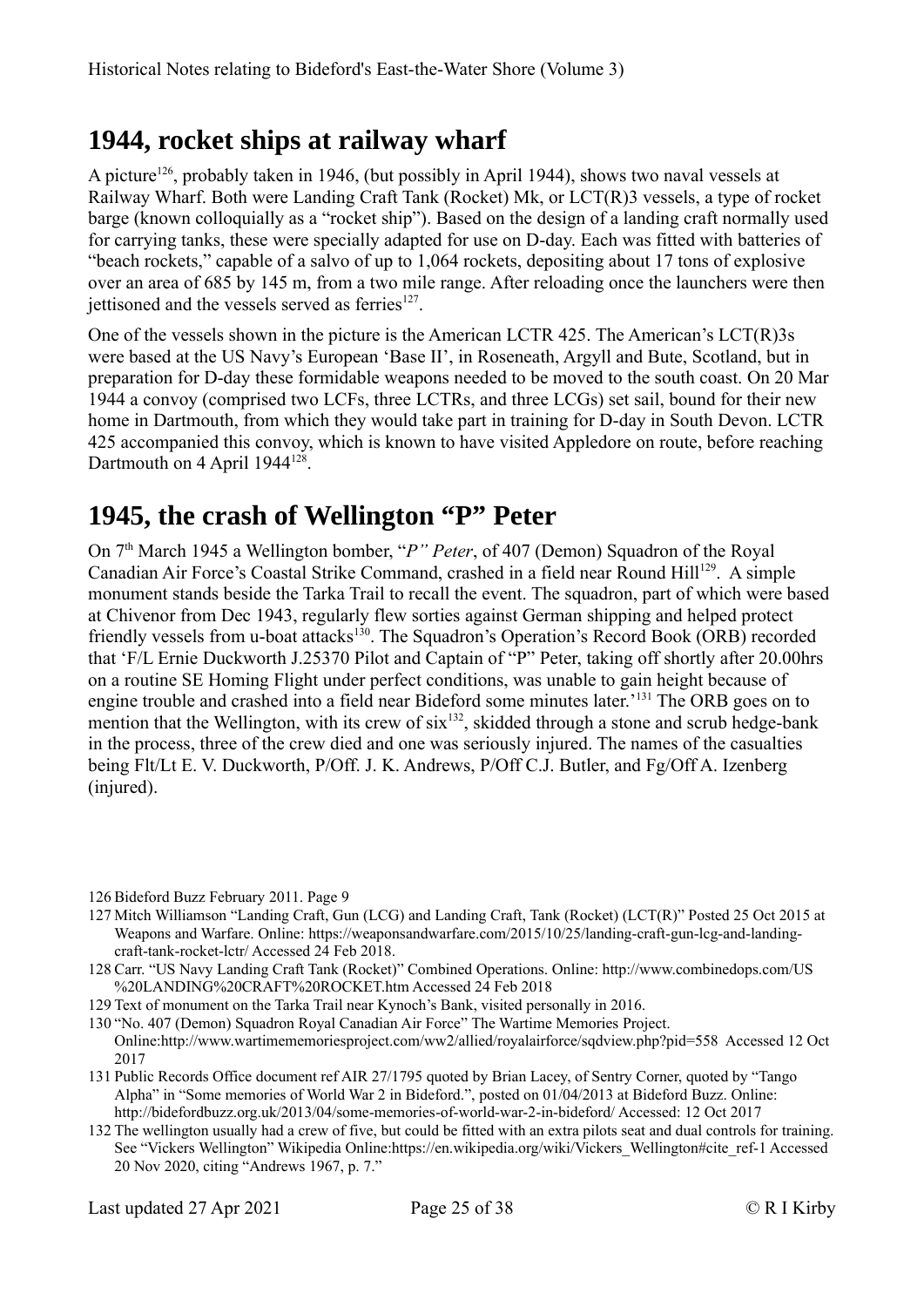Eyewitness testimony from an elderly resident of East-the-Water suggests that the bomber came down across East-the-Water, for, as a boy, he watched it fly low across Nuttaberry Hill, between Gas House and the gas retort, before finally crashing in the fields beyond<sup>[133](#page-25-2)</sup>. To raised the stakes even higher, the land south of the gasworks housed a munitions dump. One can only imagine the struggle Duckworth had to avoid coming down on the gasworks and what might have happened had his aircraft done so.

First on the scene appears to have been Walter Johns, a plumber and fitter at the nearby Gasworks whose bravery would subsequently earn him the British Empire Medal (Civil Division). Johns, a member of the Bideford Auxiliary Unit<sup>[134](#page-25-3)</sup>, closely followed by an airman called Paddon, arrived to find the forward part of the plane a mass of flame. One airman had been thrown clear, so Johns and Paddon dragged him to safety. The airman confirmed that there were three still inside, so Paddon & Johns returned to search for further survivors. Hearing cried for help, Johns crawled beneath what was left of a wing and entered the plane through a hole. There he found a trapped airman, suspended between the engines and the stays. Releasing the man, Johns was carrying him out on his shoulders when the floor beneath them collapsed, his feet touched the ground, loosing his balance the two fell to the ground. Sliding the casualty onto his back, he was then able work him uot until Paddon and another rescuer could take the man's feet and drag him out. The three then carried him clear. Thankfully the plane had no bombs on board at the time and an engine shielded the rescuers from the small arms ammunition that was exploding $^{135}$  $^{135}$  $^{135}$ .

## <span id="page-25-1"></span>**1946, landing craft along the Torridge**

Visitors returning to the area for the summer season were greeted with scores of landing craft along the shores of the Torridge and at Instow. Westward Ho! was still under military control and the decision had been taken to set up a training ground for Combined Operations in the Taw/Torridge estuary<sup>[136](#page-25-5)</sup>.

## <span id="page-25-0"></span>**1940s, gravel barging restricted**

For much of the preceding half-century gravel barges had been a familiar site in East-the-Water, with the Kivell barging dynasty based there and gravel routinely landed at the wharves, initially for potteries and later for builder's merchants. By the 1940s, however, it had become apparent that so much gravel had already been removed that it had effected the hydrology of the estuary, making navigation more difficult (through shifting the Bideford Bar and making navigation channels shallower and more prone to change), destroying the mussel trade, and removing the protection given through gravel banks acting as natural breakwaters<sup>[137](#page-25-6)</sup>. Grant and Hughes suggest that the measures taken were too few and too late to stop this decline<sup>[138](#page-25-7)</sup>.

<span id="page-25-2"></span><sup>133</sup> David Fulford (former Mayor of Bideford), 2016, personal communication.

<span id="page-25-3"></span><sup>134</sup> "Medal for a WW2 Bideford Auxiliary unit Member" Posted by Bideford 500 at

https://blog.bidefordheritage.co.uk/category/category4/ By Fri, September 20, 2013 13:51

<span id="page-25-4"></span><sup>135 &</sup>quot;Central Chancery of the Orders of Knighthood" London Gazette, 31 Aug 1945, quoted at "Awards for Gallantry" Durham Mining Museum. Online:http://www.dmm.org.uk/galantry/z459.htm Accessed 20 Nov 2020. Original statement given to the police by John Walters read by Peter Christie at the 75<sup>th</sup> Anniversary commemoration of the crashBideford Commemoration of Canadian Wellington crash on 7 March 1945. Online Accessed 20 Nov 2020.

<span id="page-25-5"></span><sup>136</sup> 'North Devon "Invasion"' Western Times 09 August 1946 p4 c2

<span id="page-25-6"></span><sup>137</sup> Grant & Hughes. North Devon Barges. Appledore, Devon: North Devon Museum Trust, 1975, 21

<span id="page-25-7"></span><sup>138</sup> Grant & Hughes. North Devon Barges. Appledore, Devon: North Devon Museum Trust, 1975, 21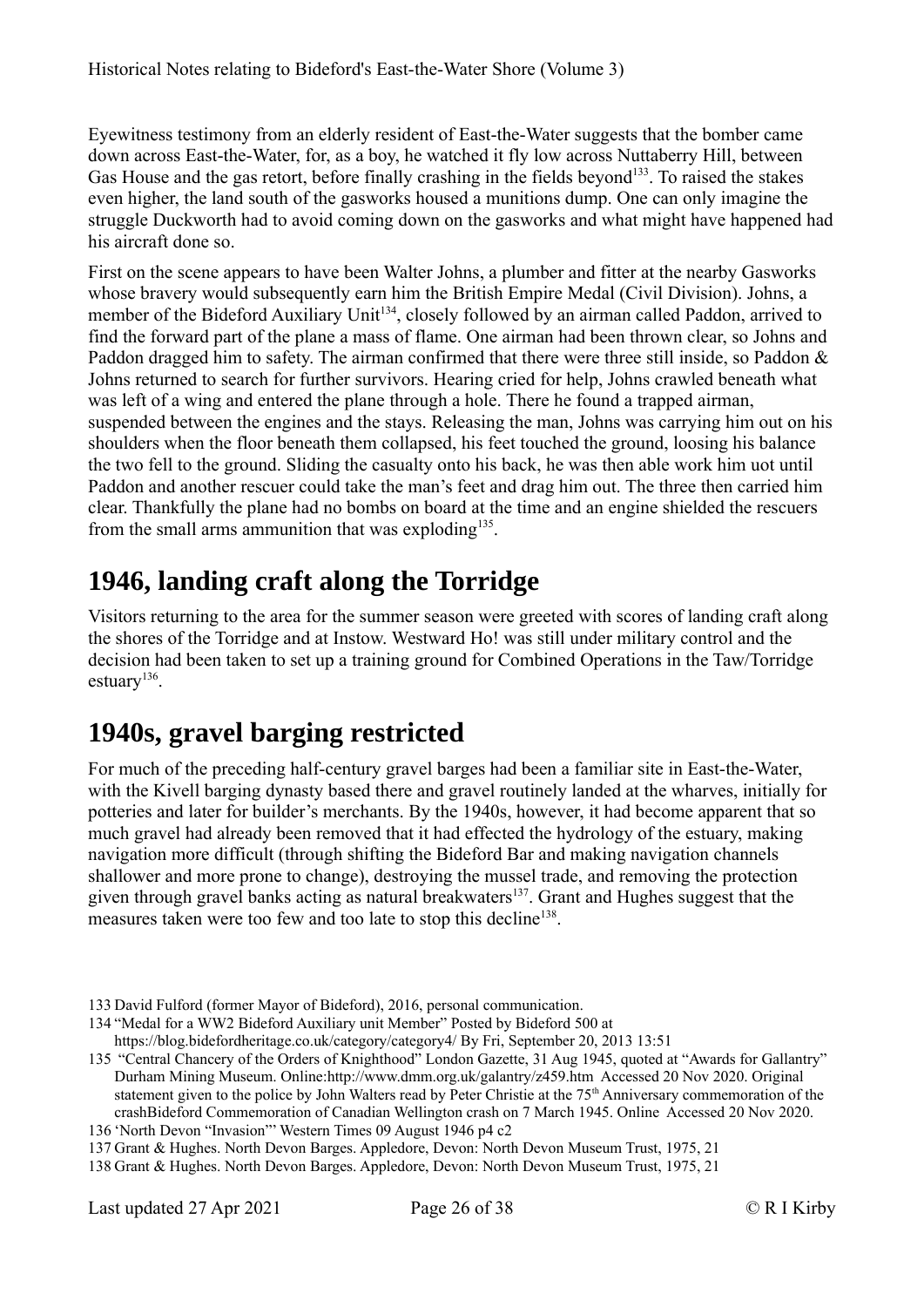# <span id="page-26-4"></span>**1950, a checkpoint on the bridge**

For a weekend in August 1950 the Ministry of Transport announced that drivers could be stopped on the eastern end of Bideford Bridge, their aim being to solicit views on the future pattern of trunk roads in the area. This was one of four check-points which were active in the area<sup>[139](#page-26-5)</sup>.

#### <span id="page-26-3"></span>**1950, tender for shops at Barton Tors**

Acceptance of a tender for £6,628, for four shops at Barton Tors, was recommended to the Ministry of Health, by the Council<sup>[140](#page-26-6)</sup>.

#### <span id="page-26-2"></span>**1954, White Funnel Lines resume cruises from Bideford**

In 1954 the White Funnel Line celebrated their centenary, as part of which they announced their first trip from Bideford since 1924 would be on Friday,  $4<sup>th</sup>$  June. Their proposed itinerary included cruises along the coat toward Clovelly, round trips to Ilfracombe, and day trips to Swansea<sup>[141](#page-26-7)</sup>. On that first excursion for thirty years the wharf-workers witnessed the *Cardiff Queen* cruising past, a twin funnelled vessel, built in 1947, and capable of carrying over a thousand people at speeds of up to  $18 \text{ knots}^{142}$  $18 \text{ knots}^{142}$  $18 \text{ knots}^{142}$ .

#### <span id="page-26-1"></span>**1956, private wharves at their busiest since the war**

In March 1956 a local press repot suggested that Bideford's private wharves were at their busiest since the war<sup>[143](#page-26-9)</sup>. The article inferred that some of the wharves had been deepened to take coastal vessels, the latest of which being that of Messrs I Baker and Sons Ltd. An accompanying picture showed m.v. *Celebrity* discharging cement at Baker's, and m.v. *Stan Woolaway* discharging gravel at the Devon Trading Co Ltd. The correspondent noted "If need be, Bideford, including its municipal quays, can now accommodate five vessels of aggregate tonnage 3,500 at the same time. Bideford (including the private docks) handles sea-cargoes averaging 2,000 tons weekly."

Shortly after this, in June 1956,the m.v. Stan Woolway would become possibly the first of the local sand dredgers to be fitted with radar<sup>[144](#page-26-10)</sup>.

## <span id="page-26-0"></span>**1963, exceptional winter ice on the Torridge**

The Torridge froze over and the severe pressure of ice building up against the bridge was a cause for concern<sup>[145](#page-26-11)</sup>. Scaffolding was erected to reinforce the bridge against the pressure.

- <span id="page-26-5"></span>139 "Bideford Check for Minister" North Devon Journal 10 August 1950 p5 c3
- <span id="page-26-6"></span>140 "Applications for Bideford Houses" North Devon Journal 21 September 1950 p8 c3
- <span id="page-26-7"></span>141 "Sailings from Bideford (Town Quay) by the Steamers of the White Funnel Fleet" poster for 1954 season. P. A. Cambell, 1954
- <span id="page-26-8"></span>142 Brian Keitch. "Favourite ports and paddlers" posted 18 Feb 2017. The Barry GEM. Online:http://www.barrytoday.co.uk Accessed 11 Jan 2019
- <span id="page-26-9"></span>143 "Bideford's Private Wharves Busier" Bideford Weekly Gazette. 29th March 1956. Clipping reproduced by Bideford Archive. Online:https://www.bidefordarchive.org.uk/featured-articles?id=488 Accessed 3 Mar 2021
- <span id="page-26-10"></span>144 "First Sand Dredger To Have Radar Fitted?" Bideford Weekly Gazette. 29th June 1956. Clipping reproduced by Bideford Archive. Online:https://www.bidefordarchive.org.uk/featured-articles?id=489 Accessed 3 Mar 2021
- <span id="page-26-11"></span>145Frank E Whiting & Peter Christie. The Long Bridge of Bideford Through The Centuries. Bideford:Bideford Bridge Trust, 2006, pg 19. "Bideford Bridge in Winter, January 1963; 1963; 130" photograph held by Burton Art Gallery and Museum. Published on sHive. Online https://ehive.com/collections/4566/objects/159564/bideford-bridge-inwinter-january-1963 Accessed 5 Sept 2017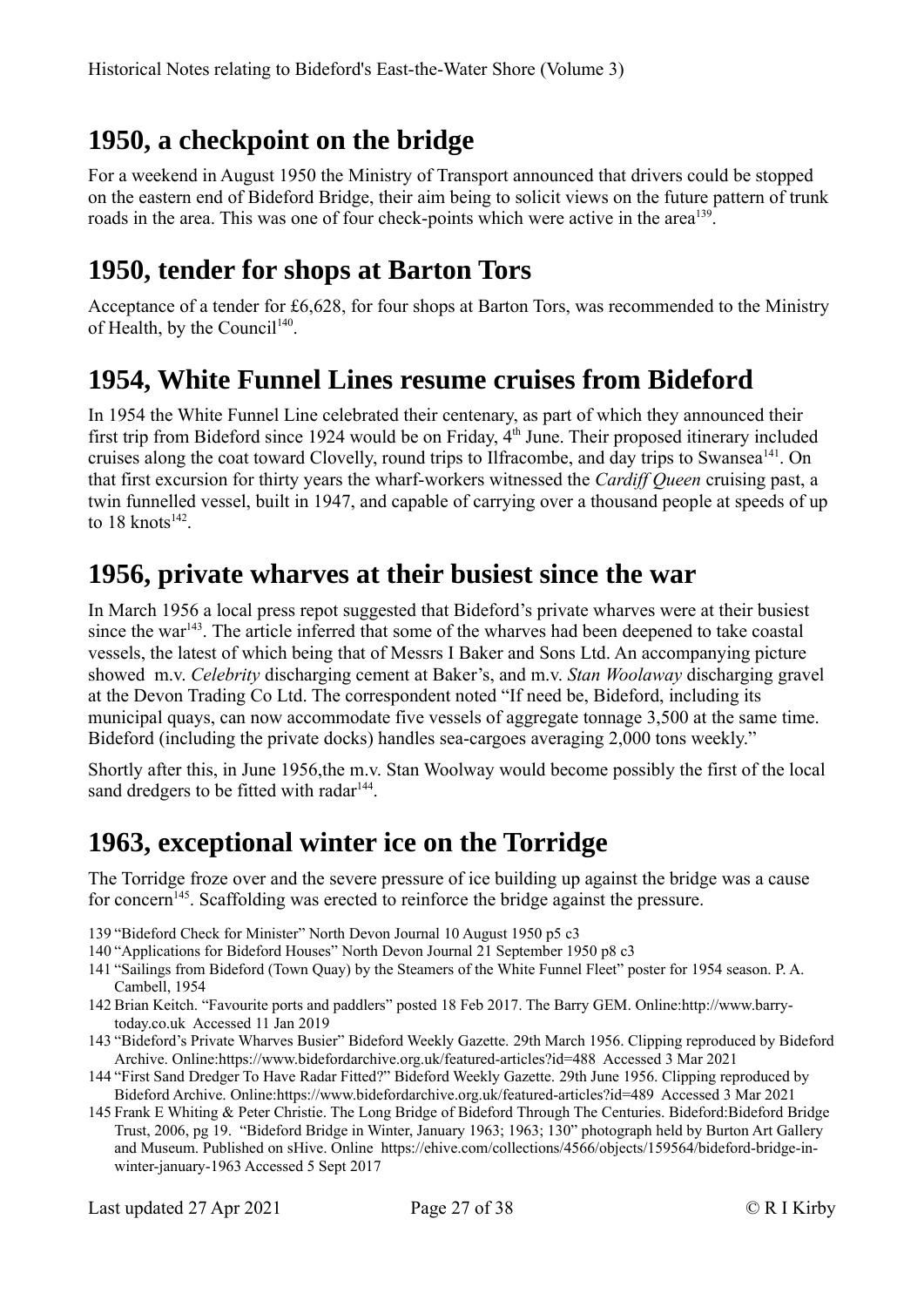#### <span id="page-27-4"></span>**1963, East-the-Water features on a matchbox**

In 1963 Bideford Bridge (and with it East-the-Water's wharves) featured as one of only four designs in the Old West Country Series of matches, produced by the Two Counties Match Company of Honiton.<sup>[146](#page-27-5)</sup>

#### <span id="page-27-3"></span>**1965, last passenger service on the railway**

27 March 1963 marked the publication of Beeching's report "The Reshaping of British Railways," which made the closure of the rail line to Bideford one of its recommendations. Thus, 2 October 1965 saw the last regular passenger service leave Bideford Station, severing a major artery into the town<sup>[147](#page-27-6)</sup>. Occasional passenger excursions, however, continued to use the line from time to time. As some demand remained for occasional freight specials, the odd train still used the line, primarily for the transport of clay. These too would cease, but not until 1982.

#### <span id="page-27-2"></span>**1966ish?, Zoo animals arrive by train**

Derek Barnes recalls animals for Bideford Zoo arriving by train. This Zoo was only open between May 1966 and Oct 1970<sup>[148](#page-27-7)</sup>.

# <span id="page-27-1"></span>**1968, part of Bideford bridge collapsed**

On 9<sup>th</sup> Jan 1968 the two western arches partially collapsed. Vital services links survived, but were threatened by any further deterioration of the situation. There was also the danger of a gas explosion if the main was severed, though this was avoided<sup> $149$ </sup>. The bridge also carried the transatlantic telephone cable, which leaves our shores in Cornwall. That, unfortunately, was severed<sup>[150](#page-27-9)</sup>. Yet that was only temporarily, and when the telephone link via the Long Bridge was finally closed in January 1981, it had linked the countries for 150 years<sup>[151](#page-27-10)</sup>.

The need for people to continue to get across the Torridge became a pressing issue and various means were deployed to get those without cars across the river, including: travel via Great Torrington; a "Salmon Boat Ferry" operated by the towns Salmon fishermen (using three boats); the use of military amphibious vehicles operating from Instow<sup>[152](#page-27-11)</sup>.

# <span id="page-27-0"></span>**1968, station buildings demolished on the west of the track**

Peter Christie has published a picture from 1968, of the demolition work in progress.<sup>[153](#page-27-12)</sup>

- <span id="page-27-5"></span>146 "Old West Country series." Old Cornish Mine Matchbox Labels. Online:http://old-cornish-mines.co.uk/? page\_id=145 Accessed 7 Jan 2018
- <span id="page-27-6"></span>147 "History of the Railway to Instow and Bideford" Bideford Railway Heritage Cantre.
- Online:www.bidefordrailway.co.uk/line-history/ Accessed 11 May 2017
- <span id="page-27-7"></span>148 "Zebras arriving by train? " Bideford Buzz, Nov 2010, pg 9
- <span id="page-27-8"></span>149Frank E Whiting & Peter Christie. The Long Bridge of Bideford Through The Centuries. Bideford:Bideford Bridge Trust, 2006, pg 21-22
- <span id="page-27-9"></span>150Fielder, History of Bideford, 1985, 85
- <span id="page-27-10"></span>151Fielder, History of Bideford, 1985, 98
- <span id="page-27-11"></span>152Personal communication from Derek Barnes, a former Salmon Fisherman
- <span id="page-27-12"></span>153 Christie, Illustrations, 2008, Pg 85

Last updated 27 Apr 2021 Page 28 of 38 © R I Kirby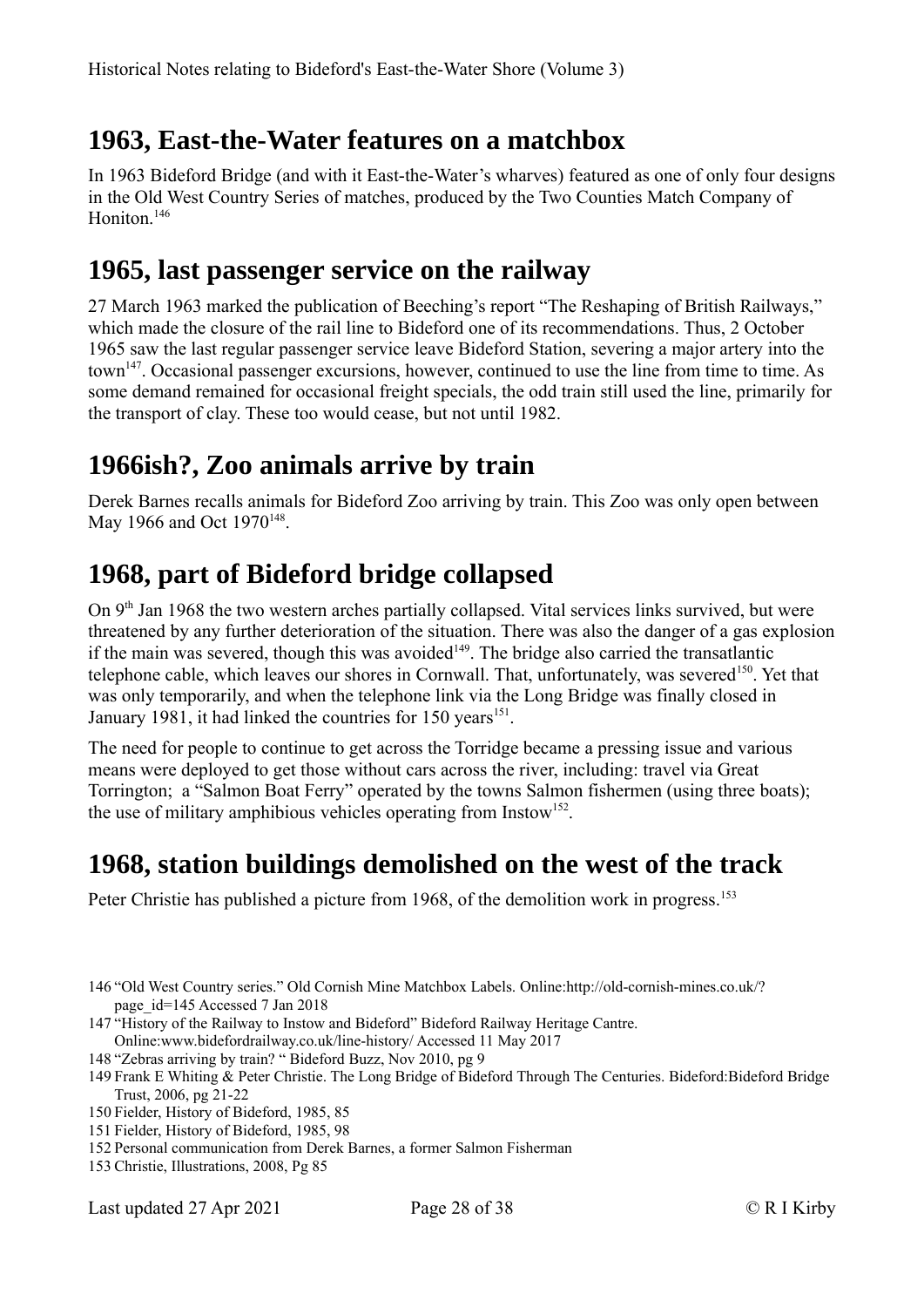# <span id="page-28-4"></span>**1971, Western Counties Agricultural Co-Op. Assoc. wound up**

In 1971 the Western Counties Agricultural Co-operative Association was wound up<sup>[154](#page-28-5)</sup> and it was probably at about this period that the Association's mill on Victoria Wharf was demolished as it is marked as a mill on O.S. mapping from 1963. It does not, however, appear on the 1:2,500 O.S. map of 1973.

#### <span id="page-28-3"></span>**1975, public consulted concerning a new bridge**

With the growth of traffic the Long Bridge was increasingly a bottleneck. Several proposals for a new route that bypassed the town to the north were put to the public in 1975, with responses required by 4<sup>th</sup> August. The exercise considered several approach roads and two crossing locations, as well as the possibility of bridge clearances of 32, 52, or 78 ft, or even an opening bridge.

#### <span id="page-28-2"></span>**1976, looking for a change of use for the Lion Store**

Planning use history indicates that a change of use to become a retail outlet, was refused in 1976, at which time the previous owner are given as 'Fulford Trumps.' It looks as if the application was refused because a similar one had been approved elsewhere.

#### <span id="page-28-1"></span>**1980s, gasometers demolished**

The gasometers were finally removed in the  $1980s^{155}$  $1980s^{155}$  $1980s^{155}$ .

#### <span id="page-28-0"></span>**1980, construction of Ethelwynne Brown Close approved**

Designed by London Architects Herber Percy & Parker, the company responsible for the 2021 design for the redevelopment of Brunswick Wharf, Ethelwynne Brown Close is listed on the UK Modern House Index, a database of modern British houses of architectural interest<sup>[156](#page-28-7)</sup>. Planning permission for Ethelwynne Brown Close was sought in 1979 & 1980. Thereafter, it was built in two phases. Ducan Fielder's History of Bideford included a picture of the recently completed development dating from July 1984<sup>[157](#page-28-8)</sup> and in 1986 the development was awarded a commendation in the Civic Trust Awards for that year<sup>[158](#page-28-9)</sup>. The close is named after a former mayoress, who was organist at the Bank End mission chapel<sup>[159](#page-28-10)</sup>. At the time of her appointment in 1865, Etheleynne Brown was only the second female mayor of Bideford in the 392 years since the towns charter was  $granted^{160}$  $granted^{160}$  $granted^{160}$ .

- <span id="page-28-5"></span>154 National Archives, Board of Trade papers, Ref. BT 31/43307/14088, catalogue description.
- <span id="page-28-6"></span>155Peter Christie. Secret Bideford. Stroud, Gloucestershire: Amberley, 2015, 80
- <span id="page-28-7"></span>156 UK Modern House Index. Online:http://ukmoho.co.uk/html/building/15743.html Accessed 17 Feb 2021
- <span id="page-28-8"></span>157 Duncan Fielder. A History of Bideford. Chichester, Sussex: Phillemore, 1985. Fig. 28.
- <span id="page-28-9"></span>158 "Ethelwynne Brown Close" Built Environment Network. Online:
- https://www.civictrustawards.org.uk/benet/schemes/ethelwynne-brown-close Accessed 17 Jan 2021
- <span id="page-28-10"></span>159 Communication from Joyce Eastley posted by Rose Arno, Bideford Buzz, 2011, June Edition, page 9. Online:http://bidefordbuzz.org.uk. Accessed: 13 Jun 2013
- <span id="page-28-11"></span>160 Newspaper clipping with date but no citation, "Bideford" Bideford & District Community Archive. Online: https://www.bidefordarchive.org.uk/bideford?id=335amp;Itemid=111 Accessed 24 April 2018

Last updated 27 Apr 2021 Page 29 of 38 © R I Kirby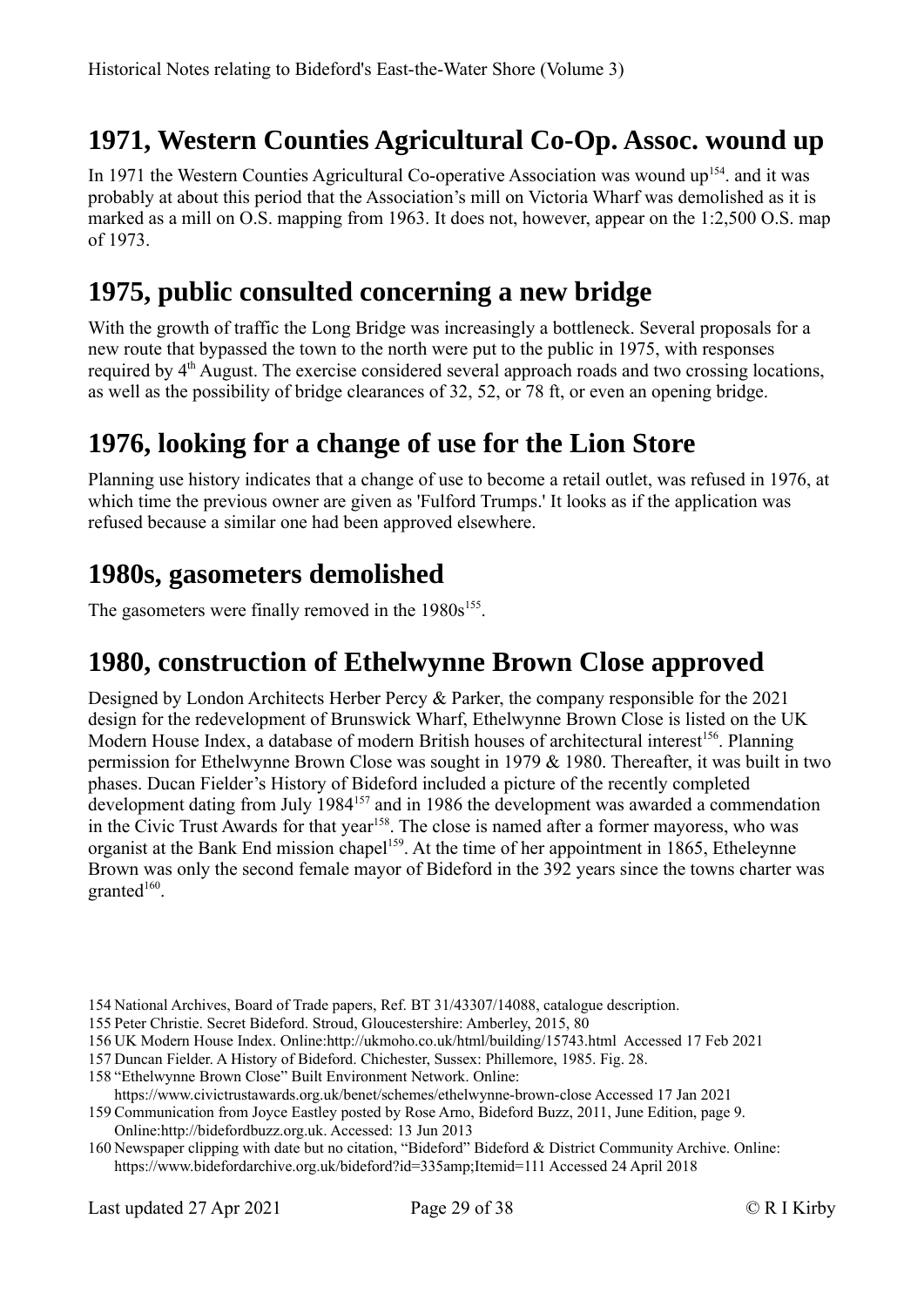## <span id="page-29-5"></span>**1980, U. B. M. Devon Ltd. at Clarence Wharf**

In 1980 United Builders Merchants Devon Ltd. appear to have moved onto Clarence Wharf (as, at that date, they sought planning permission for a new sign<sup>[161](#page-29-7)</sup>. Later U.B.M. seem to have sold the site, which included land needed for the Woods Surgery, to Torridge District Council, then leased back part for themselves. Sub-letting sections of it to other organisations such as Bridge M.S.C.

## <span id="page-29-4"></span>**1982, final trains through East-the-Water**

In 1982 the final freight trains rolled through East-the-Water, laden with ball-clay from Meeth<sup>[162](#page-29-8)</sup>. A final passenger excursion train was run on the railway line on 6th November 1982[163](#page-29-9)

## <span id="page-29-3"></span>**1984, work started on the River Torridge New Bridge**

Contractors Edmund Nuttall Ltd. commenced construction of the new bridge, to relieve the strain on the Barnstaple Street/Long Bridge route across the river. The new bridge was to be 650m long, with 8 spans, and constructed from 250 prestressed segments, 'glued' together<sup>[164](#page-29-10)</sup>.

## <span id="page-29-2"></span>**1985, rotting boats cleared from the eastern Torridge shore**

In 1985, prompted by the accumulation of abandoned, rotting, vessels on the Torridge's eastern shore, Torridge District Council intervened to clear the worst of the mess.<sup>[165](#page-29-11)</sup>

#### <span id="page-29-1"></span>**1985, planning permission granted for the Wooda Surgery**

Planning permission, originally granted for an application submitted in 1982, was re-submitted in 1985, and again approved. It detailed a Surgery/Health Centre, with parking spaces, on part of the land of UBM Ltd, and part of the old Goods Yard<sup>[166](#page-29-12)</sup>.

#### <span id="page-29-0"></span>**1985, the railway tracks lifted**

The railway tracks were lifted in 1985, as work began to clear the line for the Taw/Torridge Country Park (now the Tarka Trail)<sup>[167](#page-29-13)</sup>

#### <span id="page-29-6"></span>**1985, redevelopment of the old wharves announced**

On 16/5/1985 the North Devon Journal announced plans to redevelop the Brunswick Wharf area of

- <span id="page-29-7"></span>161 Torridge District Council, Planning Application no. 1/0785/1980 (1/1489/80/8/483), received 22 Aug 1980
- <span id="page-29-8"></span>162 "History of the Railway to Instow and Bideford" Bideford Railway Heritage Centre. Online:www.bidefordrailway.co.uk/line-history/ Accessed 11 May 2017
- <span id="page-29-9"></span>163 "History of the Railway to Instow and Bideford" Bideford Railway Heritage Centre.
	- Online:www.bidefordrailway.co.uk/line-history/ Accessed 11 May 2017
- <span id="page-29-10"></span>164 British Architects in Europe First day cover issued by Edinburgh:British Philatelic Bureau & Leicester:Thought Factory, 12 May 1987
- <span id="page-29-11"></span>165 Christie, Illustrations 2, 2009, Pg 176
- <span id="page-29-12"></span>166 Torridge District Council, Planning Application 1/0484/1982 received 26 May 1982, also 1/0171/1985 (1/484/82/8/483) received 1 May 1985.
- <span id="page-29-13"></span>167 "History of the Railway to Instow and Bideford" Bideford Railway Heritage Centre. Online:www.bidefordrailway.co.uk/line-history/ Accessed 11 May 2017

Last updated 27 Apr 2021 Page 30 of 38 © R I Kirby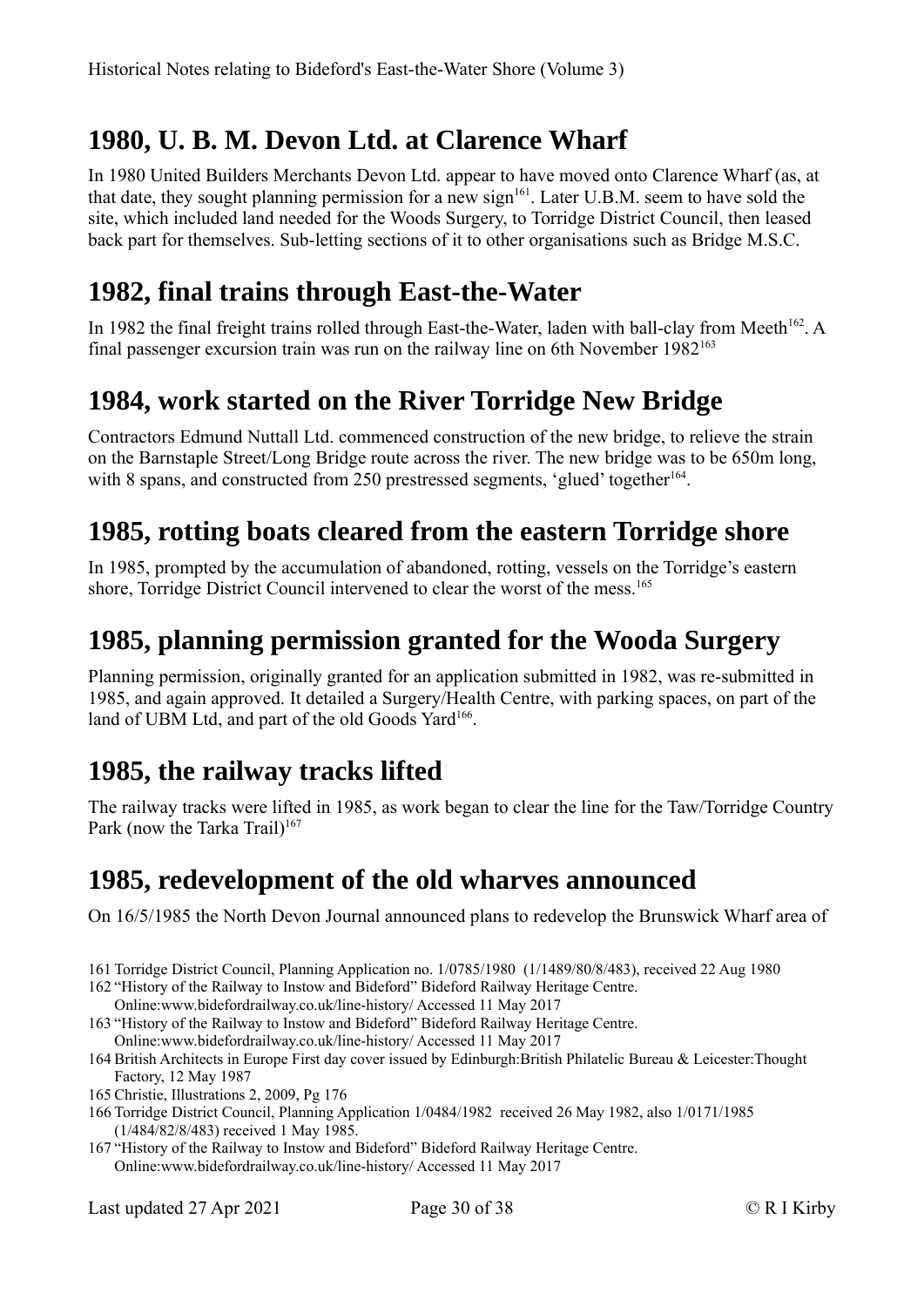East-the-Water.'s old wharves<sup>[168](#page-30-3)</sup> Nothing was to come of these.

## <span id="page-30-2"></span>**1986, the world's largest electronic organ**

On 19/6/1986 the North Devon Journal reported that Wyvern Organs, Bideford, had produced the world's largest computerised electronic organ.<sup>[169](#page-30-4)</sup> Wyvern were based on the old School site in Torrington Street

#### <span id="page-30-1"></span>**1986, J.H. Bennet at Brunswick Wharf**

In Jan 1986 planning approval was sought for change of use at Clarence Wharf [170](#page-30-5). The accompanying plan marks a coal yard at Brunswick Wharf.

A development brief, dated August 1987, identifies J. H. Bennets Ltd. [sic] coal/solid fuel distributors as present on Brunswick Wharf<sup>[171](#page-30-6)</sup>. Other, occupants of the wharves at this point included:

- Fuelserve Ltd, coal/solid fuel distributor;
- Bideford Martial Arts Club;
- R. Harris & Sons, builder's store;
- C.S. Taylor, carpenter/joiner;
- Riverside Resprays, vehicle body repairs;
- Community Programme.

# <span id="page-30-0"></span>**1987, Torridge District Council publishes a brief**

With Torridge District Council now owning a substantial site on Clarence Wharf, and the owners of Queens and Brunswick wharves all indicating a willingness to sell, the Council drew up a Development Brief, in an attempt to set the agenda for future developments<sup>[172](#page-30-7)</sup>, for example, by indicating that housing would not be considered a key element of future development (which was seen as being more a mix of homes, offices, shops, and craft industrial units), by highlighting the need to retain a sense of the history of the site, by identifying the need to preserve a walkway alongside the river front at Clarence Wharf, and by pointing out potential issues, such as the possibility that expansion of port activities might depend upon retention of facilities on this shore.

<span id="page-30-3"></span><sup>168</sup>Peter Christie. "Further Items from Peter Christie's 'Looking Back' Column" GENUKI. 2017. http://genuki.cs.ncl.ac.uk/DEV/DevonMisc/NDJ-LookingBack5.html. Accessed 18-8-2014

<span id="page-30-4"></span><sup>169</sup>Peter Christie. "Further Items from Peter Christie's 'Looking Back' Column" GENUKI. 2017. http://genuki.cs.ncl.ac.uk/DEV/DevonMisc/NDJ-LookingBack5.html. Accessed 18-8-2014

<span id="page-30-5"></span><sup>170</sup> Torridge District Council, Planning Application no. 1/1545/1985 (1/1545/85/8/483), received 14 Jan 1986

<span id="page-30-6"></span><sup>171</sup> Brunswick, Queens, & Clarence Wharfs Development Brief Bideford East. Torridge District Council. August 1987 Ref. GT/LSP/LOCAL PLANS/AUGUST 87

<span id="page-30-7"></span><sup>172</sup> Brunswick, Queens, & Clarence Wharfs Development Brief Bideford East. Torridge District Council. August 1987 Ref. GT/LSP/LOCAL PLANS/AUGUST 87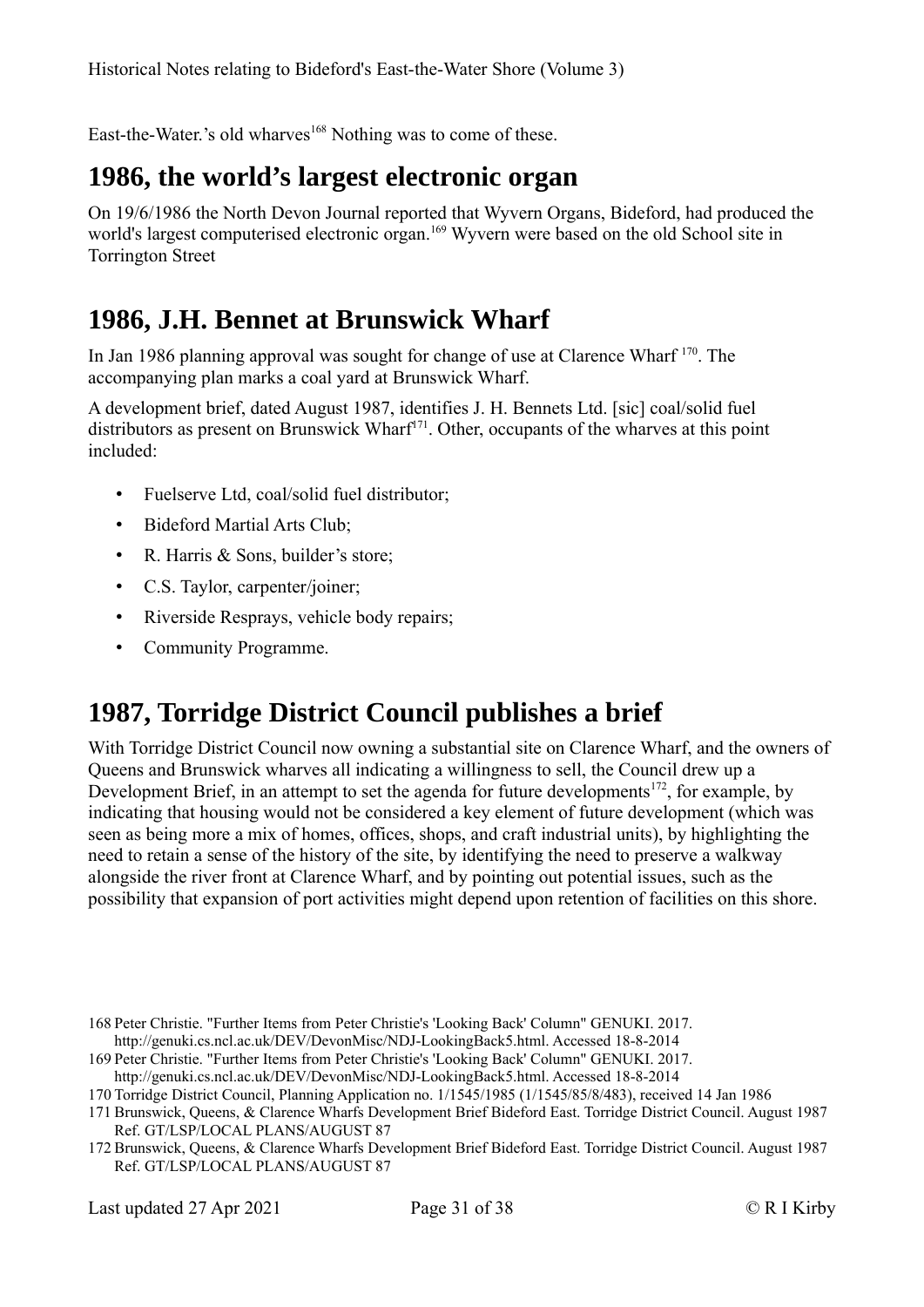# <span id="page-31-2"></span>**1987, Bideford bypass and Torridge Bridge opened**

1987 saw the completion of the new Bideford Bypass that would carry the North Devon link-road past congested Bideford<sup>[173](#page-31-3)</sup>. From an East-the-Water perspective, the new road brought some muchneeded relief of the congestion in Barnstaple Street, but also made it easier for tourists to bypass Bideford's traders. Central to the bypass was the construction of a the bridge across the Torridge.

The new bridge was built of box segments, pieced together as a series of balanced cantilevers. The original specification, using only Portland blast-furnace slag cement, set too slowly to keep to schedule, so the mix was changed to include a proportion of ordinary Portland cement, each section containing a slightly different ratio, thus blending the colour change across the bridge. The finished structure, designed to look attractive, yet capable of resisting the impact of a 2500 ton displacement vessel (travelling at six knots with a 2.5 knot following tide) in conjunction with 60mph wind gusts, won the overall award in the The Concrete Society 's 1988 awards competition.<sup>[174](#page-31-4)</sup>

On Sunday 10 May 1987 local people were allowed to walk across the new Torridge Bridge, and also through  $it^{175}$  $it^{175}$  $it^{175}$ .

# <span id="page-31-1"></span>**1988, Queen's Wharf merged into Brunswick Wharf**

In June 1988 planning approval was sought (subsequently granted) for the open area at Queen's Wharf, then being used for car parking, to be used as an extension of the Brunswick Wharf coal-yard, providing it with a safer entrance<sup>[176](#page-31-6)</sup>. The applicant was J. H. Bennetts Limited, of 72 Market Jew Street, Penzance.

#### <span id="page-31-0"></span>**1988, the** *John Adams* **arrives on the Torridge**

Whilst the Kathleen & May is, perhaps, the best known historic vessel associated with East-the-Water, she is not the only noteworthy vessel to have graced the eastern wharves in recent years. The *John Adams*, launched in 1934, and used as a dockyard tender by the Irish navy<sup>[177](#page-31-7)</sup>, was sold on to a private owner in 1988 and brought to Bideford. In 2011 she was in the hands of Peter Herbert, who began her restoration. She was designed as a steam coaster, but as steam was becoming obsolete by the time she was launched, she was fitted with a diesel engine<sup>[178](#page-31-8)</sup>. Unfortunately, Peter Herbert died before he could finish the restoration work, but he remains one of Bideford's enduring characters<sup>[179](#page-31-9)</sup>. He is credited with having sailed around the world by the age of 17 and with remarkable feats of single-handed sailing, such as:

- <span id="page-31-3"></span>173 Derek York. "Bideford Bypass and the New Torridge Bridge" Pages 52-59 in Highways and Transportation (The Journal of the Instituteion of Highways and Transportation & HTTA). May 1988 No. 5 Vol. 35. Pg 52.
- <span id="page-31-4"></span>174 "Award Winners in England: Torridge Bridge combines aesthetic Excellence With Construction Economy." The Aberdeen Group. 1989. N.p. Online:http://www.concreteconstruction.net/\_view-object?id=00000153-8bae-dbf3 a177-9fbfb7900000 Accessed:25 Sept 2017.
- <span id="page-31-5"></span>175 Christie, Illustrations 2, 2009, Pg 13
- <span id="page-31-6"></span>176 Torridge District Council, Planning Application no. (1/1126/88/8/1067), received 10 June 1988

<span id="page-31-7"></span>177 "John Adams" National Historic Ships UK Online: http://www.nationalhistoricships.org.uk/register/244/john-adams Accessed 27 Aug 2017

- <span id="page-31-8"></span>178 Michael Lee "The John Adams" The art of Michael Lees. Online:http://www.artlees.com/paintings/109%20The %20John%20Adams.htm Accessed 27 Aug 2017
- <span id="page-31-9"></span>179 Michael Lee "The John Adams" The art of Michael Lees. Online:http://www.artlees.com/paintings/109%20The %20John%20Adams.htm Accessed 27 Aug 2017

Last updated 27 Apr 2021 Page 32 of 38 © R I Kirby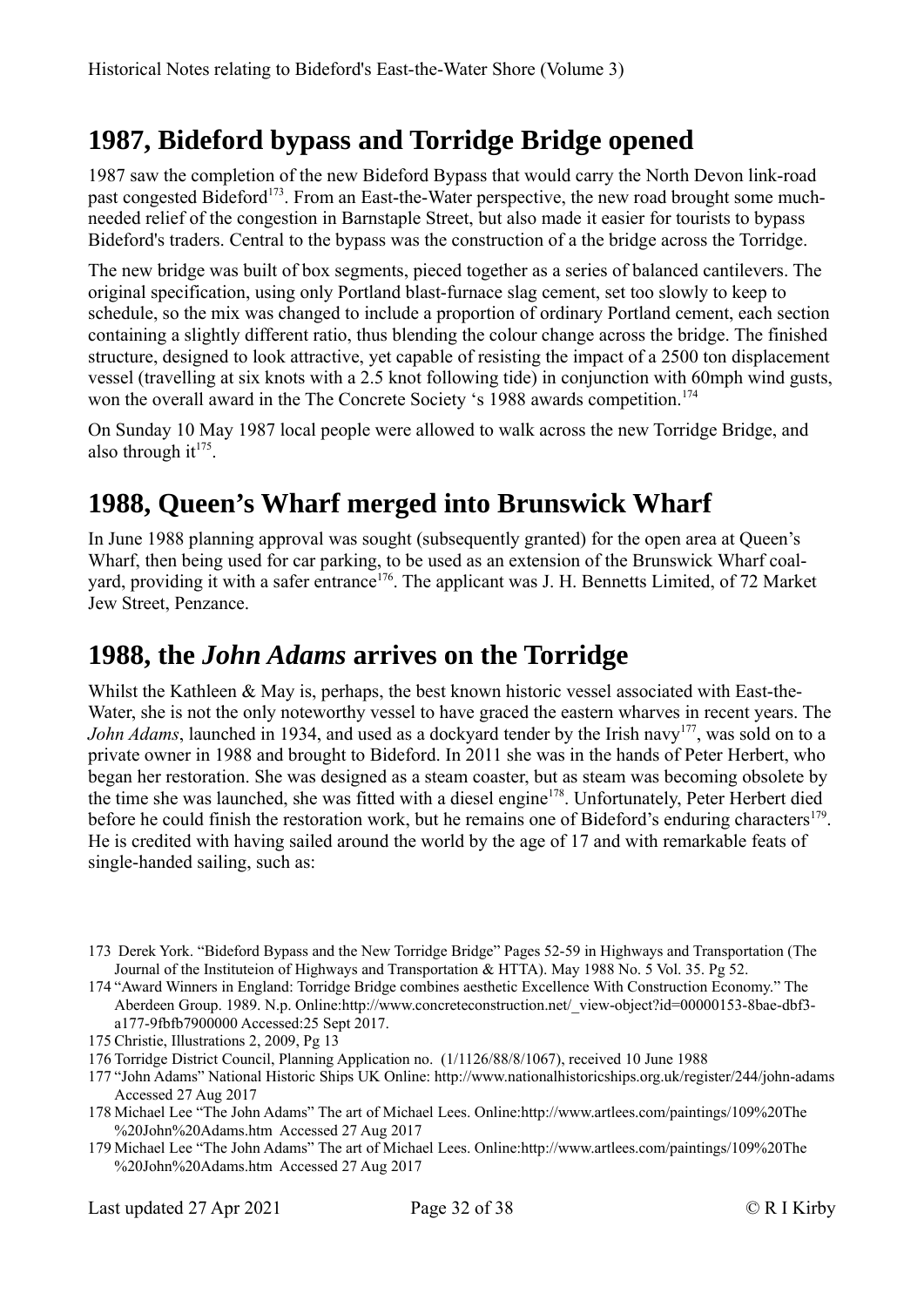- bringing a ninety-foot vessel over the bar, in a force ten, whilst suffering from a broken  $leg^{180}$  $leg^{180}$  $leg^{180}$ ;
- bringing a 300-400 ton vintage First World war freighter into Bideford and, unaccompanied, manoeuvring and mooring her<sup>[181](#page-32-5)</sup>.

#### <span id="page-32-3"></span>**1989, an upgrade to the sewage system**

New pumping stations were constructed by South West Water in East-the-Water to feed sewage to a new fine screening plant<sup>[182](#page-32-6)</sup>.

#### <span id="page-32-2"></span>**1990, Clarence Wharf becomes a "temporary" car-park**

In August 1990, planning approval was granted for Clarence wharf to be used temporarily as a car- $park<sup>183</sup>$  $park<sup>183</sup>$  $park<sup>183</sup>$ 

#### <span id="page-32-1"></span>**1990, a needlework & tapestry manufacturer moves in**

Planning history indicates the approval, in 1990, of a change of use for the Torridge Auctions site, from Lion Stores warehouse to manufacture of craft, needlework, product, office and store. The proposal was submitted by  $A \& S$  Deighton, Quality Needlework  $\&$  Tapestry Manufacturers.

#### <span id="page-32-0"></span>**1991, the Tarka Trail opens**

In 1987 the Taw/Torridge Country Park was established using the disused railway line between Barnstaple and Bideford, the line having been purchased from British Rail for £515,000<sup>[184](#page-32-8)</sup>.

On 21 May 1991 the linear Taw/Torridge Country Park between Barnstaple and Meeth is said to have opened to the public as the Tarka Country Park<sup>[185](#page-32-9)</sup>.

A Tarka Project plaque, on site at Bideford Station, identifies that a ceremony took place nearly a year later, when H.R.H. the Prince of Wales, officially opened the Tarka Trail on 28 May 1992<sup>[186](#page-32-10)</sup>.

Elsewhere Tarka Project documentation states that the Tarka Country Park only finally adopted its Tarka Trail identity in 1994<sup>[187](#page-32-11)</sup>.

- <span id="page-32-5"></span>181 Michael Lee "The John Adams" The art of Michael Lees. Online:http://www.artlees.com/paintings/109%20The %20John%20Adams.htm Accessed 27 Aug 2017
- <span id="page-32-6"></span>182 Water Services, Volume 93. Fuel & Metallurgical Journals, Limited, 1989. Page 6.
- <span id="page-32-7"></span>183 Torridge District Council, Planning Application no. 1/1417/1990, received 15 Aug 1990
- <span id="page-32-8"></span>184 "Recreational Infrastructure: Tarka Trail". Tarka Project. Tarka Country.

<span id="page-32-9"></span>Online:http://www.tarka-country.co.uk/tarkaproject/recinfra.html Accessed 31 July 2009 185 "Recreational Infrastructure: Tarka Trail". Tarka Project. Tarka Country.

<span id="page-32-4"></span><sup>180</sup> "Our Nautical Heritage" Bideford Buzz, undated. Online: http://bidefordbuzz.org.uk/history/our-nautical-heritage/ Accessed 27 Aug 2017

<span id="page-32-10"></span>Online:http://www.tarka-country.co.uk/tarkaproject/recinfra.html Accessed 31 July 2009 186Photograph taken by R.I.Kirby on 8 May 2013.

<span id="page-32-11"></span><sup>187</sup> "Recreational Infrastructure: Tarka Trail". Tarka Project. Tarka Country. Online:http://www.tarka-country.co.uk/tarkaproject/recinfra.html Accessed 31 July 2009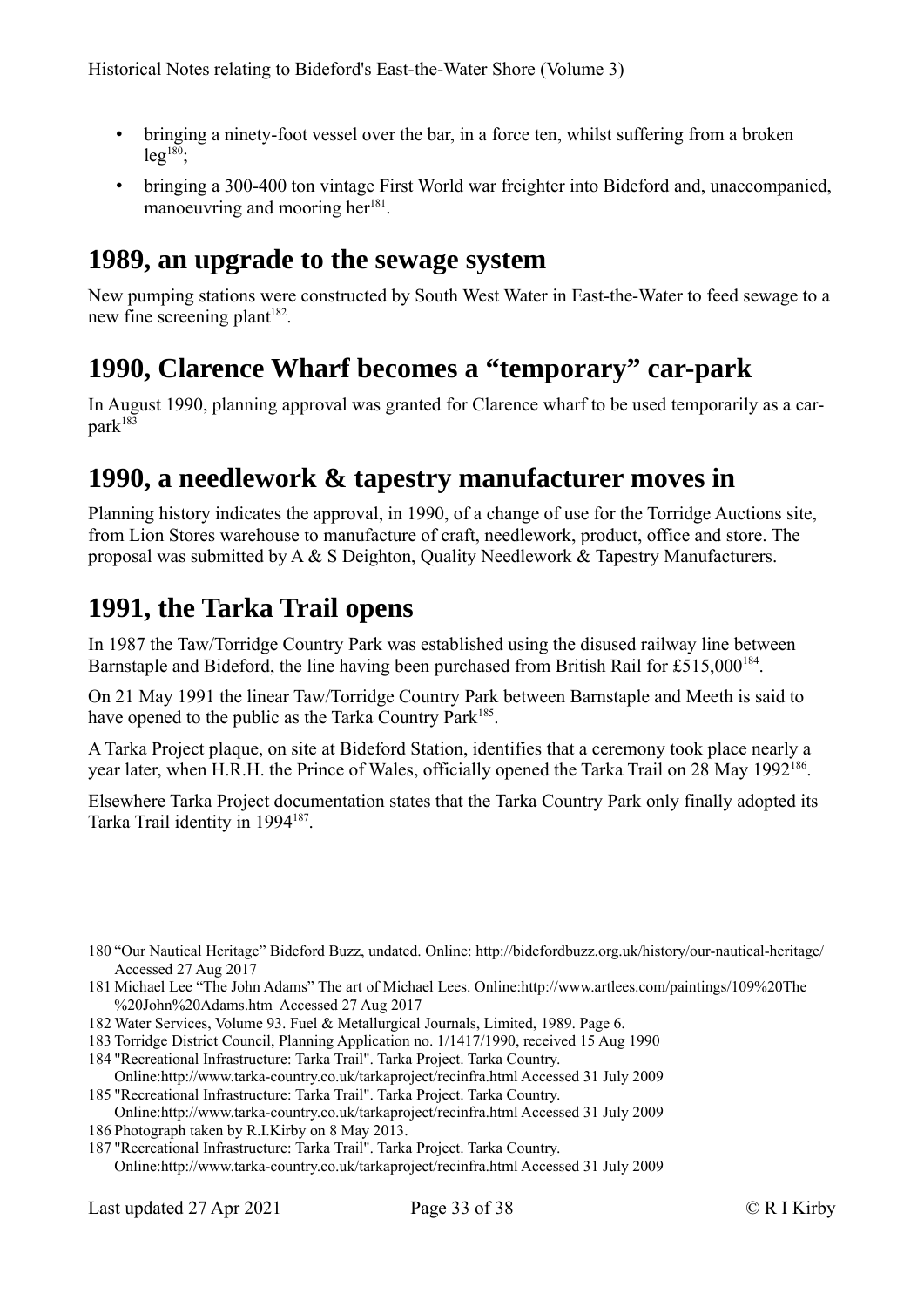## <span id="page-33-4"></span>**1994, Torrige Auctions opens**

Planning history indicates a change of use of the Torridge Auctions site to an auction room was permitted in 1994

## <span id="page-33-3"></span>**1996, public support a new plan for Brunswick Wharf**

Unimpressed by designs for a 9 million pound complex drawn up by leisure consultants Thorburns, Verona Tammes, of Westward Ho!, launched a somewhat smaller-scale counter proposal, including a shopping mall, science gallery, motel, and restaurants. A petition supporting the proposal soon gained five hundred signatures and a model of proposed development was displayed in a High Street shop<sup>[188](#page-33-5)</sup>.

# <span id="page-33-2"></span>**21st Century**

#### <span id="page-33-1"></span>**2001, the Kathleen & May re-launched**

The last few sailing coasters to grace our shores all operated out of the Taw and Torridge ports. Of these, the last trading schooner was the Bideford registered, 136 ton, *Kathleen & May[189](#page-33-6)*. After ending her working life in 1960 and then passing through a succession of other owners, she was eventually bought by Bideford businessman Steve Clarke, who, with the help of considerable local support, lovingly restored her<sup>[190](#page-33-7)</sup>. Re-launched in 2001<sup>[191](#page-33-8)</sup>, she moored at Brunswick Wharf functioning as a tourist attraction<sup>[192](#page-33-9)</sup>, and becoming something of a symbol of the community. Eventually, amidst considerable local disappointment that the wherewithal was not forthcoming to keep her in Bideford, she was sold again and moved to Liverpool. Her legacy lived on for a while in the logo of the local primary school<sup>[193](#page-33-10)</sup>, and still does in the naming of the developments at Kathleen Grange and May Court.

## <span id="page-33-0"></span>**2001 Manteo Way, an Industrial Link Road, opened**

The opening of Manteo Way on 17 May 2001<sup>[194](#page-33-11)</sup>, combined with the decline in Bideford's port activities, paved the way for the focus of industry to migrate away from the wharves, by offered far better road access and more modern facilities for businesses.

- <span id="page-33-5"></span>188 Undated clipping from the North Devon Journal, c. August 1996 (including picture ref F290A/18)
- <span id="page-33-6"></span>189 "Kathleen & May" in Paul Brown, Britain's Historic Ships: A Complete Guide to the Ships that Shaped the Nation, Bloomsberry, 2017, N.p.
- <span id="page-33-7"></span>190 "Kathleen & May" in Paul Brown, Britain's Historic Ships: A Complete Guide to the Ships that Shaped the Nation, Bloomsberry, 2017, N.p.
- <span id="page-33-8"></span>191 "Kathleen & May" in Paul Brown, Britain's Historic Ships: A Complete Guide to the Ships that Shaped the Nation, Bloomsberry, 2017, N.p.
- <span id="page-33-9"></span>192 The sign advertising here presence was still there in 2016
- <span id="page-33-10"></span>193 In 2014 the ship logo was on display outside the school, but on the website of June 2017 the logo had changed
- <span id="page-33-11"></span>194Plaque sited at the eastern end of the road. 20

Last updated 27 Apr 2021 Page 34 of 38 © R I Kirby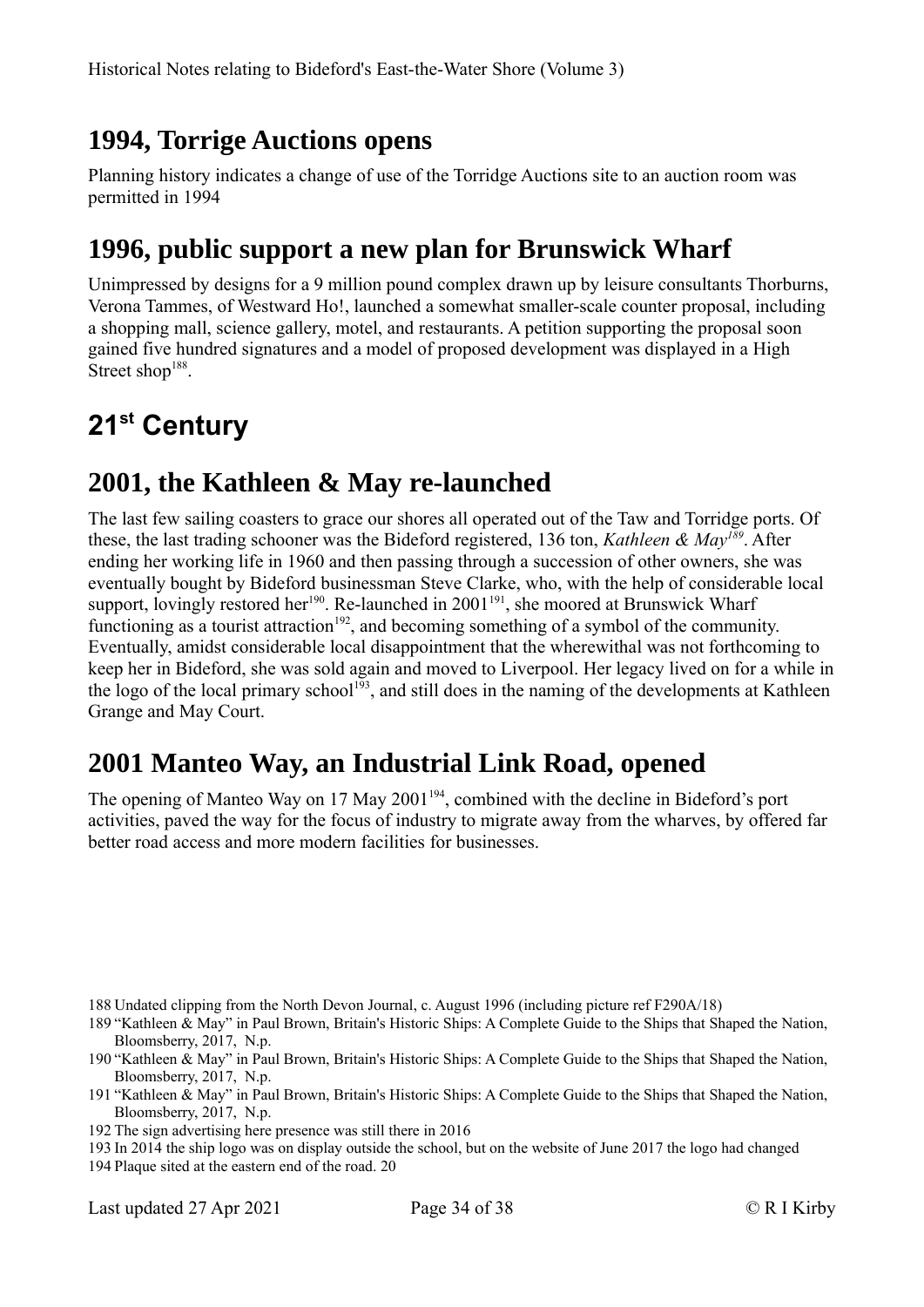#### <span id="page-34-3"></span>**2002, UNESCO North Devon Biosphere Reserve expands**

In 1976, Braunton Burrows, one of the finest dune systems in the northern hemisphere, was designated a biosphere reserve under the UNESCO Man and the Biosphere Programme. The reserve was then significantly expanded in 2002, to become the first of series of "new style" biosphere reserves in the United Kingdom<sup>[195](#page-34-4)</sup>, reserves that acknowledge, study, and interact with the changing patterns of human activity in their hinterland. The East-the-Water shore, part of a Site of Special Scientific Interest that covers the whole of the Torridge up to Bideford Bridge, falls within the buffer zone, or second tier, of the reserve<sup>[196](#page-34-5)</sup>.

#### <span id="page-34-2"></span>**2009, James May's** *Toy Stories* **takes over the Tarka**

In 2009 the TV program *James May's Toy Stories* featured an attempted to reconnect the site of Bideford station with Barnstaple Junction, using OO scale models. Unfortunately, the last train, the Hornby prototype model for the production models of a Class 395 "Javelin", and - burnt out at Instow at 12:18am the day after the trains left Barnstaple at around 3:00pm. In 2011, May returned to complete the challenge with the help of the German model railway attraction Miniature Wonderland, racing several model trains over the 9.89 miles from Barnstaple to Bideford. The first train to arrive at Bideford was a Hornby Intercity 125, followed by a hydrogen-powered train and finally, May's own model of LNER 'Pacific' 4472 Flying Scotsman.<sup>[197](#page-34-6)</sup>

#### <span id="page-34-1"></span>**2016, changes to the gas supply infrastructure**

Use of directional drilling to lay a new gas-supply pipe-line under the Torridge, to support the level of new development in the area (and presumably reduce the vulnerability of the supply line that runs under the bridge) $198$ .

# <span id="page-34-0"></span>**2021, planning permission for development on the wharves**

Granted to developer Red Earth (headed by Simon Friend). After revision to reflect input from Historic England, the design considered was somewhat less modern than the original proposals, and lower in height next to the Royal Hotel. Features included:

- multi-story apartment and studio blocks, inspired by late Victorian mills and stores (Victoria Wharf, Queen's Wharf);
- setting back existing building line opposite to the Royal Hotel;
- raising the level of the site to counter flooding whilst hiding car-parking underground;
- demolition and re-building of the 'Baker Building' next to the bridge approach;
- restoration and reinforcing of the attractive original stonework of the quayside so that it could be retained.

<span id="page-34-4"></span><sup>195</sup> "North Devon Biosphere Reserve" UNESCO UK Man and the Biosphere Committee. Online: http://www.unescomab.org.uk/north-devon-biosphere-reserve.html Accessed 24 April 2018

<span id="page-34-5"></span><sup>196</sup> http://www.northdevonbiosphere.org.uk/uploads/1/5/4/4/15448192/\_6903360\_orig.jpg Accessed 24 April 2018 197 "May Day!" Hornby, 26/02/2016, Online:https://www.hornby.com/uk-en/news/simonsays/may-day/ Accessed:14

<span id="page-34-6"></span>July 2017. Andy Keeble.'Picture special: James May's Tarka train race.' in NorthDevonGazette24. North Devon Gazette, Tuesday, April 19, 2011. Online:http://www.northdevongazette.co.uk. Accessed 10 Jun 2014.

<span id="page-34-7"></span><sup>198</sup> Reported in pamphlets sent out to local residents, including the author, by the contractors.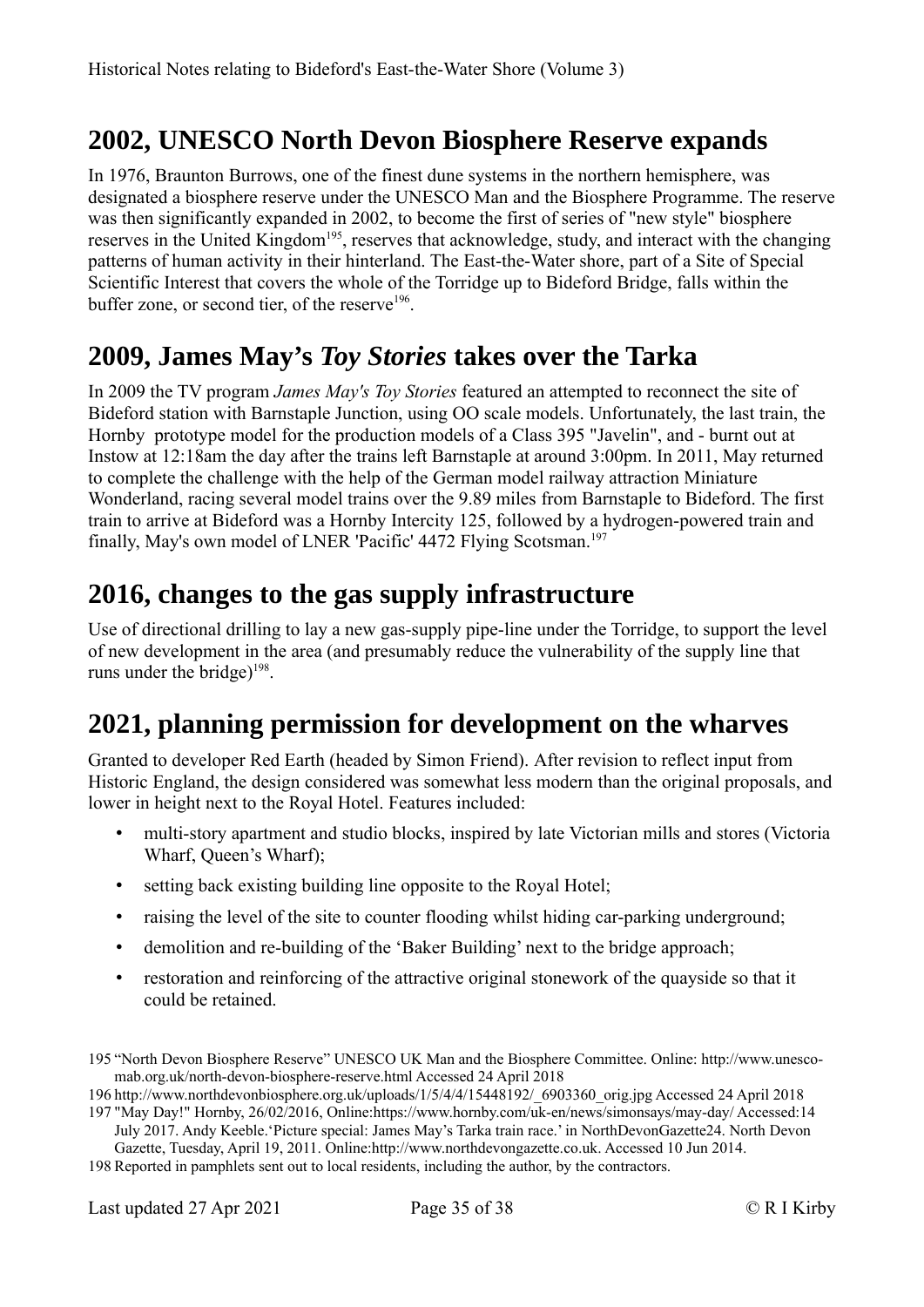• Public plaza, with cafe, restaurant and retail units.

Plans were approved by a majority of 8 to 1.

# <span id="page-35-1"></span>**Un-dated and/or uncorroborated events**

Some fairly recent events are a matter of local-knowledge, so are worth recording. But those who recall the story often do not recall the date, or necessarily the correct facts. Further research is usually able to corroborate (or correct) their accounts. However, for some events that proves impossible. This section is for events such as that, which seem worthy of record, but would benefit from a date or from further supporting evidence.

#### <span id="page-35-0"></span>**Wilson's fall**

Whilst overseeing a hoist, to the top floor loft at Victoria Wharf, workmen had to lean out over the significant drop, and, whilst doing so, were secured by a strap around their waist. A man named Wilson was engaged in this task when the harness broke and he fell, landing in a lorry below. Fortunately, he landed on a load of empty sacks, which saved his life, even though he still broke his leg.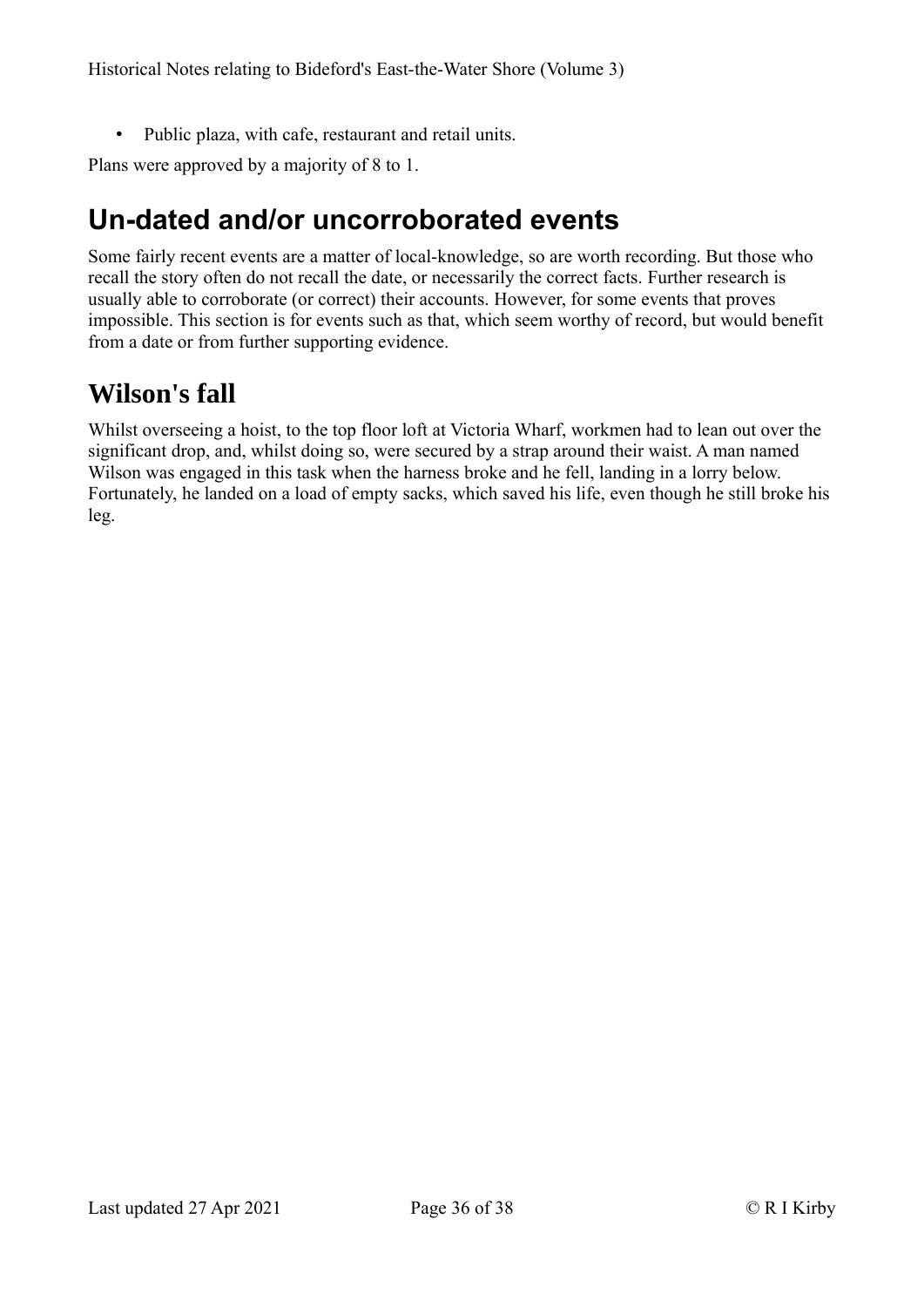# <span id="page-36-1"></span>**Appendix 1, Quays or wharves?**

Whilst both wharves and quays are structures built out into the water where ships berth parallel to the shore, the original distinction was that a wharf was built on pilings, whereas a quay was built on fill. Hence, older records refer to quays on the East-the-Water shore. Latterly, the distinction seems to have been more closely related to the presence or absence of storage buildings, such as warehouses or cellars on the structure, with those with such structures being deemed wharves, even when they are built on fill. Hence, as they developed and were incrementally built upon, East-the-Water's quays became wharves.

# <span id="page-36-0"></span>**Bibliography**

The following bibliography includes several works consulted for general background (for which abbreviations may have been used in the footnotes).

Richard Acworth. "The anthracite seams of north Devon." Pages 117-125 in The Journal of the Trevithick Society, Issues 18 1991

W. Ascott, Random Notes on Old Bideford and District. Gazette Printing Services, 1953

David & Jenny Carter. "Grenville Research." Nimrod Research: Appledore, undated. Online: http://www.nimrodresearch.co.uk/grenville/pdf/Grenville%20research.pdf Accessed 6 May 2017

Pearce Chope. "New Light on Sir Richard Grenville." Pages 210-282 in Report & Transactions of the Devonshire Association Vol 49. 1917

Peter Christie, Illustrations of Old Bideford. Bideford, Devon:Edward Gaskell, 2008

Peter Christie, Illustrations of Old Bideford 2. Bideford, Devon:Edward Gaskell, 2009

Peter Christie, Illustrations of Old Bideford 3. Bideford, Devon:Edward Gaskell, 2010

Peter Christie, Illustrations of Old Bideford 4. Bideford, Devon:Edward Gaskell, 2011

Peter Christie, Illustrations of Old Bideford 5. Bideford, Devon:Edward Gaskell, 2012

Peter Christie, Illustrations of Old Bideford 6. Bideford, Devon:Edward Gaskell, 2013

Peter Christie, Illustrations of Old Bideford 7. Bideford, Devon:Edward Gaskell, 2014

Peter Christie, Illustrations of Old Bideford 8. Bideford, Devon:Edward Gaskell, 2015

Peter Christie. Secret Bideford. Stroud, Gloucestershire: Amberley, 2015

K Monica Davies, "The Archives of the Calvinistic Methodist or Presbyterian Church of Wales" Pages 13-49 in National Library of Wales journal - Cyf. 5, rh. 1, 1947 Pages 40-41. Online:http://welshjournals.llgc.org.uk/browse/listarticles/llgc-id:1277425/llgc-id:1278460. Accessed 21 April 2017

Daniel Defoe. The Storm or, A collection of the most remarkable casualties and disasters which happen'd in the late dreadful tempest, both by sea and land. 1704. Printed for G. Sawbridge, and sold by J. Nutt in London . reproduced as "Of the Effects of the Storm" Online: https://ebooks.adelaide.edu.au/d/defoe/daniel/storm/appendix.html Accessed 2 May 2017

Alexander G. Duncan. "The Long Bridge of Bideford." Pages 223-224 in Report and Transactions, Devonshire Association for the Advancement of Science, Literature, and Art. Plymouth:Brendon & Son. Vol 34 (Vol 4, Second Series). 1902